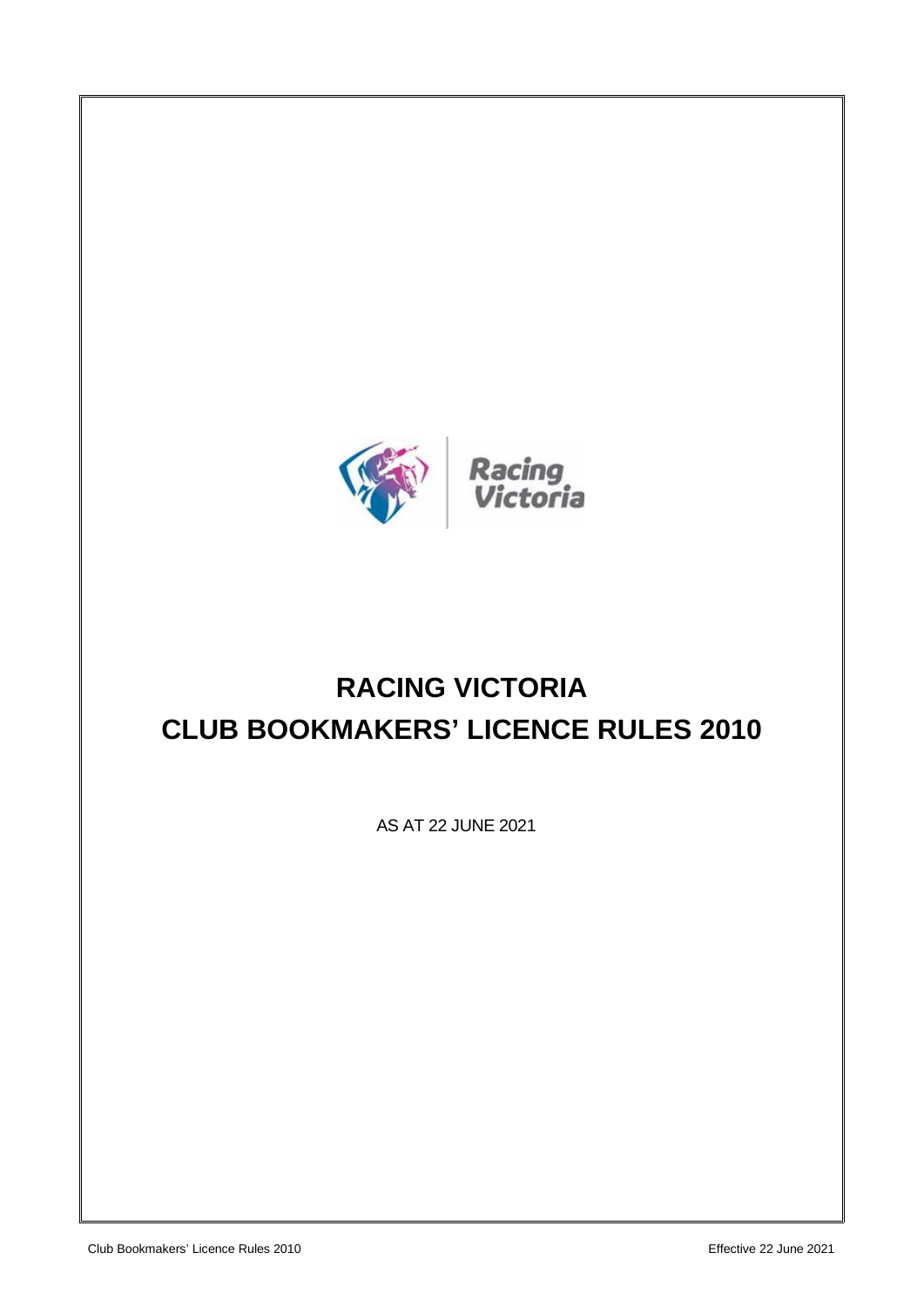## **CONTENTS**

**Clause** 

## **Contents**

| 1.               |                                                                      |       |
|------------------|----------------------------------------------------------------------|-------|
| 1.1              |                                                                      |       |
| 1.2              |                                                                      |       |
| 1.3              |                                                                      |       |
| 1.4              |                                                                      |       |
| 2.               | COMMENCEMENT AND TRANSITIONAL PROVISIONS  2                          |       |
| 2.1              |                                                                      |       |
| 2.2              |                                                                      |       |
| 2.3              |                                                                      |       |
| 3.               |                                                                      |       |
| 3.1              |                                                                      |       |
| 3.2              | in the State of Victoria under the Rules of Racing.Interpretation 10 |       |
| $\overline{4}$ . |                                                                      |       |
| 4.1              |                                                                      |       |
| 4.2              |                                                                      |       |
| 4.3              |                                                                      |       |
| 4.4              |                                                                      |       |
| 5.               |                                                                      |       |
| 5.1              |                                                                      |       |
| 5.2              |                                                                      |       |
| 5.3              |                                                                      |       |
| 6.               |                                                                      |       |
| 6.1              |                                                                      |       |
| 6.2              |                                                                      |       |
| 7.               | <b>GRANT OF LICENCE.</b>                                             | …… 12 |
| 7.1              |                                                                      |       |
| 7.2              |                                                                      |       |
| 7.3              |                                                                      |       |
| 8.               |                                                                      |       |
| 8.1              |                                                                      |       |
| 8.2              |                                                                      |       |
| 9.               |                                                                      |       |
| 9.1              |                                                                      |       |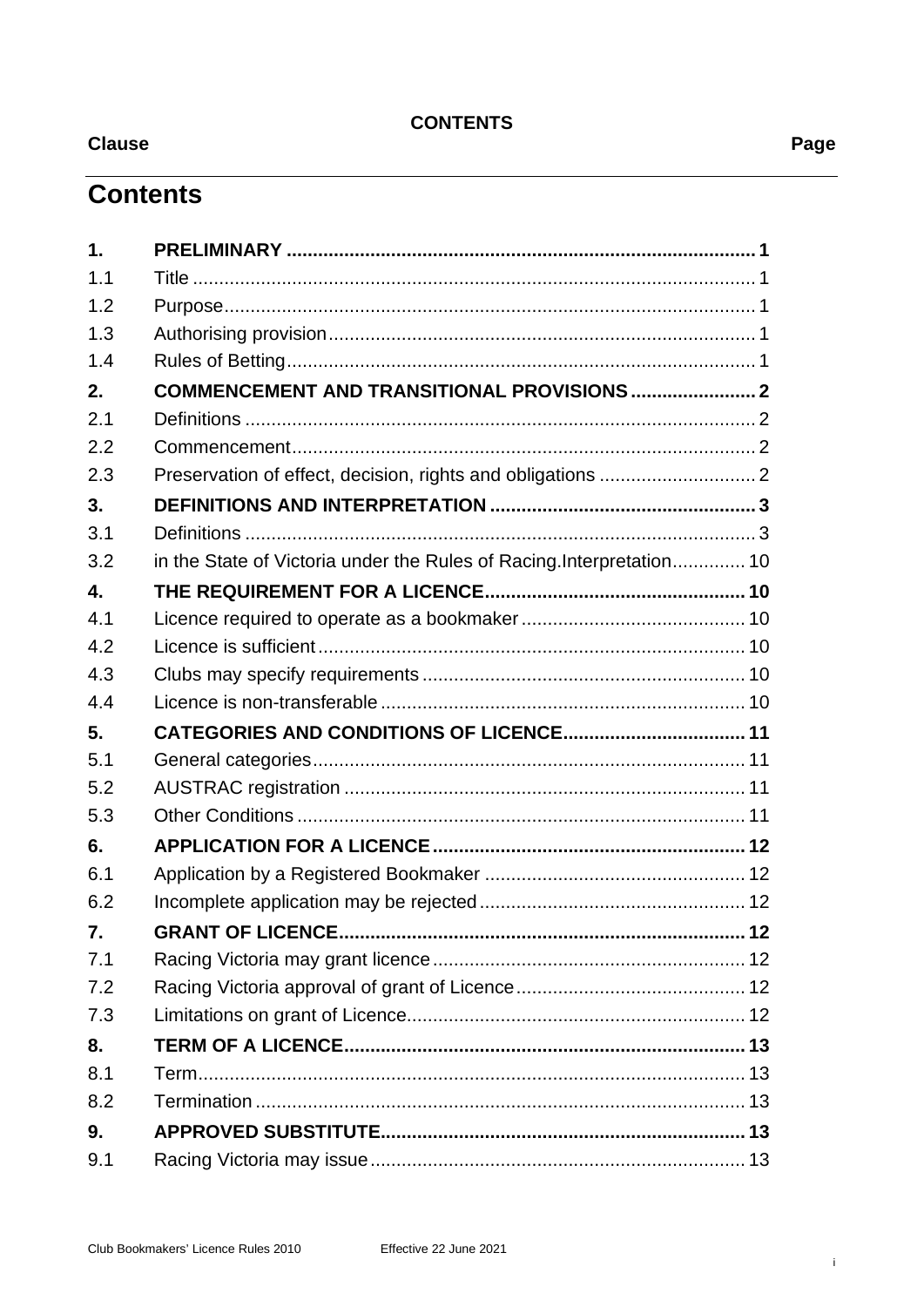| 9.2   |                                                                               |  |  |
|-------|-------------------------------------------------------------------------------|--|--|
| 9.3   | Application for a Bookmaker's Key Employee to be an Approved                  |  |  |
| 9.4   |                                                                               |  |  |
| 9.5   |                                                                               |  |  |
| 9.6   |                                                                               |  |  |
| 9.7   |                                                                               |  |  |
| 9.8   | Approved Substitute subject to the Racing Victoria Rules  14                  |  |  |
| 10.   |                                                                               |  |  |
| 10.1  | Authority to conduct betting during the holding of a race meeting or at any   |  |  |
| 10.2  |                                                                               |  |  |
| 10.3  |                                                                               |  |  |
| 11.   | <b>BOOKMAKER TO KEEP RECORD OF EMPLOYEES AND</b>                              |  |  |
| 11.1  |                                                                               |  |  |
| 12.   | CONDUCT OF RACE, FUTURE DOUBLE AND/OR FUTURE                                  |  |  |
| 12.1  | Bookmaker engaged in Race, Future Double and/or Future Win/Place              |  |  |
| 13.   |                                                                               |  |  |
| 13.1  |                                                                               |  |  |
| 13.2  |                                                                               |  |  |
| 13.3  |                                                                               |  |  |
| 13.4  |                                                                               |  |  |
| 13.5  |                                                                               |  |  |
| 13.6  |                                                                               |  |  |
| 13.7  |                                                                               |  |  |
| 13.8  |                                                                               |  |  |
| 13.9  |                                                                               |  |  |
| 13.10 |                                                                               |  |  |
| 13.11 |                                                                               |  |  |
| 13.12 |                                                                               |  |  |
| 13.13 |                                                                               |  |  |
| 13.14 |                                                                               |  |  |
| 13.15 |                                                                               |  |  |
| 13.16 | Penalty for failing to provide timely reports or reports in required form  27 |  |  |
|       |                                                                               |  |  |
| 14.   |                                                                               |  |  |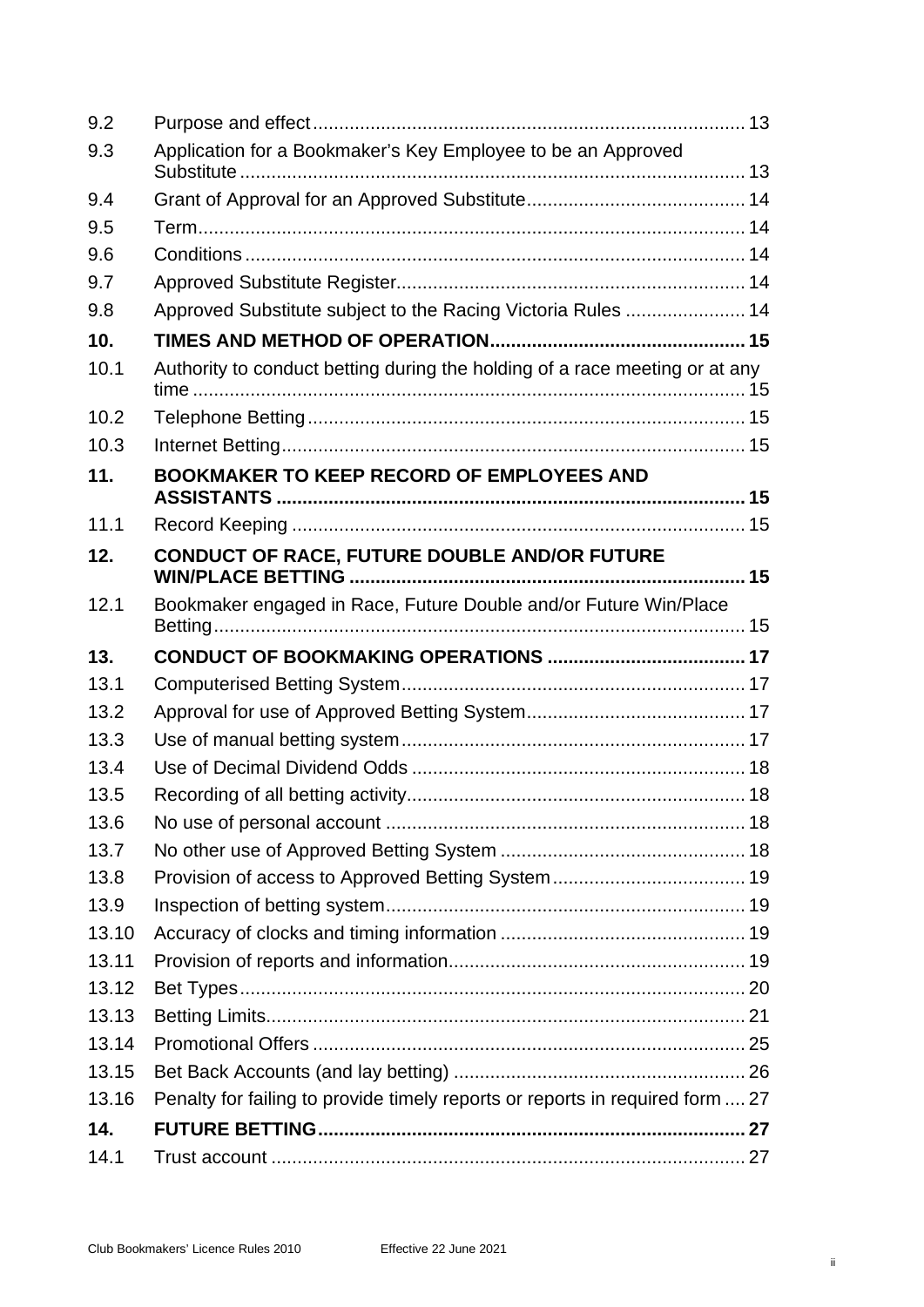| 14.2 |                                                                      |  |  |
|------|----------------------------------------------------------------------|--|--|
| 15.  |                                                                      |  |  |
| 15.1 |                                                                      |  |  |
| 15.2 |                                                                      |  |  |
| 15.3 | No withdrawals or deposits permitted without identity verification28 |  |  |
| 15.4 |                                                                      |  |  |
| 15.5 |                                                                      |  |  |
| 15.6 |                                                                      |  |  |
| 15.7 |                                                                      |  |  |
| 16.  |                                                                      |  |  |
| 16.1 |                                                                      |  |  |
| 16.2 |                                                                      |  |  |
| 16.3 |                                                                      |  |  |
| 16.4 |                                                                      |  |  |
| 16.5 | Contact point for Racing Victoria Betting Supervisor 30              |  |  |
| 16.6 |                                                                      |  |  |
| 17.  |                                                                      |  |  |
| 17.1 |                                                                      |  |  |
| 18.  |                                                                      |  |  |
| 18.1 |                                                                      |  |  |
| 18.2 |                                                                      |  |  |
| 18.3 |                                                                      |  |  |
| 19.  | WITHDRAWAL OF A LICENCE OR APPROVAL FOR APPROVED                     |  |  |
| 19.1 |                                                                      |  |  |
| 20.  | <b>REVOCATION OR SUSPENSION OF A LICENCE BY RACING</b>               |  |  |
| 20.1 | Revocation or suspension of Registered Bookmaker's Certificate 36    |  |  |
| 20.2 | Racing Victoria or the Stewards may revoke or suspend36              |  |  |
| 20.3 |                                                                      |  |  |
| 21.  | RACING VICTORIA OR THE STEWARDS MAY IMPOSE PENALTY  37               |  |  |
| 22.  |                                                                      |  |  |
| 22.1 |                                                                      |  |  |
| 23.  | <b>AUTHORISED OFFICER TO PROVIDE IDENTIFICATION  38</b>              |  |  |
| 24.  |                                                                      |  |  |
|      |                                                                      |  |  |
| 24.1 |                                                                      |  |  |
| 25.  |                                                                      |  |  |
| 25.1 |                                                                      |  |  |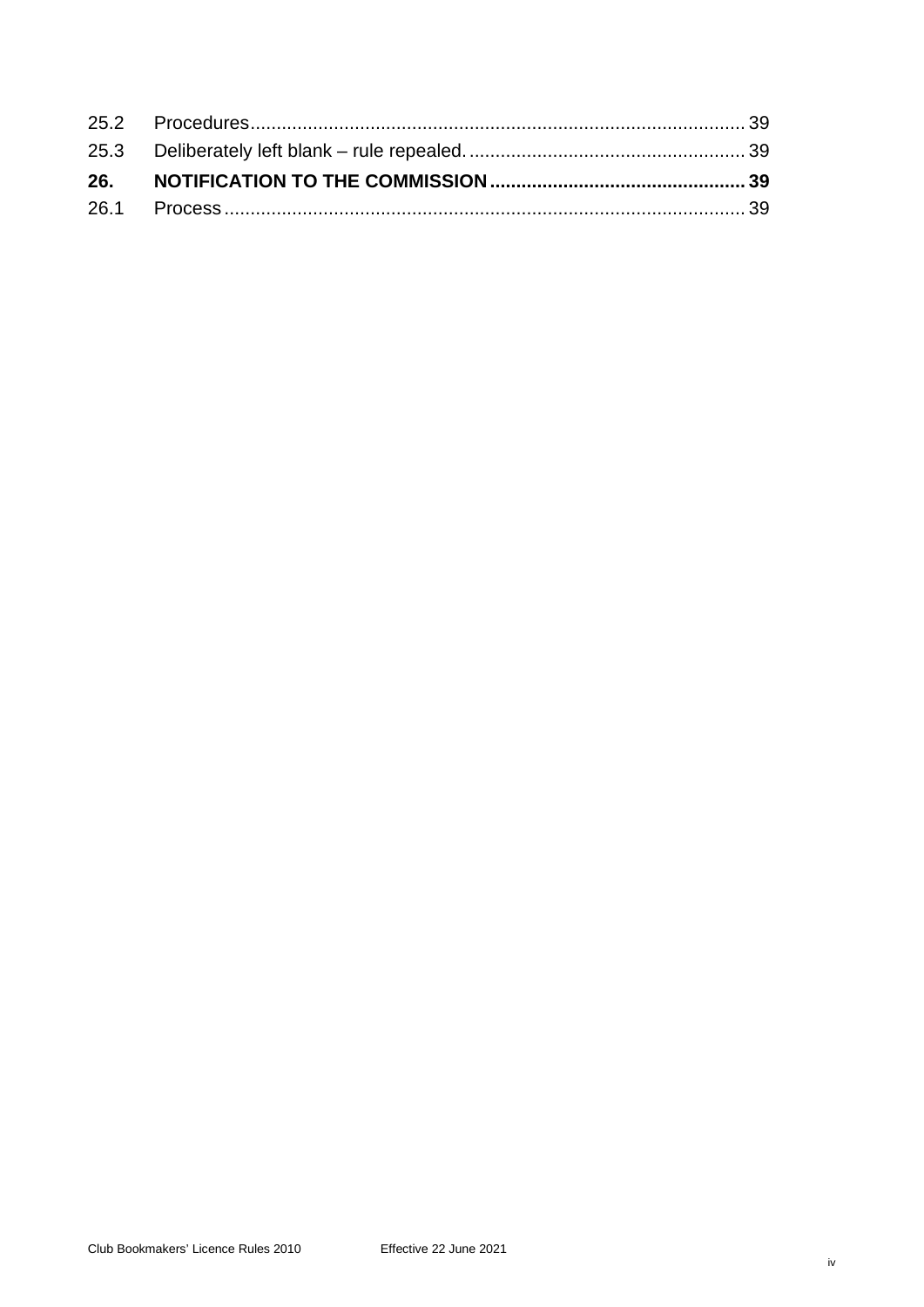## **RACING VICTORIA LIMITED**

## **CLUB BOOKMAKERS' LICENCE RULES 2010**

#### <span id="page-5-0"></span>**1. PRELIMINARY**

#### <span id="page-5-1"></span>**1.1 Title**

These Licence Rules may be cited as the Club Bookmakers' Licence Rules 2010.

#### <span id="page-5-2"></span>**1.2 Purpose**

The purpose of these Licence Rules is to provide rules pursuant to sections 91A and 91AB of the Racing Act for and with respect to:

- 1.2.1 the issue of Licences to Registered Bookmakers, and approval for Approved Substitutes, to carry on the business of bookmaking on a Racecourse or part of a Racecourse and/or an Approved Off-Course Premises;
- 1.2.2 the terms and conditions of Licences; and
- 1.2.3 the exclusion or removal from a Racecourse or part of a Racecourse bookmakers who do not hold a valid Licence.

#### <span id="page-5-3"></span>**1.3 Authorising provision**

These Licence Rules are made pursuant to sections 91A and 91AB of the Racing Act.

## <span id="page-5-5"></span><span id="page-5-4"></span>**1.4 Rules of Betting**

## 1.4.1 **Racing Victoria may make**

Racing Victoria may from time to time make Rules of Betting (and from time to time amend, modify or rescind any such Rules of Betting) to regulate the conduct of:

- (a) Race Betting;
- (b) Sports Betting;
- (c) Future Doubles Betting;
- (d) Future Win/Place Betting; and
- (e) Future Sports Betting.

## 1.4.2 **Effect of Rules of Betting**

Rules of Betting made by Racing Victoria pursuant to Licence Rule [1.4.1:](#page-5-5)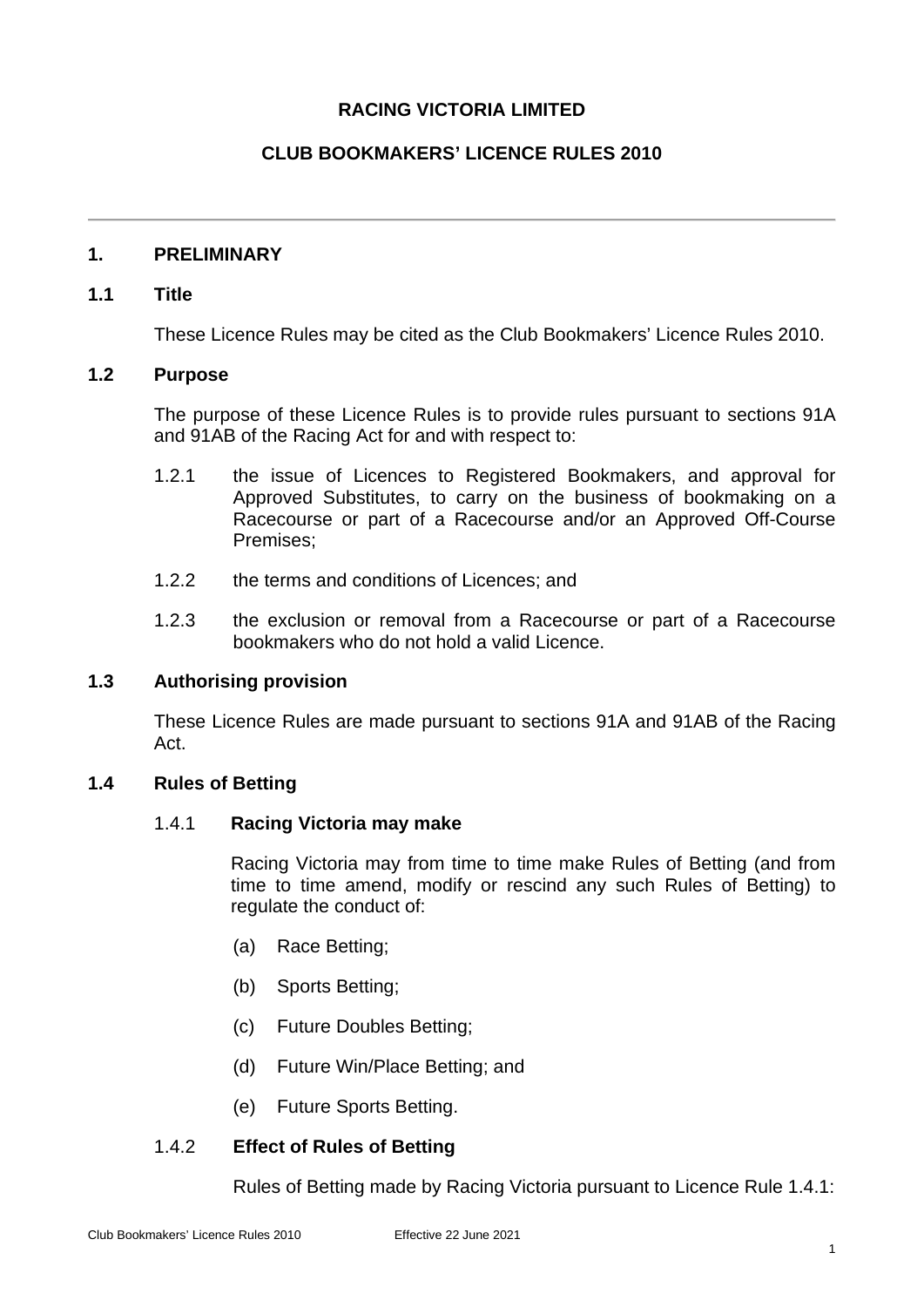- (a) are made pursuant to section 91A of the Racing Act;
- (b) have effect and are binding and may be enforced as if part of these Licence Rules.

## <span id="page-6-4"></span><span id="page-6-0"></span>**2. COMMENCEMENT AND TRANSITIONAL PROVISIONS**

#### <span id="page-6-1"></span>**2.1 Definitions**

In this Licence Rule [2:](#page-6-4)

**"Commencement Date"** means 1 July 2010.

**"Former Club Bookmakers' Licence Rules"** means the Club Bookmakers' Licence Rules 2009 of Racing Victoria immediately before the Appointed Day.

## <span id="page-6-2"></span>**2.2 Commencement**

These Licence Rules come into operation and effect on and from the beginning of the Commencement Date. Any amendments to these Licence Rules come into effect on the date declared by Racing Victoria.

## <span id="page-6-3"></span>**2.3 Preservation of effect, decision, rights and obligations**

Everything done, arising or suffered under the Former Club Bookmakers' Licence Rules is deemed to have been done, arisen or suffered under these Licence Rules and, without limiting the generality of the foregoing:

- 2.3.1 **Appointments:** all appointments of persons (including but not limited to the Betting Supervisor and Authorised Officers) made under or pursuant to the Former Club Bookmakers' Licence Rules are deemed to have been made, and to continue in effect, under or pursuant to these Licence Rules.
- 2.3.2 **Decisions made and action taken under Former Club Bookmakers' Licence Rules:** all decisions made, action taken and discretions and powers exercised under or pursuant to the Former Club Bookmakers' Licence Rules are deemed to be fully effective and to continue in force as if properly and validly made or taken under or pursuant to these Licence Rules.
- 2.3.3 **Licences, permits, etc:** all licences, permits, registrations, authorisations and any other rights or privileges granted under or pursuant to the Former Club Bookmakers' Licence Rules are deemed to continue in full force and effect and upon the same terms and conditions as if properly and validly made under or pursuant to these Licence Rules.
- 2.3.4 **Obligations and liabilities:** all obligations and liabilities of any kind (including pecuniary obligations and liabilities) incurred or arising under or pursuant to the Former Club Bookmakers' Licence Rules are deemed to have been incurred or to have arisen under or pursuant to these Licence Rules.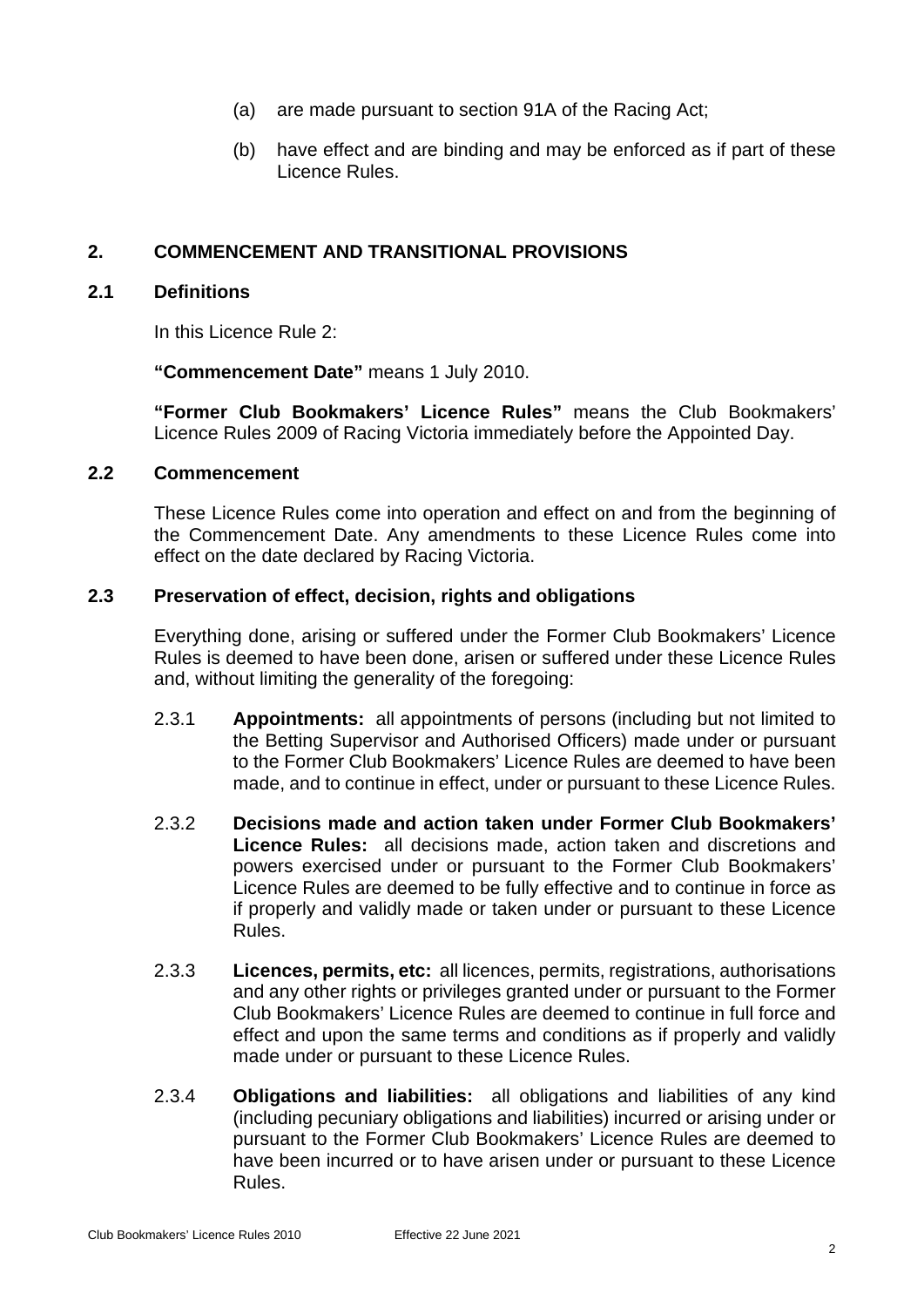- 2.3.5 **Offences:** any offence under or breach of the Former Club Bookmakers' Licence Rules is deemed to be an offence under or breach of these Licence Rules.
- 2.3.6 **Penalties and disabilities:** all penalties, disabilities, disqualifications, suspensions and obligations of any kind (including fines and other pecuniary obligations) imposed, incurred or arising under or pursuant to the Former Club Bookmakers' Licence Rules are deemed to be imposed, incurred or to arise under or pursuant to these Licence Rules.
- 2.3.7 **Inquiries, investigations and proceedings:** all inquiries, investigations and other proceedings of any nature initiated or conducted under or pursuant to the Former Club Bookmakers' Licence Rules are deemed to be initiated or conducted under or pursuant to these Licence Rules.

## <span id="page-7-0"></span>**3. DEFINITIONS AND INTERPRETATION**

## <span id="page-7-1"></span>**3.1 Definitions**

In these Licence Rules:

**"Approved Sports Betting Event"** has the same meaning as in the Bookmaker Sports Betting Rules 2007.

**"Approved Betting System"** means any of the following systems expressly approved by Racing Victoria for use by Bookmakers in the course of their bookmaking business:

- (a) Computerised Betting System;
- (b) Internet Betting System; or
- (c) Telephone Betting System.

**"Approved Method of Communication"** means a method of communication approved by the Minister under section 4A of the Racing Act.

**"Approved Off-Course Premises"** means an off-course premises approved by Racing Victoria in accordance with section 4C of the Racing Act.

**"Approved Substitute"** means a Registered Bookmaker's Key Employee who has been approved by Racing Victoria pursuant to section 91AB of the Racing Act and Licence Rule [9](#page-17-7) to carry on the business of a bookmaker during a period of absence by the Bookmaker.

**"Approved SCB"** has the same meaning as in the Bookmaker Sports Betting Rules 2007.

**"Approved Wagering Service Provider"** means a wagering service provider (as defined in Chapter 2, Part 5, Division 5A of the Gambling Regulation Act) who has obtained, and holds, a current publication and use of race fields approval from Racing Victoria in accordance with section 2.5.19B of the Gambling Regulation Act.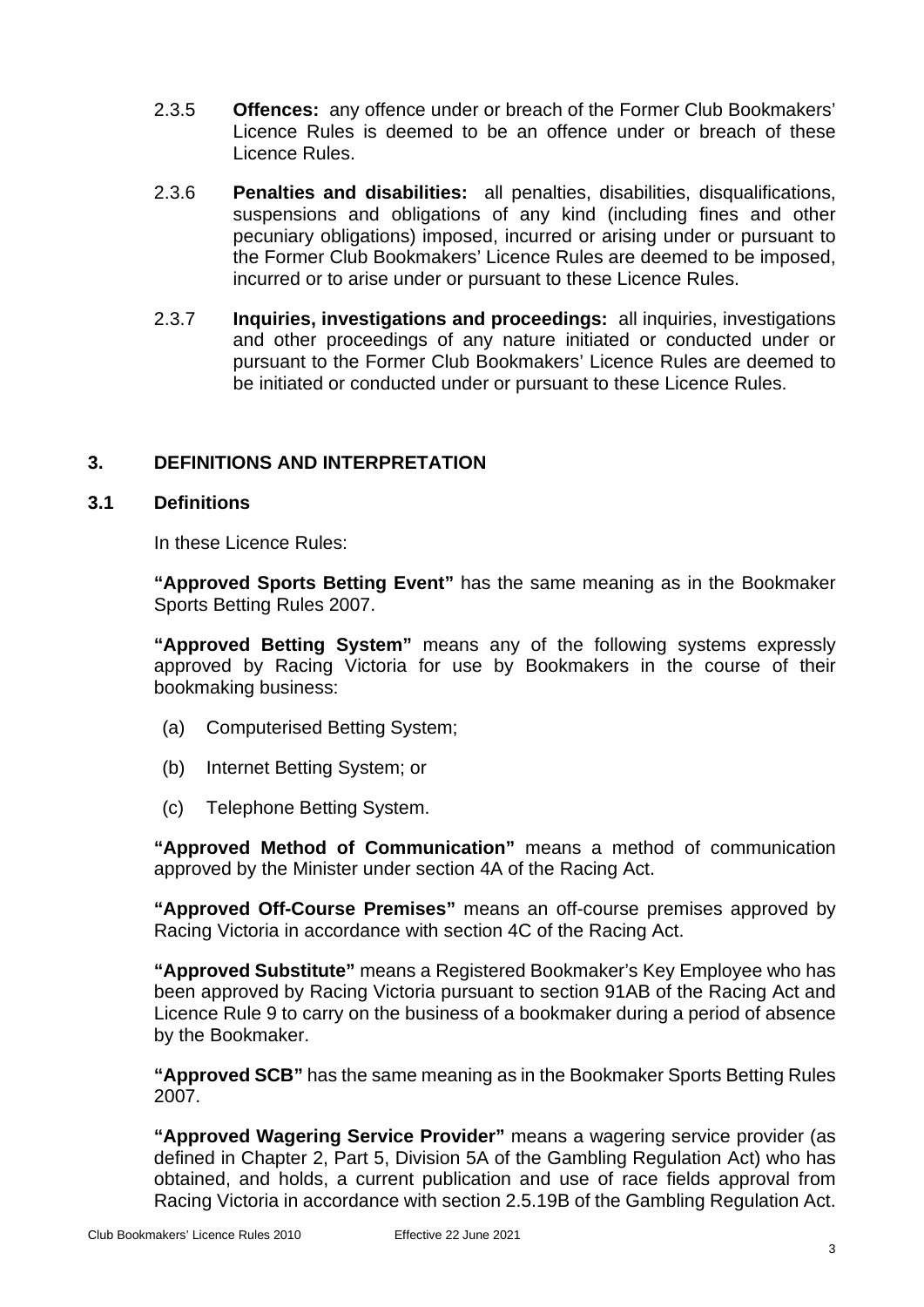**"AUSTRAC"** means the Australian Transaction Reports and Analysis Centre.

**"Authorised Officer"** means:

- (a) a person authorised in writing by Racing Victoria for the purposes of these Licence Rules;
- (b) a Betting Supervisor;
- (c) a Steward;
- (d) the General Manager, Manager or Internal Auditor, Racing Victoria Wagering Department; or
- (e) the General Manager or Manager, Racing Victoria Integrity Services.

**"Bet Back"** means a Bet Back as defined in Part D of Schedule 1 of the Bookmakers' Licence Levy Rules 2012 or a Non-VTR Bet Back as defined in Part D of Schedule 2 of the Bookmakers' Licence Levy Rules 2012, as applicable.

**"Betting Exchange"** has the meaning given in Part D of Schedule 1 of the Bookmakers' Licence Levy Rules 2012.

**"Betting Supervisor"** means the person appointed as such by Racing Victoria, and any other person to whom duties have been delegated by the person so appointed.

**"Betting Transaction"** means a contract between the Bookmaker and a Customer, by which a bet or wager is placed with and accepted by the Bookmaker in relation to a Race or Approved Sports Betting Event (or a contingency related to a Race or Approved Sports Betting Event);

**"Bet Types Register"** means the register of bet types created and maintained by Racing Victoria.

**"Bookmaker"** means a Registered Bookmaker who is the holder of a Licence granted pursuant to these Rules.

**"Bookmaker Client Account Form"** is the form of that name available on the Racing Victoria website.

**"Bookmaker's Key Employee"** means the holder of a current certificate of registration as a Registered Bookmaker's Key Employee under Part 5A of Chapter 4 of the Gambling Regulation Act.

**"Bookmakers' Licence Levy Rules"** means the Bookmakers' Licence Levy Rules 2009 made pursuant to section 91B and approved pursuant to section 91D of the Racing Act as amended from time to time.

**"Bookmaker Rules"** means these Licence Rules, the Bookmakers' Licence Levy Rules 2009, the Bookmakers' Sports Betting Rules 2007, the Bookmakers' Telephone Betting Rules 2001, the Bookmakers' Internet Betting Rules 2001 and any other bookmaker rules made by Racing Victoria pursuant to its powers under the Racing Act with respect to bookmakers as amended from time to time.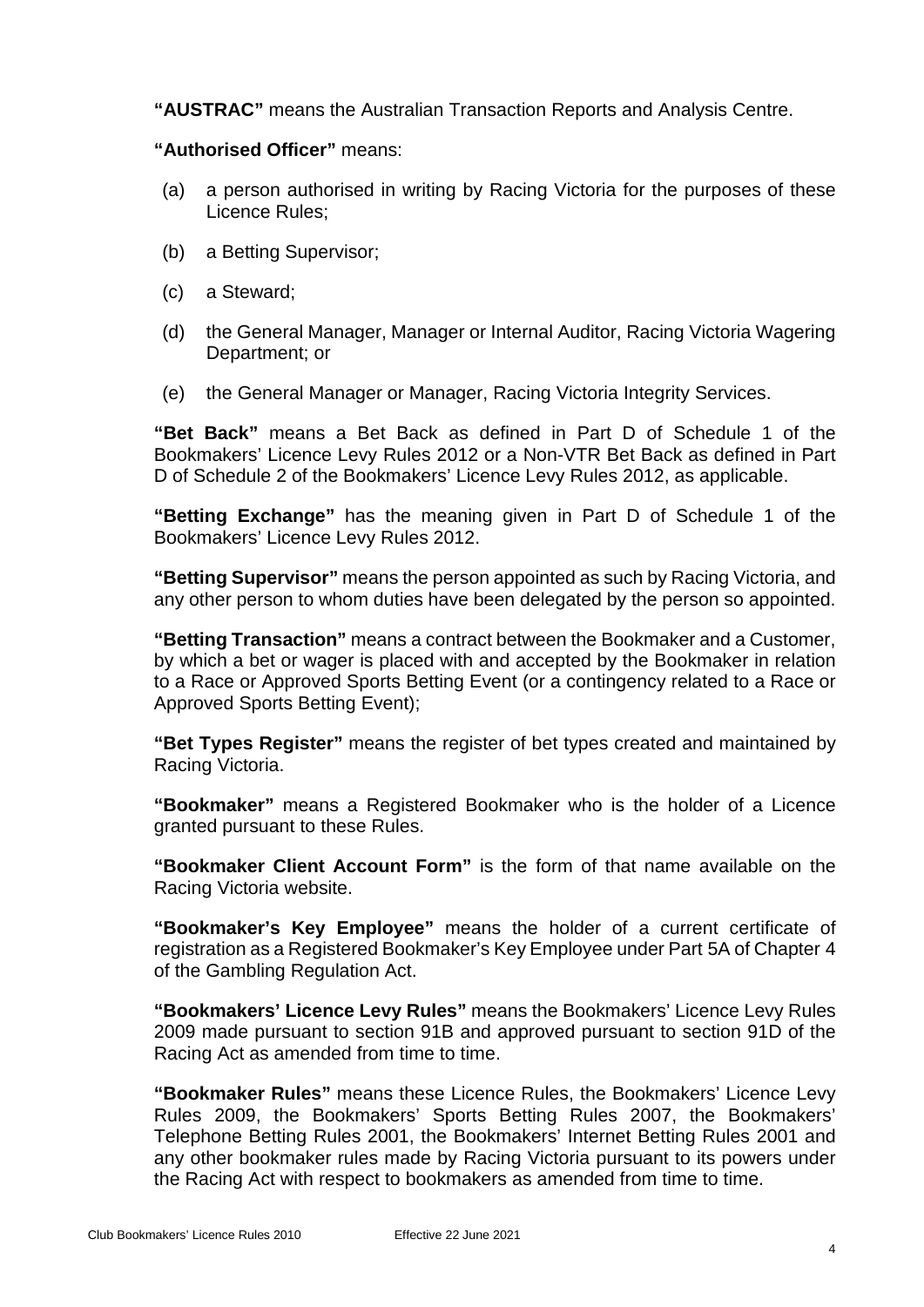**"Bookmaking Activities"** includes the activities of a person in gaining, or endeavouring to gain, a livelihood wholly or partly by betting or making wagers or carrying on any activity relating to the operations of a Bookmaker. **"Chief Executive"** means the chief executive officer of Racing Victoria.

**"Club"** means a thoroughbred racing club in Victoria that:

- (a) is registered by Racing Victoria under the Rules of Racing; or
- (b) conducts a race meeting that is registered by Racing Victoria under the Rules of Racing.

**"Commission"** means the Victorian Commission for Gambling and Liquor Regulation established under Part 2 of the *Victorian Commission for Gambling and Liquor Regulation Act 2011* (Vic) (or its successor from time to time).

**"Complaint"** means a written complaint submitted on the pro forma provided on RVL's website in relation to the Bookmaker for an alleged breach of the obligations set out in Licence Rule [13.13.](#page-25-0)

**"Complainant"** means a person who submits a Complaint.

**"Computerised Betting System"** means a system approved by Racing Victoria for use by Bookmakers, which may be comprised of computer equipment and software, and by which bets may be recorded and betting tickets issued.

**"Control"** has the meaning given in section 50AA of the *Corporations Act 2001* (Cth).

**"Controlling Body"** has the same meaning as in the Racing Act.

**"Designated Area"** means one or more of the parts of a Racecourse as determined by Racing Victoria from time to time for the conduct of the business of a Bookmaker at the Racecourse.

**"Directors"** means the directors of Racing Victoria acting as a board.

**"Entity"** means any body corporate, joint venture (whether incorporated or unincorporated), partnership, trust or individual.

**"Final Acceptances"** has the same meaning as in the Rules of Racing.

**"Final Acceptances Deadline"** means the closing time for Final Acceptances for a Victorian Race as advertised in Inside Racing.

**"Fit and Proper Person"** is a person who:

- (a) is of good fame, integrity and character;
- (b) has never been convicted of an offence involving fraud or dishonesty or been sentenced to a term of imprisonment;
- (c) has never been subject to disciplinary action under the Rules of Racing (or the rules of racing applicable to thoroughbred horse racing in another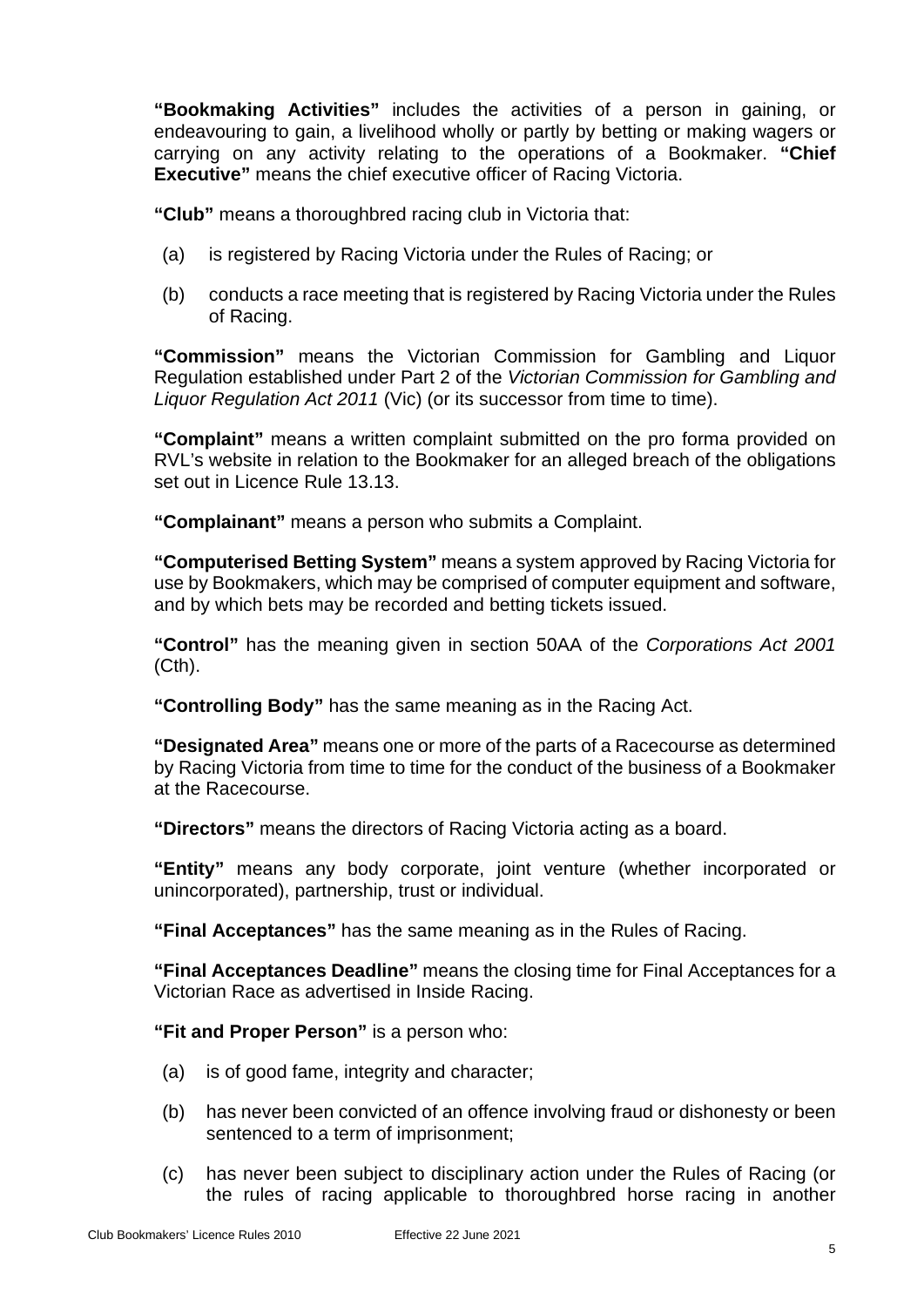jurisdiction or any equivalent rules of conduct of any sport in respect of which betting is conducted) or under any applicable law;

- (d) is not prohibited by law from being a director of a company; and
- (e) is not a bankrupt.

**"Future Bets"** means bets accepted by engaging in Future Betting.

**"Future Betting"** means:

- (a) Future Doubles Betting;
- (b) Future Sports Betting; and/or
- (c) Future Win/Place Betting.

**"Future Doubles Betting"** means betting made by the nomination of a horse or greyhound or a combination of two horses or two greyhounds on the chance that such horse or horses or greyhound or greyhounds will fill first place or fill first, second or third places in two specified races providing at least one of the races is decided at a race meeting conducted on a day after the day the bet is placed.

**"Future Sports Betting"** means betting made by way of wagering on any Approved Sports Betting Event which involves the nomination of a result of a betting contingency approved under section 4(1)(b) of the Racing Act where the result is to be decided 35 days or more after the day on which the bet is placed.

#### **"Future Win/Place Betting"** means:

- (a) a bet made with a Bookmaker who is authorised by Racing Victoria to accept future win/place bets; and is
- (b) a bet where the result is to be decided 35 days or more after the day on which the bet is placed; and is
- (c) a bet made by the nomination of a horse or greyhound on the chance that such horse or greyhound will fill first place or fill first, second or third place in a specified race, or a bet made by the nomination of a horse or greyhound on the chance that such horse or greyhound will fill first place in three specified races;
- (d) but does not include a bet made when the bookmaker is operating under a club betting permit issued by the Minister.

**"Gambling Regulation Act"** means the *Gambling Regulation Act 2003* (Vic) as amended from time to time.

**"Insolvency Event"** means, in relation to a person, any of the following:

- (a) the person, being an individual, commits an act of bankruptcy;
- (b) the person becomes insolvent;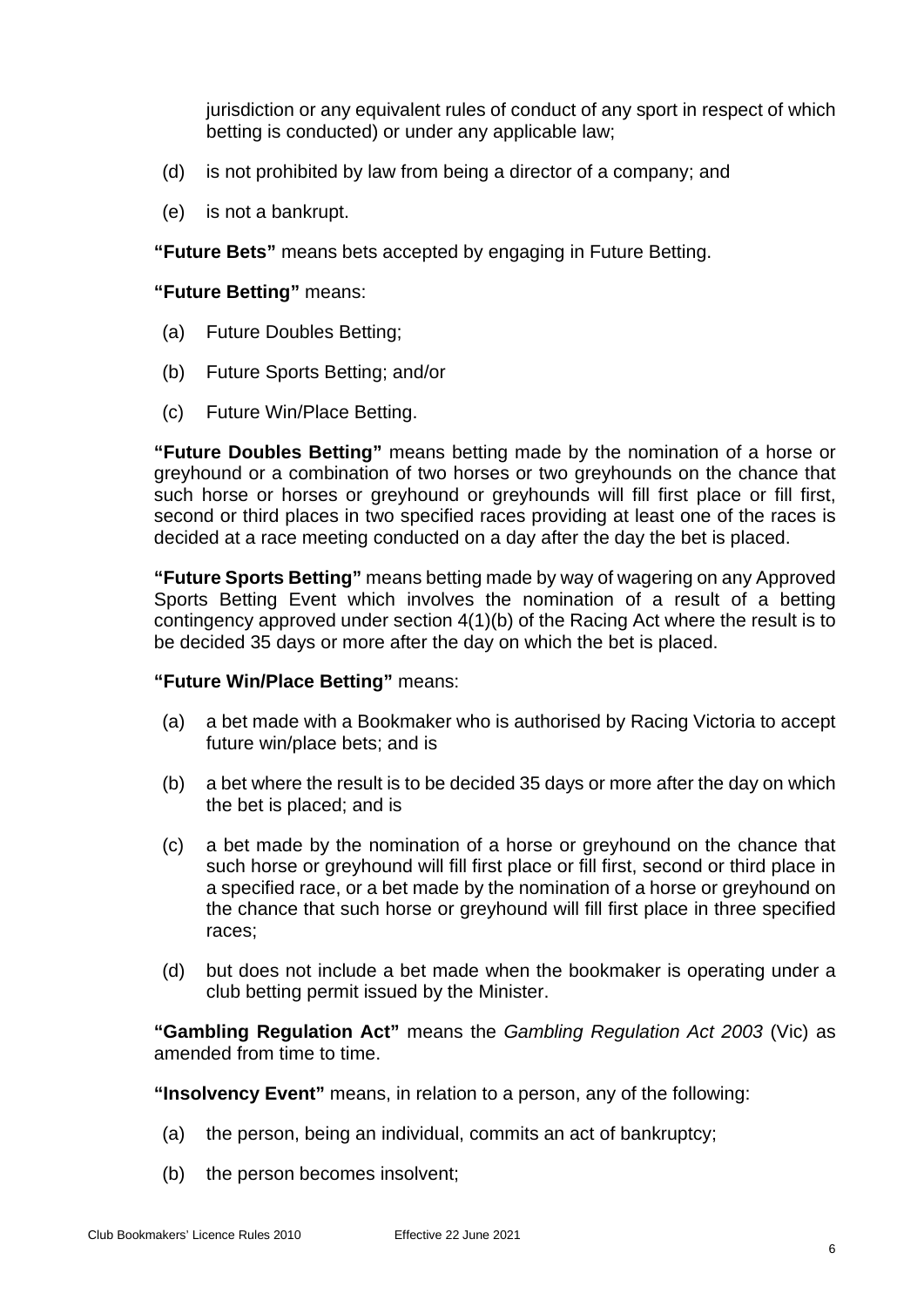- (c) the person assigns any of its property for the benefit of creditors or any class of them;
- (d) a receiver, receiver and manager, administrator, controller, provisional liquidator or liquidator is appointed to the person or the person enters into a scheme of arrangement with its creditors or is wound up;
- (e) the holder of a mortgage, encumbrance or other security interest takes any step towards taking possession of or takes possession of any assets of the person or exercises any power of sale;
- (f) any step is taken to do anything listed in the above paragraphs; or
- (g) any event that is analogous or has a substantially similar effect to any of the events specified in this definition in any jurisdiction.

**"Internet Betting Rules"** means the rules of that name made by Racing Victoria and approved by the Minister pursuant to section 4A of the Racing Act as amended from time to time.

**"Internet Betting System"** has the meaning given in the Internet Betting Rules.

**"Licence"** means a club bookmaker's licence as defined in section 84 of the Racing Act which is granted to a Registered Bookmaker by Racing Victoria under these Licence Rules.

**"Licence Rules"** means these Club Bookmakers' Licence Rules 2010.

**"Licence Levy"** means the levy payable by the holder of a Licence or Approved Substitute in accordance with the Bookmakers' Licence Levy Rules 2009.

**"Non-Racing Contingency Bet"** means a Betting Transaction in respect of or in relation to an event or matter that may occur at a Victorian Race or a Race Meeting:

- (a) the outcome of which does not depend on the performance of a horse or horses in a Victorian Race; and
- (b) which is not disrespectful of any participant or official involved in Victorian thoroughbred horse racing or which does not otherwise bring Victorian thoroughbred horse racing into disrepute.

**"Officer"**, in relation to an Entity:

- (a) where the Entity is a corporation, has the meaning in section 9 of the Corporations Act 2001 (Cth);
- (b) where the Entity is an individual, that individual or any Approved Substitute; and
- (c) where the Entity is neither a corporation nor an individual, means:
	- (i) a partner in the partnership if the Entity is a partnership; or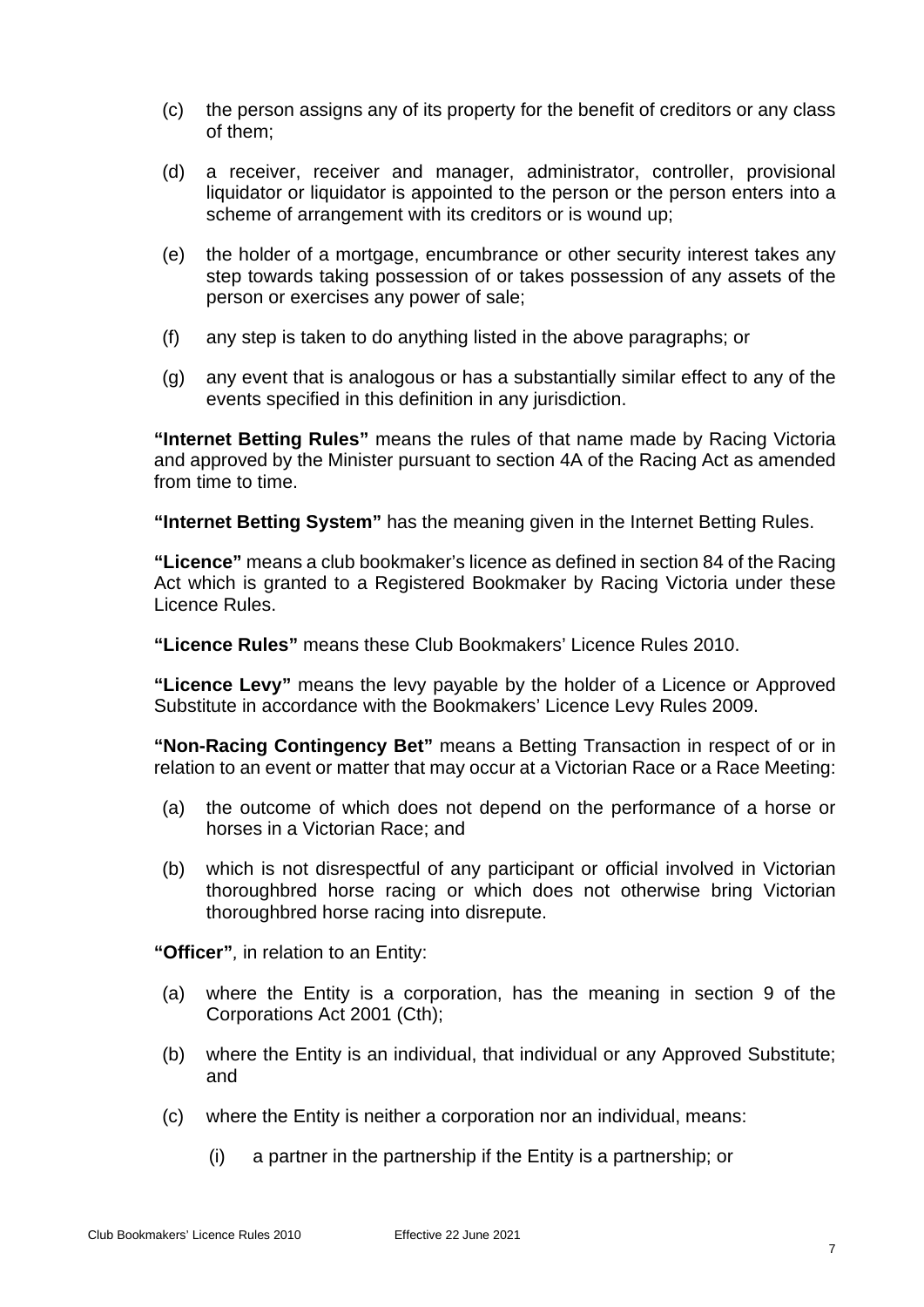- (ii) an office holder of the unincorporated association if the Entity is an unincorporated association; or
- (iii) in every case, a person:
	- A. who makes, or participates in making, decisions that affect the whole, or a substantial part, of the business of the Entity; or
	- B. who has the capacity to affect significantly the Entity's financial standing.

**"PRA"** means a Principal Racing Authority of a State or Territory of Australia.

**"Promotional Offer"** has the meaning given in the Bookmakers' Licence Levy Rules 2009.

**"Publicly Displayed"** means to publish, display or otherwise communicate odds to the public generally including, but not limited to, on a website or other internet enabled device that does not require a person to identify himself or herself (for example, by requiring a person to log in or to provide personal information).

**"Race"** means any horse race, harness race or greyhound race, whether taking place in Australia or another jurisdiction.

**"Race Betting"** means betting by way of wagering on any Race.

**"Racecourse"** means a racecourse licensed under section 24(1) of the Racing Act for horse racing in Victoria.

**"Race-Day Official"** means a person who acts in an official capacity as a steward, veterinary steward, handicapper, judge, starter, clerk of course, clerk of scales, farrier, barrier attendant or timekeeper, or as assistants or deputies of any of the above.

**"Racing Act"** means the *Racing Act 1958* (Vic) as amended from time to time.

**"Racing Victoria"** means Racing Victoria Limited (ACN 096 917 930).

**"Racing Victoria Rules"** means, together:

- (a) the Licence Rules;
- (b) the Rules of Racing;
- (c) the Rules of Race Betting; and
- (d) the Bookmaker Rules,

as amended from time to time.

**"Registered Bookmaker"** has the same meaning as in section 1.3 of the Gambling Regulation Act.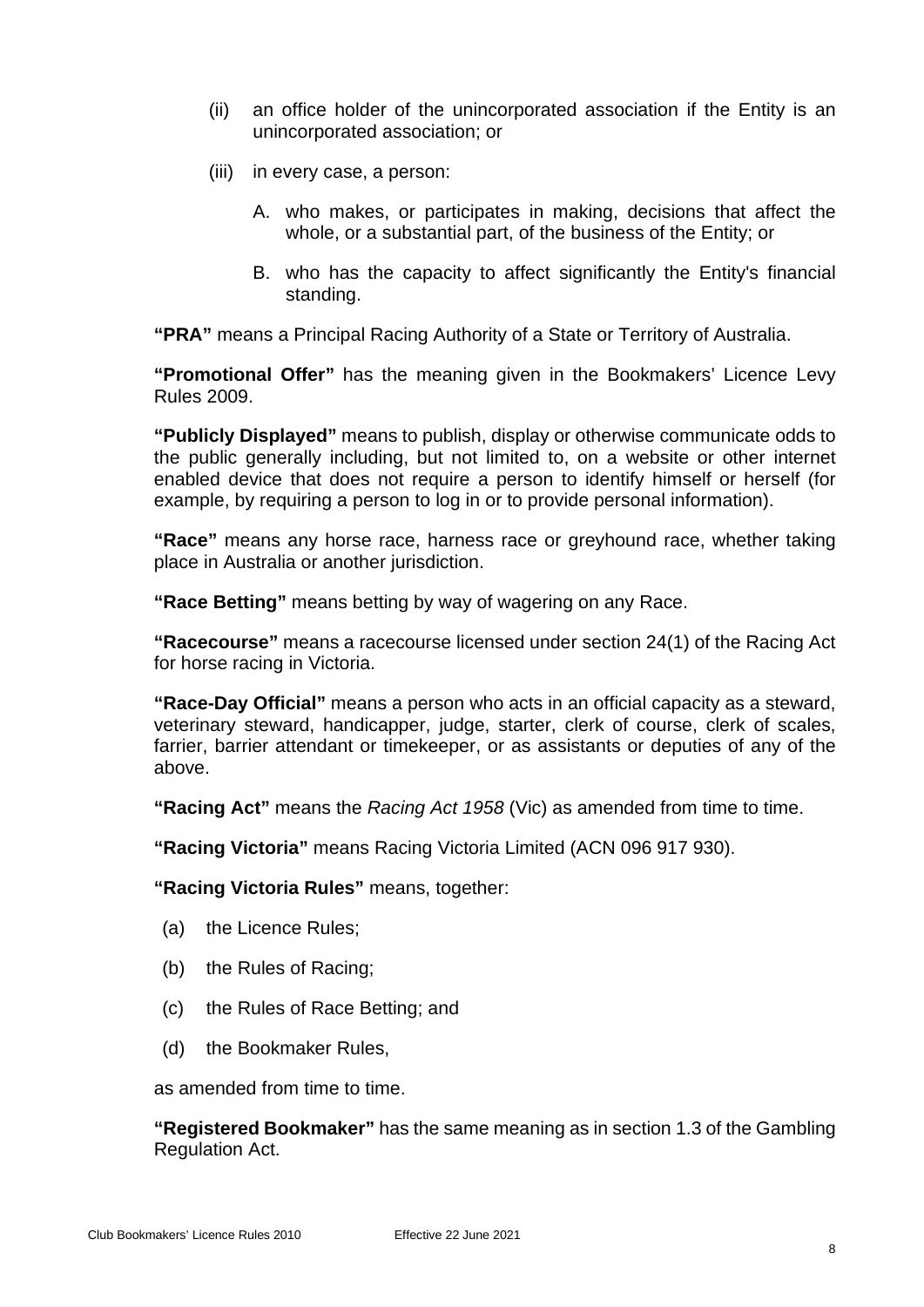**"Registered Bookmaker's Certificate"** means a certificate of registration issued by the Commission in accordance with the Gambling Regulation Act.

**"Related Body Corporate"** means a company that is a related body corporate, as that term is defined in section 9 of the *Corporations Act 2001* (Cth).

**"Related Entity"** means, in relation to an Entity (**the First Entity**):

- (a) any Entity which Controls the First Entity;
- (b) any Entity which is Controlled by the First Entity;
- (c) for the avoidance of doubt, all Related Bodies Corporate of the First Entity; or
- (d) any wagering services provider ('White Label Partner') with which the Bookmaker has entered into an agreement, arrangement, understanding, promise or undertaking to transmit, refer or facilitate the communication of betting transactions to the White Label Partner.

**"Relevant Fixed Odds Bet"** means a fixed odds bet described in Rule [13.13.](#page-25-0)

**"Relevant Law"** means any law (including statutes, regulations, ordinances and bylaws):

- (a) relating to or in connection with:
	- (i) wagering; or
	- (ii) the activities or undertakings of operating a wagering business (including laws pertaining to the privacy of Customers); or
	- (iii) the carrying on of a business of the type conducted by the Bookmaker or any of its Related Entities; or
- (b) a breach of which would constitute a criminal offence,

made in any Australian jurisdiction and including, without limitation, the Racing Act 1958 (Vic), the Gambling Regulation Act 2003 (Vic), the Interactive Gambling Act 2001 (Cth), the Anti-Money Laundering and Counter-Terrorism Financing Act 2006 (Cth) and the Crimes Act 1958 (Vic).

**"Rules of Betting"** means the betting rules as made by Racing Victoria from time to time pursuant to Rule [1.4.](#page-5-4)

**"RVL Website"** means the official website of Racing Victoria, currently at the URL https://www.racingvictoria.com.au/

**"SCB Agreement"** has the same meaning as in the Sports Betting Rules.

**"Sports Betting"** means betting by way of wagering on an Approved Sports Betting Event.

**"Telephone Betting Rules"** means the rules of that name made by Racing Victoria and approved by the Minister pursuant to section 4A of the Racing Act.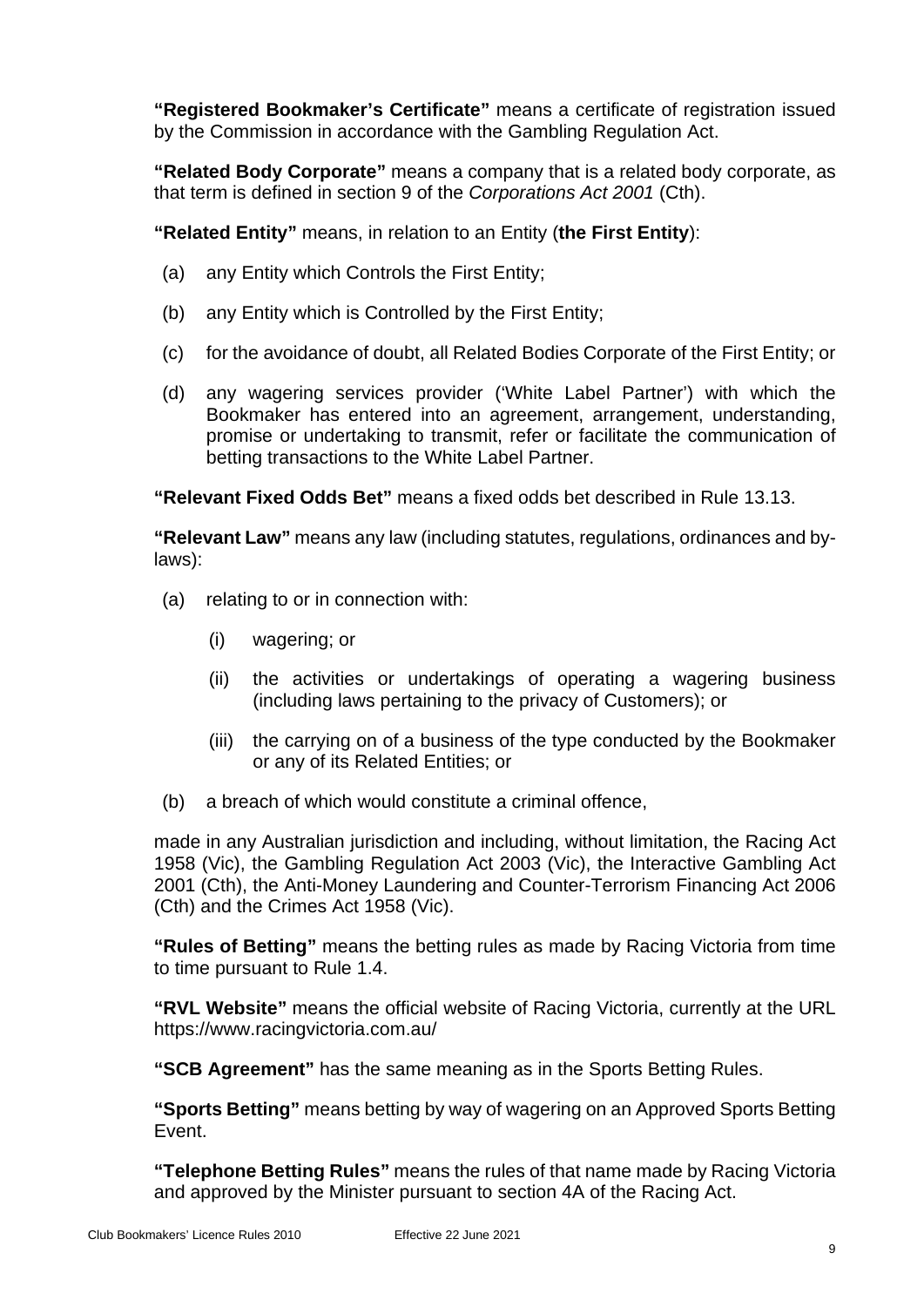**"Telephone Betting System"** has the meaning given in the Telephone Betting Rules.

**"Victorian Race"** means a thoroughbred horse race:

- (a) scheduled to be held; or
- (b) held,

## <span id="page-14-0"></span>**3.2 in the State of Victoria under the Rules of Racing.Interpretation**

Unless the context requires to the contrary:

- 3.2.1 words and expressions used in these Licence Rules have the meaning ascribed to them in the Racing Act and the Rules of Racing; and
- 3.2.2 these Licence Rules shall be interpreted in accordance with the provisions of the *Interpretation of Legislation Act 1984* (Vic).

## <span id="page-14-1"></span>**4. THE REQUIREMENT FOR A LICENCE**

## <span id="page-14-2"></span>**4.1 Licence required to operate as a bookmaker**

A person, including a Registered Bookmaker, must not carry on the business of a bookmaker on any Racecourse, unless the person holds a current Licence or is an Approved Substitute.

## <span id="page-14-3"></span>**4.2 Licence is sufficient**

Subject to Licence Rule [4.3,](#page-14-4) a holder of a Licence does not require any authorisation under the Racing Act from any racing club to carry on business as a Bookmaker on a Racecourse or part of a Racecourse.

#### <span id="page-14-4"></span>**4.3 Clubs may specify requirements**

A Club conducting race meetings at a Racecourse may, with the prior approval of Racing Victoria, make rules, regulation, by-laws or specifications, consistent with and subordinate to these Licence Rules, specifying terms and conditions upon which a Bookmaker or Bookmakers may conduct their business or vocation as a Bookmaker on Designated Areas of the Racecourse, providing that a Club may not require the payment of any fees or charges other than the reasonable cost of providing services to the Bookmaker.

## <span id="page-14-5"></span>**4.4 Licence is non-transferable**

- 4.4.1 A Licence is not transferable to any other person.
- 4.4.2 Except as permitted by a Licence or otherwise expressly authorised in writing by Racing Victoria:
	- (a) a Bookmaker; or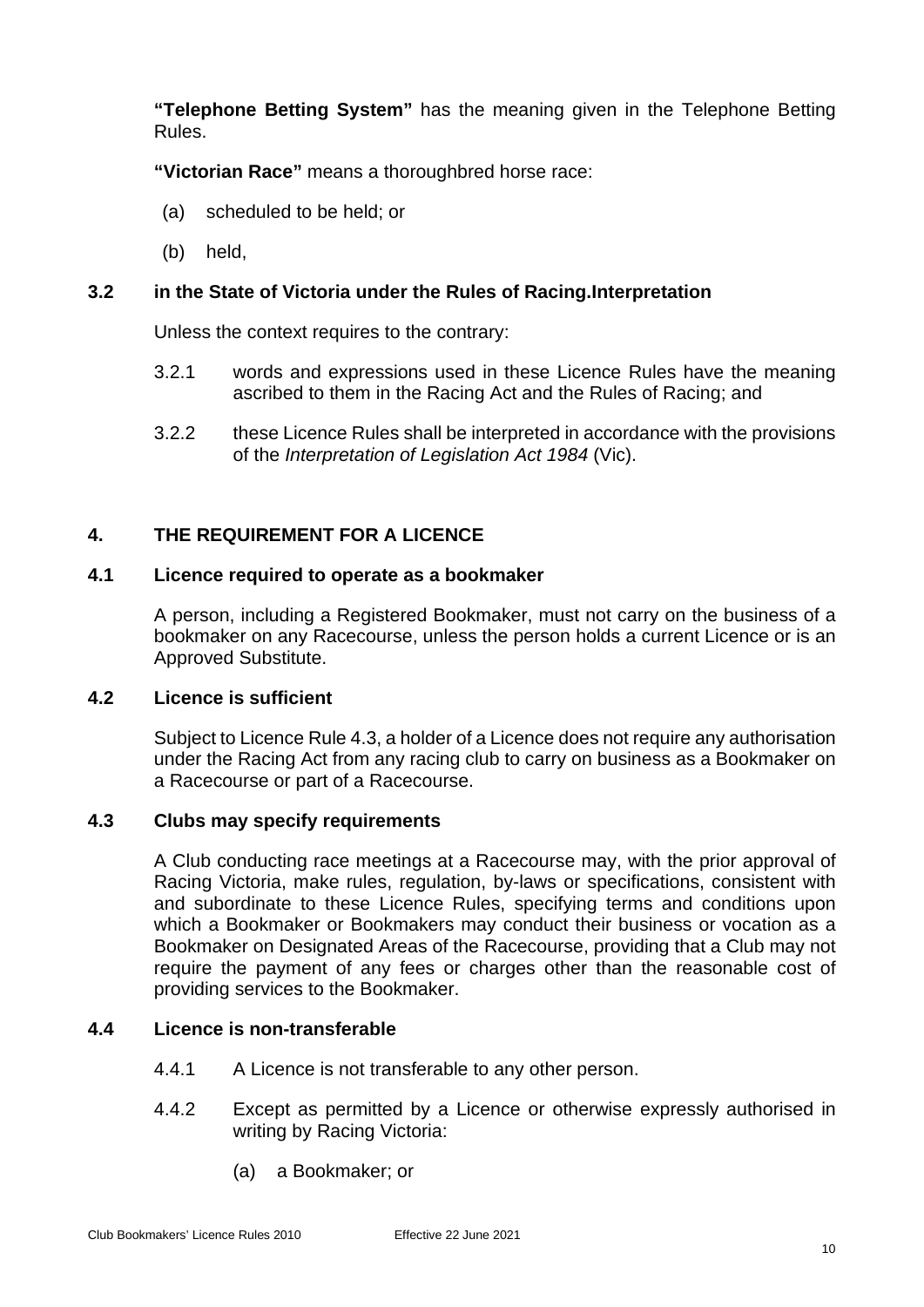(b) an Approved Substitute,

must not carry on Bookmaking Activities on behalf of, or in conjunction with, any other person, including any other Bookmaker.

## <span id="page-15-0"></span>**5. CATEGORIES AND CONDITIONS OF LICENCE**

#### <span id="page-15-1"></span>**5.1 General categories**

A Licence issued to a Registered Bookmaker may be restricted by Racing Victoria, in its absolute discretion, to limit a Bookmaker to undertaking one or more of the following:

- 5.1.1 Race Betting;
- 5.1.2 Sports Betting;
- 5.1.3 Future Doubles Betting;
- 5.1.4 Future Win/Place Betting;
- 5.1.5 Future Sports Betting; and/or
- 5.1.6 any other category of betting as determined by Racing Victoria at its discretion.

#### <span id="page-15-2"></span>**5.2 AUSTRAC registration**

Racing Victoria will not approve a Bookmaker's Licence application unless and until the Bookmaker has registered himself/herself/itself with AUSTRAC and provided proof of that registration to Racing Victoria. It will be a term of any Licence that the Bookmaker maintains its registration and otherwise complies with all of its obligations under the legislation administered by AUSTRAC.

#### <span id="page-15-3"></span>**5.3 Other Conditions**

A Licence may be granted to a Registered Bookmaker by Racing Victoria, in its absolute discretion, with conditions relating to:

- 5.3.1 telephone betting and related systems;
- 5.3.2 internet betting and related systems;
- 5.3.3 conducting Bookmaking Activities at Racecourses;
- 5.3.4 conducting Bookmaking Activities in Designated Areas;
- 5.3.5 conducting Bookmaking Activities at Approved Off-Course Premises;
- 5.3.6 days and times of operation, including whether a Bookmaker may accept bets during the course of a race meeting only, or at any time;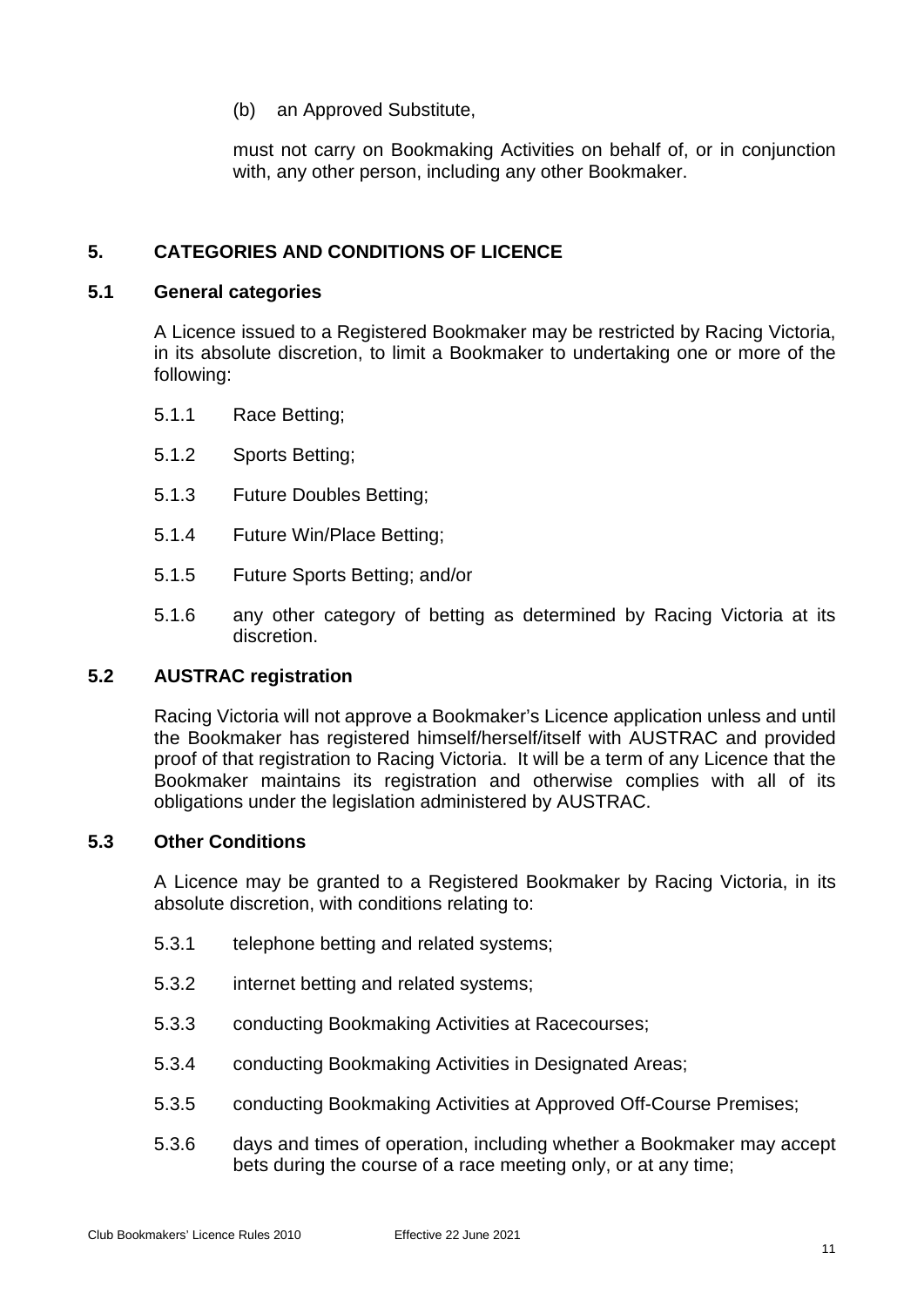- 5.3.7 the allocation of bookmaker stands, and the transfer of access rights to bookmaker stands;
- 5.3.8 the term of the Licence;
- 5.3.9 the types of bets listed on the Bet Types Register that a Bookmaker may offer and make;
- 5.3.10 the Approved Sports Betting Events a Bookmaker can accept bets on;
- 5.3.11 further applications and approvals required to conduct Bookmaking Activities at Racecourses; and
- 5.3.12 any other matter that Racing Victoria determines from time to time.

## <span id="page-16-7"></span><span id="page-16-0"></span>**6. APPLICATION FOR A LICENCE**

#### <span id="page-16-1"></span>**6.1 Application by a Registered Bookmaker**

- 6.1.1 Any Registered Bookmaker may apply to Racing Victoria for a Licence.
- 6.1.2 An application under Rule [6.1](#page-16-1) must be in the form, and provide the information, that is specified by Racing Victoria from time to time.

#### <span id="page-16-2"></span>**6.2 Incomplete application may be rejected**

An application made under Rule [6.1](#page-16-1) may be rejected if it is not in the form, or does not contain the information, as specified by Racing Victoria.

#### <span id="page-16-3"></span>**7. GRANT OF LICENCE**

#### <span id="page-16-4"></span>**7.1 Racing Victoria may grant licence**

Racing Victoria may grant or refuse an application made under Rule [6](#page-16-7) and may at any time revoke or vary an approval under this Rule.

#### <span id="page-16-5"></span>**7.2 Racing Victoria approval of grant of Licence**

Racing Victoria may:

- 7.2.1 suspend an approval of a Licence application, and during the period of suspension, the approval has no force or effect;
- 7.2.2 impose any term or condition on an approval either on or after the granting of the application for the approval;
- 7.2.3 vary or revoke a term or condition of an approval.

## <span id="page-16-6"></span>**7.3 Limitations on grant of Licence**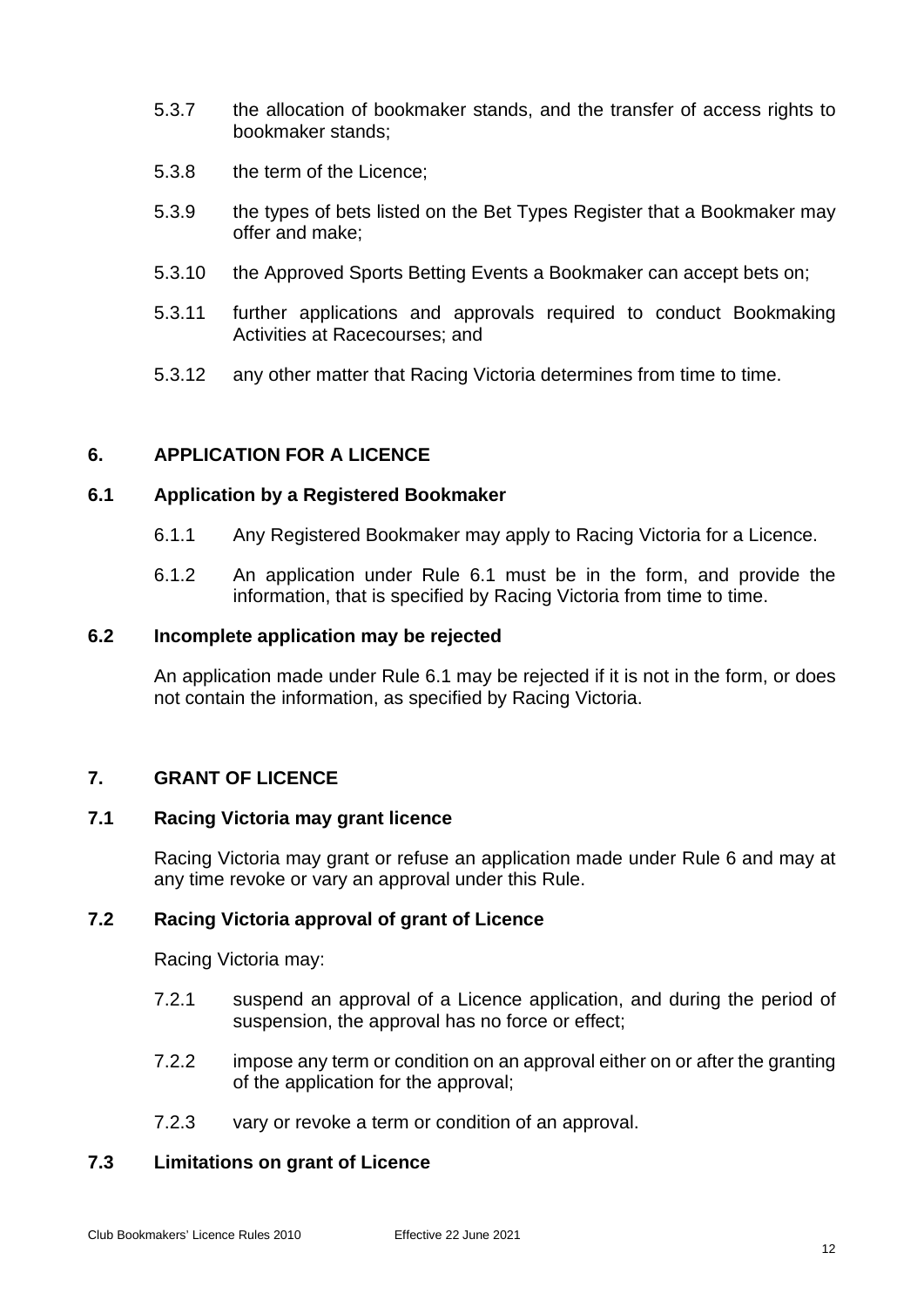A Licence granted under Rule [7.1](#page-16-4) pursuant to an application that was made under Rule [6.1](#page-16-1) is subject to the limitations or conditions applicable to the holder's Registered Bookmaker's Certificate.

## <span id="page-17-0"></span>**8. TERM OF A LICENCE**

#### <span id="page-17-1"></span>**8.1 Term**

A Licence has effect from the date specified by Racing Victoria and remains in force subject to:

- 8.1.1 Rule [8.2;](#page-17-2)
- 8.1.2 any special terms and conditions imposed by Racing Victoria; and
- 8.1.3 revocation or suspension in accordance with these Licence Rules.

## <span id="page-17-2"></span>**8.2 Termination**

A Licence terminates immediately upon:

- 8.2.1 revocation of the Licence in accordance with these Licence Rules;
- 8.2.2 the resignation in writing by the Bookmaker addressed to Racing Victoria;
- 8.2.3 the person ceasing to be a Registered Bookmaker for any reason; or
- 8.2.4 the expiration of the term of the Licence.

## <span id="page-17-7"></span><span id="page-17-3"></span>**9. APPROVED SUBSTITUTE**

#### <span id="page-17-4"></span>**9.1 Racing Victoria may issue**

Racing Victoria may grant approval for a Bookmaker's Key Employee to be an Approved Substitute upon the terms and conditions of this Licence Rule [9.](#page-17-7)

#### <span id="page-17-5"></span>**9.2 Purpose and effect**

In accordance with section 91AB of the Racing Act, the purpose and effect of an Approved Substitute is to authorise a Bookmaker's Key Employee to carry on the business of the Bookmaker during a period when the Bookmaker is absent.

#### <span id="page-17-8"></span><span id="page-17-6"></span>**9.3 Application for a Bookmaker's Key Employee to be an Approved Substitute**

- 9.3.1 A Bookmaker may make written application to Racing Victoria for a Bookmaker's Key Employee to be an Approved Substitute.
- 9.3.2 An application under Rule [9.3.1](#page-17-8) must be in the form, and provide the information, that is specified by Racing Victoria from time to time.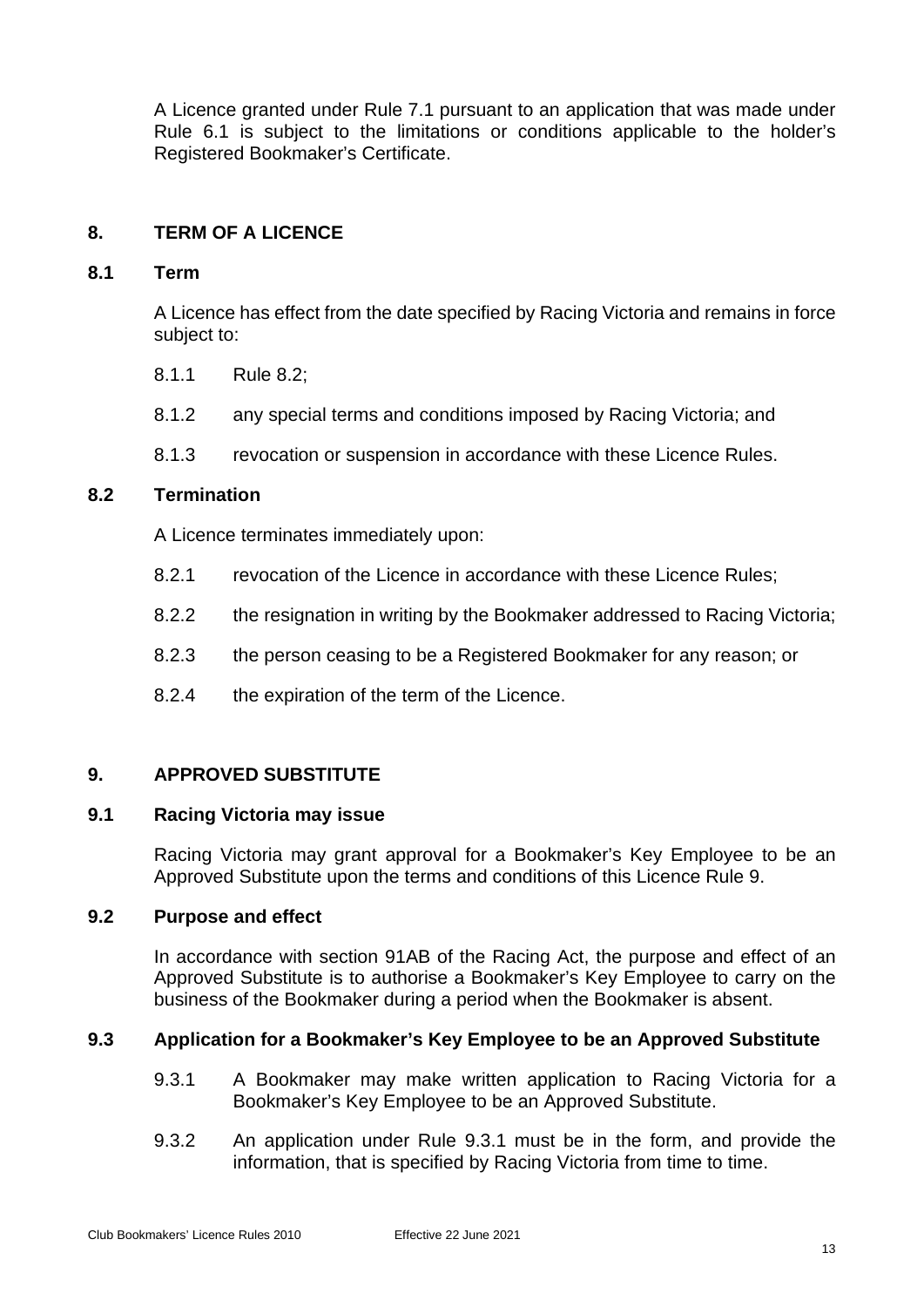9.3.3 An application may be rejected if it is not in the form, or does not contain the information, as specified by Racing Victoria.

## <span id="page-18-0"></span>**9.4 Grant of Approval for an Approved Substitute**

Racing Victoria may, upon receipt by Racing Victoria of a valid application from a Bookmaker, in their absolute discretion:

- 9.4.1 approve or refuse an application that complies with Rule [9.3](#page-17-6) and may at any time revoke or vary an approval under this Licence Rule;
- 9.4.2 suspend an approval of an Approved Substitute application, and during the period of suspension, the approval has no force or effect;
- 9.4.3 impose any term or condition on an approval either on or after the granting of the application for the approval; or
- 9.4.4 vary or revoke a term or condition of an approval.

## <span id="page-18-1"></span>**9.5 Term**

An Approved Substitute may only be authorised to carry on the business on behalf of the Bookmaker:

- 9.5.1 at race meetings;
- 9.5.2 at Racecourses;
- 9.5.3 at Approved Off-Course Premises;
- 9.5.4 with respect to certain Approved Sports Betting Events; and
- 9.5.5 on dates and at times,

as may be specified by Racing Victoria in its absolute discretion.

#### <span id="page-18-2"></span>**9.6 Conditions**

In addition to any special terms and conditions, an Approved Substitute is subject to the terms and conditions applying to the Licence held by the Bookmaker for whom the Approved Substitute acts.

#### <span id="page-18-3"></span>**9.7 Approved Substitute Register**

Racing Victoria will maintain a Register of Approved Substitutes in accordance with sections 91AB(3) and 91AB(4) of the Racing Act.

#### <span id="page-18-4"></span>**9.8 Approved Substitute subject to the Racing Victoria Rules**

When a Bookmaker's Key Employee is performing the role of an Approved Substitute for a Bookmaker, that person is subject to the provisions of the Licence Rules and the other Racing Victoria Rules as if he or she is the holder of a Licence.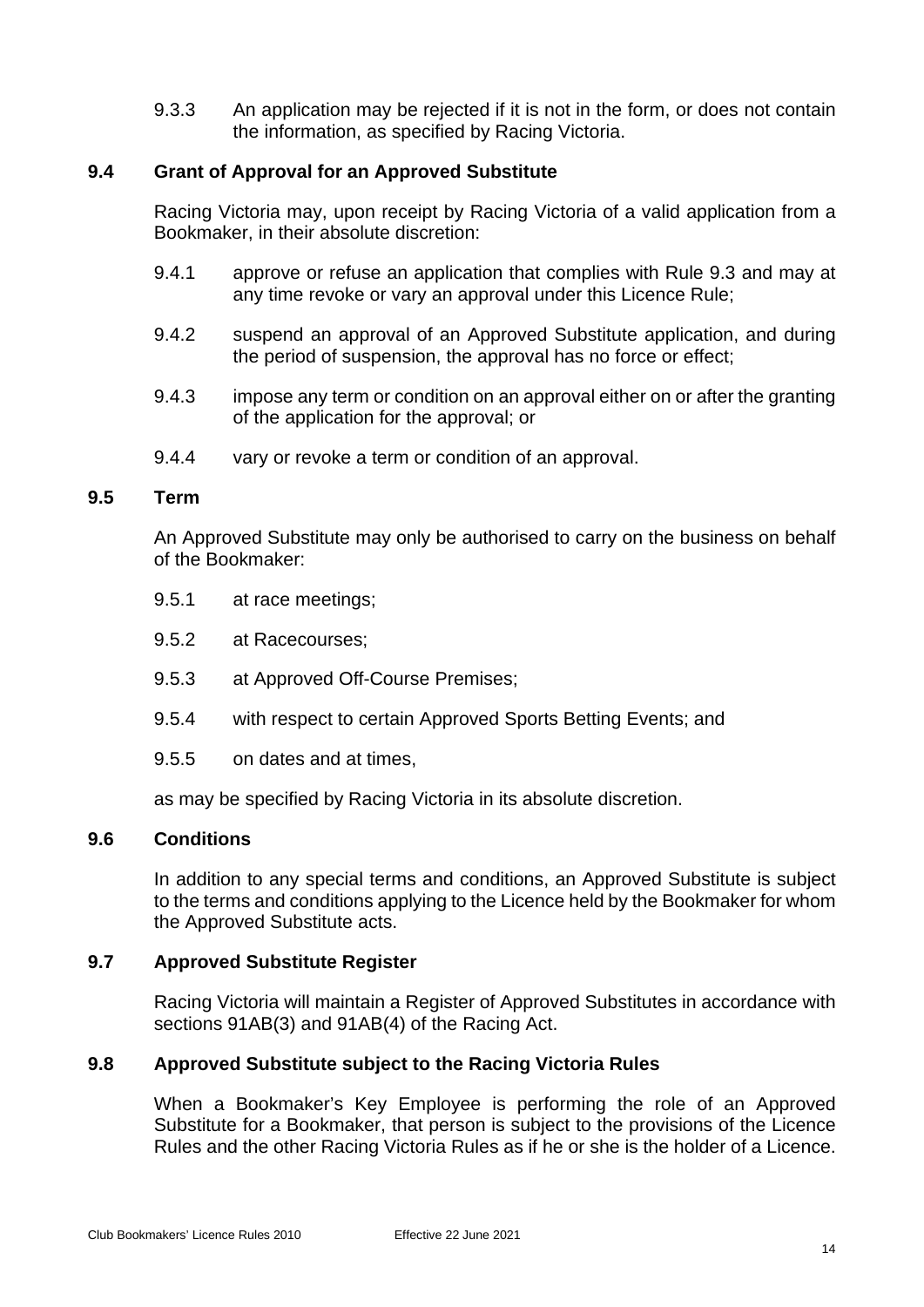## <span id="page-19-0"></span>**10. TIMES AND METHOD OF OPERATION**

## <span id="page-19-1"></span>**10.1 Authority to conduct betting during the holding of a race meeting or at any time**

A Bookmaker must only conduct Bookmaking Activities at times in accordance with his or her Licence and any conditions imposed by Racing Victoria.

## <span id="page-19-2"></span>**10.2 Telephone Betting**

A Bookmaker must not engage in Telephone Betting, unless he or she:

- 10.2.1 is expressly authorised by Racing Victoria to engage in Telephone Betting pursuant to the Telephone Betting Rules; and
- 10.2.2 at all times complies with the Telephone Betting Rules.

## <span id="page-19-3"></span>**10.3 Internet Betting**

A Bookmaker must not engage in Internet Betting, unless he or she:

- 10.3.1 is expressly authorised by Racing Victoria to engage in Internet Betting pursuant to the Internet Betting Rules; and
- 10.3.2 at all times complies with the Internet Betting Rules.

## <span id="page-19-4"></span>**11. BOOKMAKER TO KEEP RECORD OF EMPLOYEES AND ASSISTANTS**

#### <span id="page-19-5"></span>**11.1 Record Keeping**

A Bookmaker must keep, and make available to Racing Victoria immediately upon request, records of all employees and assistants engaged by the Bookmaker in the course of the Bookmaker's business. The records must evidence the following:

- 11.1.1 the name of each employee or assistant;
- 11.1.2 the date on which each employee was employed, or assistant was engaged, by the Bookmaker; and
- 11.1.3 the dates and times worked by each employee or assistant.

## <span id="page-19-8"></span><span id="page-19-6"></span>**12. CONDUCT OF RACE, FUTURE DOUBLE AND/OR FUTURE WIN/PLACE BETTING**

#### <span id="page-19-7"></span>**12.1 Bookmaker engaged in Race, Future Double and/or Future Win/Place Betting**

12.1.1 Rule [12](#page-19-8) applies to the conduct of betting by a Bookmaker who is authorised to engage in Race Betting, Future Double Betting and/or Future Win/Place Betting. **Allocation to field by Racing Victoria**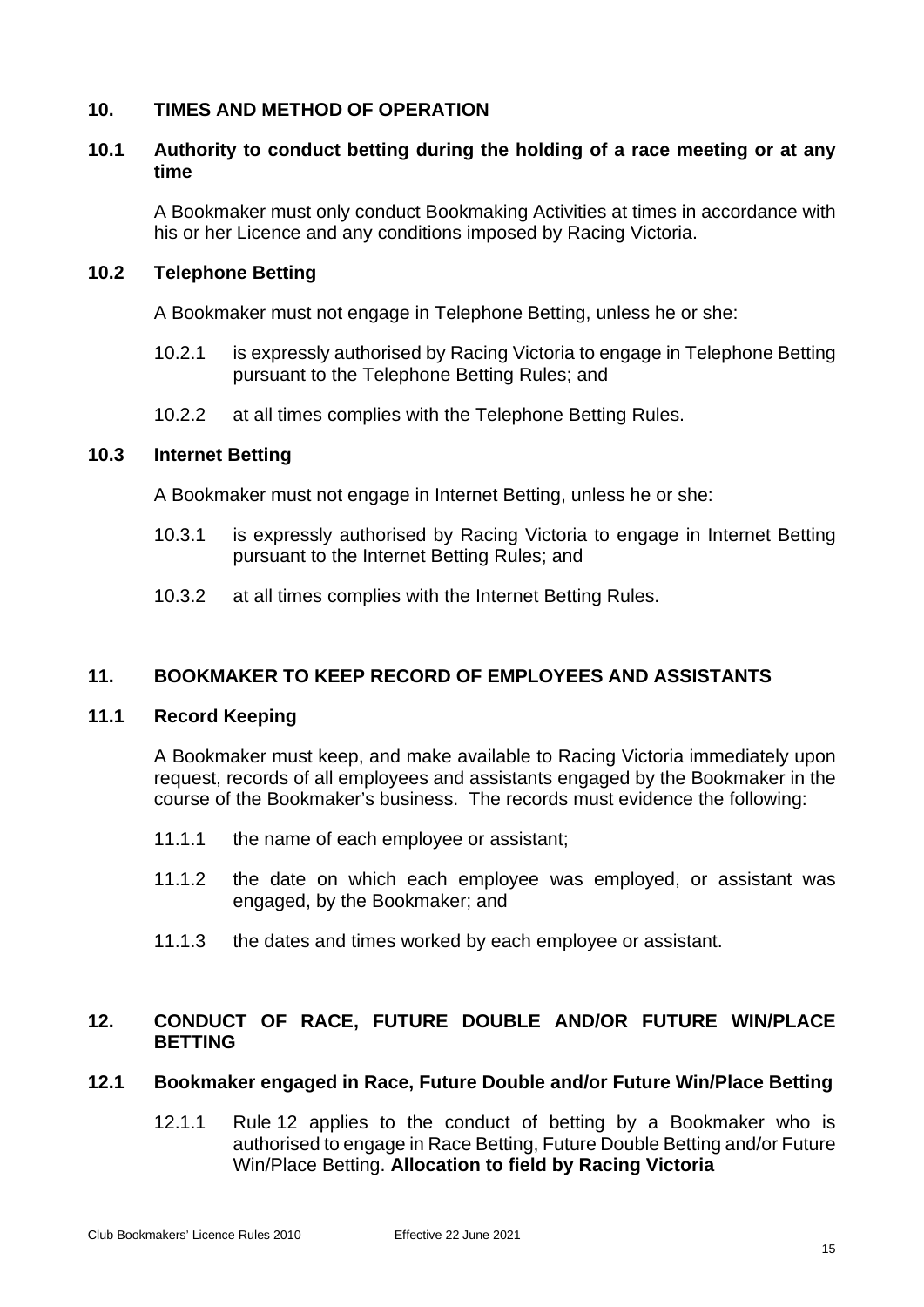A Bookmaker must apply to Racing Victoria, in the form and by the time specified by Racing Victoria, to be allocated to field at a race meeting on a Racecourse.

## <span id="page-20-0"></span>12.1.2 **Notice of intention not to field up to two days prior to race meeting**

Except as permitted by a Licence, a Bookmaker must give two (2) clear days' notice (not counting Saturdays, Sundays or Victorian public holidays as days) to the Betting Supervisor of the Bookmaker's intention not to field at any race meeting to which the Licence applies and at which the Bookmaker has been allocated to field.

**Penalty:** A Bookmaker who does not give notice pursuant to this Rule [12.1.2](#page-20-0) and without reasonable cause (such as illness) fails to field at a race meeting to which the Licence applies is thereby liable to pay the following relevant fee as determined by the Betting Supervisor:

| Metropolitan Rail position:  | \$600 |
|------------------------------|-------|
| Metropolitan non-Rail:       | \$400 |
| Country race meeting:        | \$400 |
| Picnic race meeting:         | \$200 |
| Point-to-point race meeting: | \$200 |

## <span id="page-20-1"></span>12.1.3 **Notice of intention not to field between date of allocation of stand and two days prior to race meeting**

In the event that a Bookmaker, without reasonable cause (as determined by Racing Victoria in its discretion), provides notice to the Betting Supervisor of the Bookmaker's intention not to field at any race meeting to which the Bookmaker has been allocated to field between:

- (a) the day on which the Bookmaker was allocated to field at that meeting; and
- (b) two days prior to that meeting,

the Bookmaker may be required to pay an administration fee to Racing Victoria.

**Administration Fee:** Racing Victoria may require a Bookmaker who provides notice in respect of a race meeting pursuant to this Rule [12.1.3](#page-20-1) without reasonable cause to pay an administration fee of \$25.

## 12.1.4 **Commencement of betting**

When fielding at a race meeting, a Bookmaker must commence betting on races as follows:

12.1.5 **Accepting bets on races at the race meeting:** if accepting bets on races conducted at the race meeting at which the Bookmaker is fielding: not less than 25 minutes before the advertised starting time of each race, or as otherwise specified or directed by the relevant Club or the Stewards; or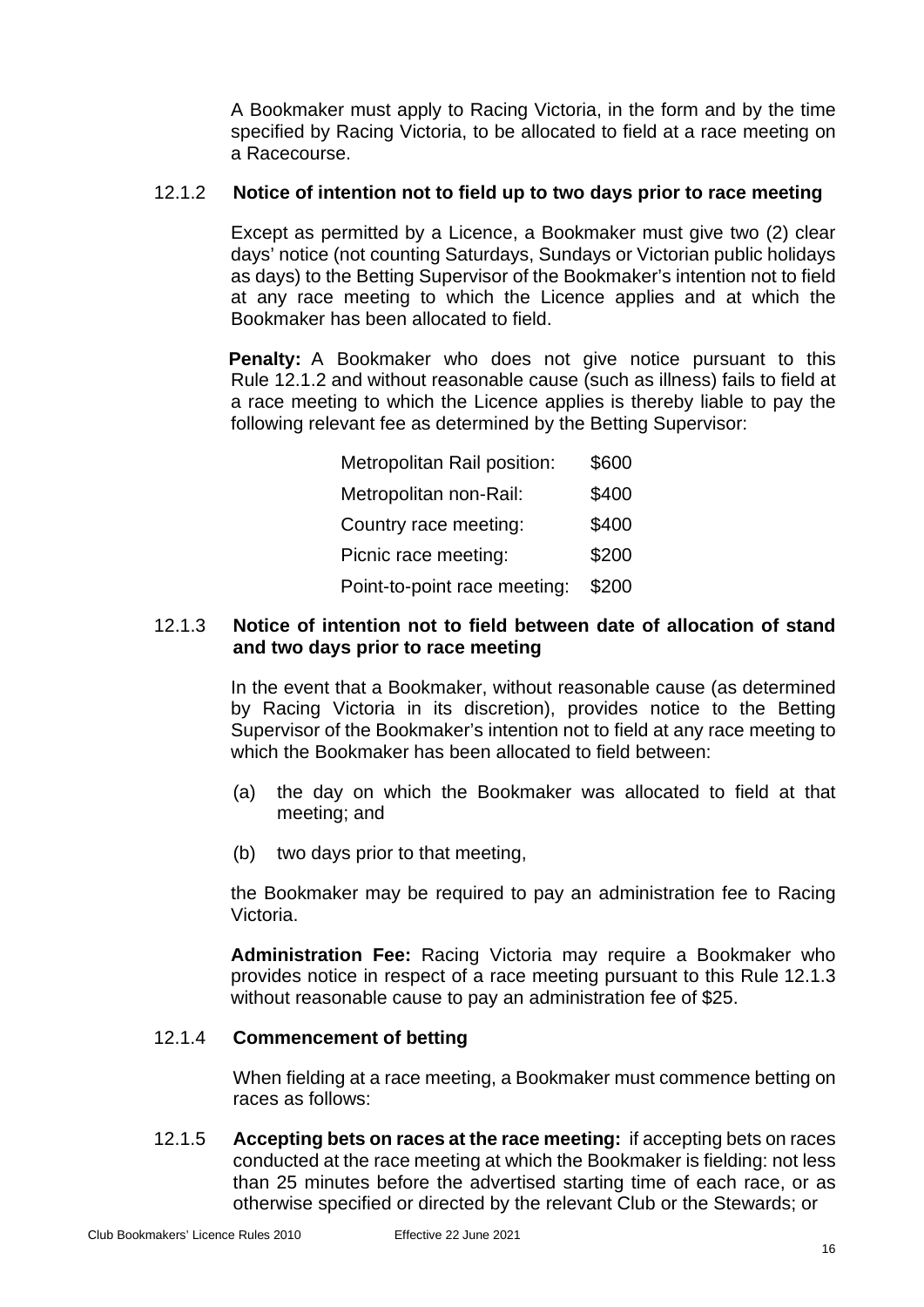12.1.6 **Accepting bets on races not at the race meeting:** if accepting bets on races not run at the race meeting at which the Bookmaker is fielding: immediately after the first call of odds has been transmitted.

## 12.1.7 **Continuation of betting**

A Bookmaker engaging in Race Betting must remain at the Bookmaker's stand(s) until 15 minutes after the last race (or until 30 minutes if requested by the Betting Supervisor to do so).

#### 12.1.8 **Display of odds**

Once a Bookmaker has commenced betting on a race being held at the Racecourse at which the Bookmaker is fielding, the Bookmaker must display odds for every runner for that particular race until the start time of the race.

## <span id="page-21-0"></span>**13. CONDUCT OF BOOKMAKING OPERATIONS**

#### <span id="page-21-1"></span>**13.1 Computerised Betting System**

Subject only to Rule [13.3,](#page-21-3) a Bookmaker must conduct all betting activities as a Bookmaker using one or more Approved Betting Systems, provided that the Bookmaker has obtained the express approval of Racing Victoria to use such system in accordance with Rule [13.2.](#page-21-2)

#### <span id="page-21-4"></span><span id="page-21-2"></span>**13.2 Approval for use of Approved Betting System**

- 13.2.1 A Bookmaker must apply in writing in the form specified by Racing Victoria for approval to use an Approved Betting System.
- 13.2.2 Prior to granting an approval to the Bookmaker to use an Approved Betting System, Racing Victoria may require, at its sole discretion, that the relevant system be tested by an independent third-party tester (as nominated by Racing Victoria at its sole discretion) at the Bookmaker's sole cost.
- 13.2.3 Upon receipt of an application received in accordance with Rule [13.2.1,](#page-21-4) Racing Victoria may grant approval for a Bookmaker to use an Approved Betting System, subject to any conditions which it may impose at its discretion.
- 13.2.4 In the event that there is a proposed alteration (including an upgrade) to the operation or function of an Approved Betting System, a Bookmaker must not use the altered betting system unless such alterations have been expressly approved by Racing Victoria.

#### <span id="page-21-3"></span>**13.3 Use of manual betting system**

A Betting Supervisor may permit a Bookmaker or Bookmakers to use a manual betting system which complies with the requirements of the Bookmakers' Licence Levy Rules at a race meeting, or generally at a Racecourse, if the use of an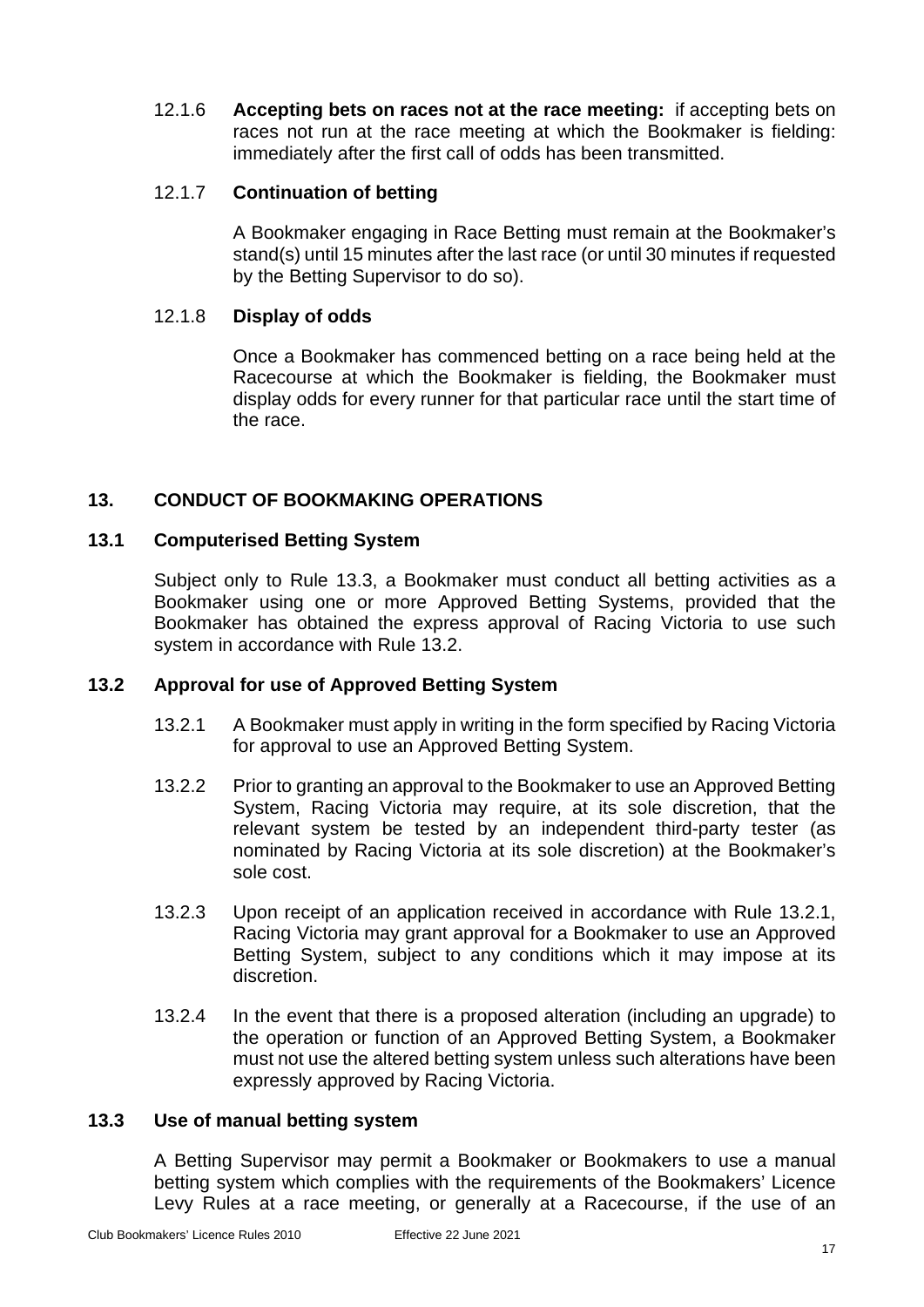Approved Betting System approved as provided in Rule [13.1](#page-21-1) is not reasonably possible because of:

- 13.3.1 a lack of facilities available at the Racecourse; or
- 13.3.2 a failure of the Bookmaker's Approved Betting System.

## <span id="page-22-0"></span>**13.4 Use of Decimal Dividend Odds**

A Bookmaker must conduct all betting activities as a Bookmaker using decimal dividend odds only, provided that a Bookmaker may give any information expressly requested by a customer or potential customer regarding the prices offered by the Bookmaker.

## <span id="page-22-1"></span>**13.5 Recording of all betting activity**

A Bookmaker must ensure that all betting activity conducted in the course of the Bookmaker's business is properly, accurately and completely recorded in a form approved by Racing Victoria. The betting activity recorded must include, but not be limited to:

- 13.5.1 all bets made:
	- (a) in person during a race meeting;
	- (b) by telephone;
	- (c) via the internet; or
	- (d) via any other approved means;
- 13.5.2 all Bet-Backs with any Bookmaker, totalisator operator, or Approved Wagering Service Provider; and
- 13.5.3 any bets which may have been cancelled or are unpaid.

## <span id="page-22-5"></span><span id="page-22-2"></span>**13.6 No use of personal account**

- 13.6.1 Subject to Rule [13.6.2,](#page-22-4) a Bookmaker that holds a personal betting account with another Bookmaker, wagering service provider and/or Betting Exchange (a 'Personal Account') must not conduct any Bookmaking Activities via that Personal Account including, without limitation, the placement of a bet on behalf of a Customer.
- <span id="page-22-4"></span>13.6.2 A Bookmaker is not required to comply with Rule [13.6.1i](#page-22-5)f the relevant Bookmaker, wagering service provider and/or Betting Exchange ('Service Provider') with which the Bookmaker holds the Personal Account is prohibited, pursuant to the Anti-Money Laundering and Counter-Terrorism Financing Act 2006 (Cth) or other Australian legislation by which the Service Provider is bound (be it Federal or State level), from permitting that Bookmaker to hold more than one account with the Service Provider.

## <span id="page-22-3"></span>**13.7 No other use of Approved Betting System**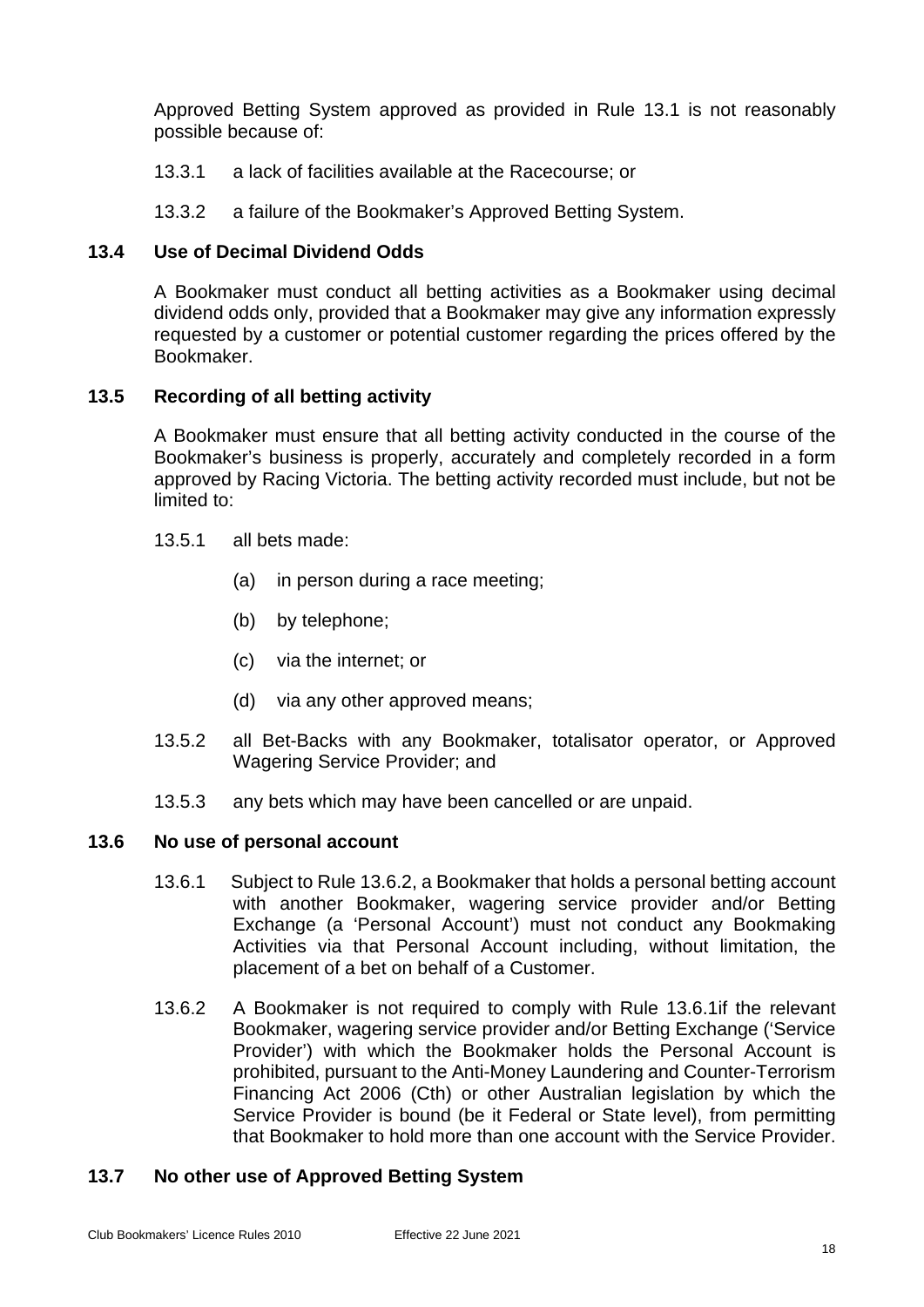Unless otherwise expressly authorised to do so by Racing Victoria, a Bookmaker must not use, and must not permit or authorise any other person to use, an Approved Betting System approved under Rule [13.1](#page-21-1) for any purpose other than to conduct the business of the Bookmaker.

## <span id="page-23-0"></span>**13.8 Provision of access to Approved Betting System**

A Bookmaker must whenever requested to do so by an Authorised Officer:

- 13.8.1 allow the Authorised Officer or any person approved by him or her to inspect the Approved Betting System(s) used by the Bookmaker;
- 13.8.2 deliver into the custody of the Authorised Officer the Approved Betting System or systems (including, as required, hardware and software) used by the Bookmaker;
- 13.8.3 provide all information requested by an Authorised Officer in respect of the Approved Betting System(s) used as approved under Rule [13.1,](#page-21-1) including but not limited to provision of all computer codes incorporated in the system whether approved or not; and
- 13.8.4 ensure that the Bookmaker's employees and assistants, including the Bookmaker's Key Employees, co-operate fully with all requests of the Authorised Officer or relevant delegate.

## <span id="page-23-1"></span>**13.9 Inspection of betting system**

Where an Authorised Officer takes custody of an Approved Betting System or Systems in accordance with Rule [13.8,](#page-23-0) Racing Victoria may inspect, review, audit and examine the Approved Betting System(s).

#### <span id="page-23-2"></span>**13.10 Accuracy of clocks and timing information**

- 13.10.1 A Bookmaker must ensure that the clocks and related timing information on his or her Approved Betting System are accurate and correct at all times.
- 13.10.2 In the event that a Bookmaker becomes aware that his or her clock is inaccurate in any respect, the Bookmaker must immediately advise the Betting Supervisor who may, at his or her discretion:
	- (a) suspend the Bookmaker's use of that Approved Betting System; or
	- (b) make any order or direction as deemed appropriate in relation to the Bookmaker's use of that Approved Betting System.

#### <span id="page-23-3"></span>**13.11 Provision of reports and information**

A Bookmaker must:

13.11.1 immediately after the Bookmaker finishes fielding at a race meeting, or at any other time required by an Authorised Officer, provide the Betting Supervisor the Bookmaker's completed holding cards and betting ledger; and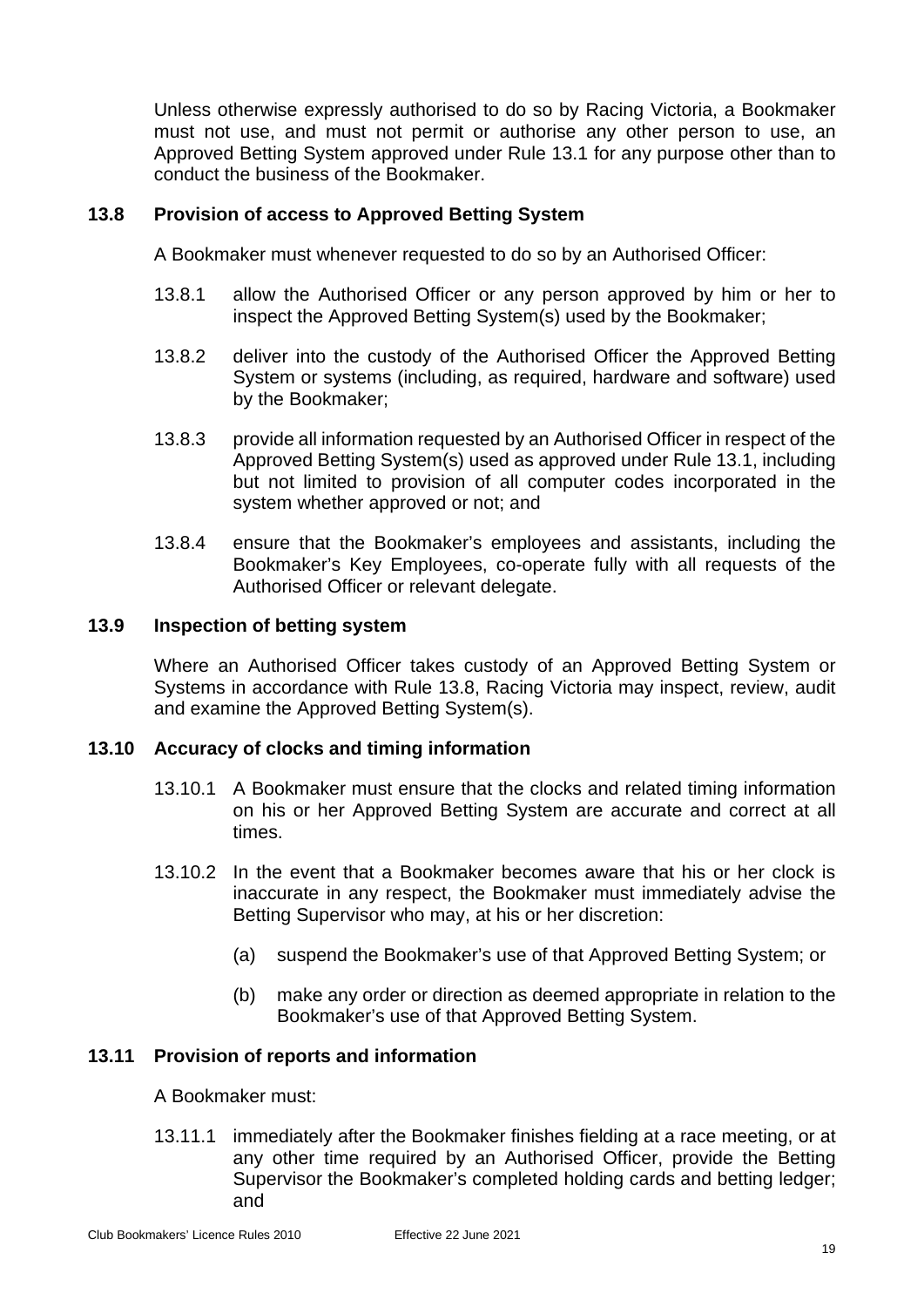13.11.2 as soon as is reasonably practicable, or where required by Racing Victoria from time to time, in real time, provide as directed by an Authorised Officer all such information, records or documents required by Racing Victoria to verify the Bookmaker's obligations under and compliance with the Racing Victoria Rules and any Relevant Law, including without limitation information regarding bets made by the Bookmaker, such information to be provided in the form and manner as may be required by the Authorised Officer.

## <span id="page-24-0"></span>**13.12 Bet Types**

## *Approval for bet types – Victorian Thoroughbred Racing (VTR)*

- <span id="page-24-1"></span>13.12.1 Bookmaker's must only offer bet types on VTR that are on the Bet Type Register or are otherwise approved by Racing Victoria*.*
- <span id="page-24-2"></span>13.12.2 Subject to Rule [13.12.7,](#page-25-1) the Bookmaker will not*:*
	- (a) publish and use Victorian thoroughbred race fields in respect of any bet type not referred to in Rule [13.12.1;](#page-24-1) or
	- (b) accept bets on a Victorian Race in relation to a bet type not referred to in Rule [13.12.1](#page-24-1)*,*

unless the Bookmaker has first informed and consulted with Racing Victoria in respect of the bet type it proposes to introduce.

- <span id="page-24-3"></span>13.12.3 Notwithstanding Rule [13.12.2](#page-24-2) in the case of bet types not referred to in Rule [13.12.1](#page-24-1) which allow a Customer to directly profit from the poor performance of a horse, the Bookmaker will not:
	- (a) publish and use Victorian thoroughbred race fields in respect of such bet type; or
	- (b) accept bets on a Victorian Race in relation to such bet type*,*

unless the Bookmaker has first obtained the written approval of Racing Victoria tin respect of the bet type it proposes to introduce.

- <span id="page-24-4"></span>13.12.4 Following a consultation with Racing Victoria pursuant to Rule [13.12.2](#page-24-2) or receipt of an application for approval pursuant to Rul[e13.12.3,](#page-24-3) Racing Victoria may, in its absolute discretion, refuse to approve or permit the use of the proposed bet type or require the Bookmaker to comply with conditions with respect to the proposed bet type.
- 13.12.5 Without limiting Rule [13.12.4,](#page-24-4) Racing Victoria will refuse to approve a proposed bet type if:
	- (a) Racing Victoria has integrity concerns in relation to proposed bet type including if it forms the view that the proposed bet type can be manipulated by any person or has the potential to allow Customers to profit directly from the poor performance of a horse; or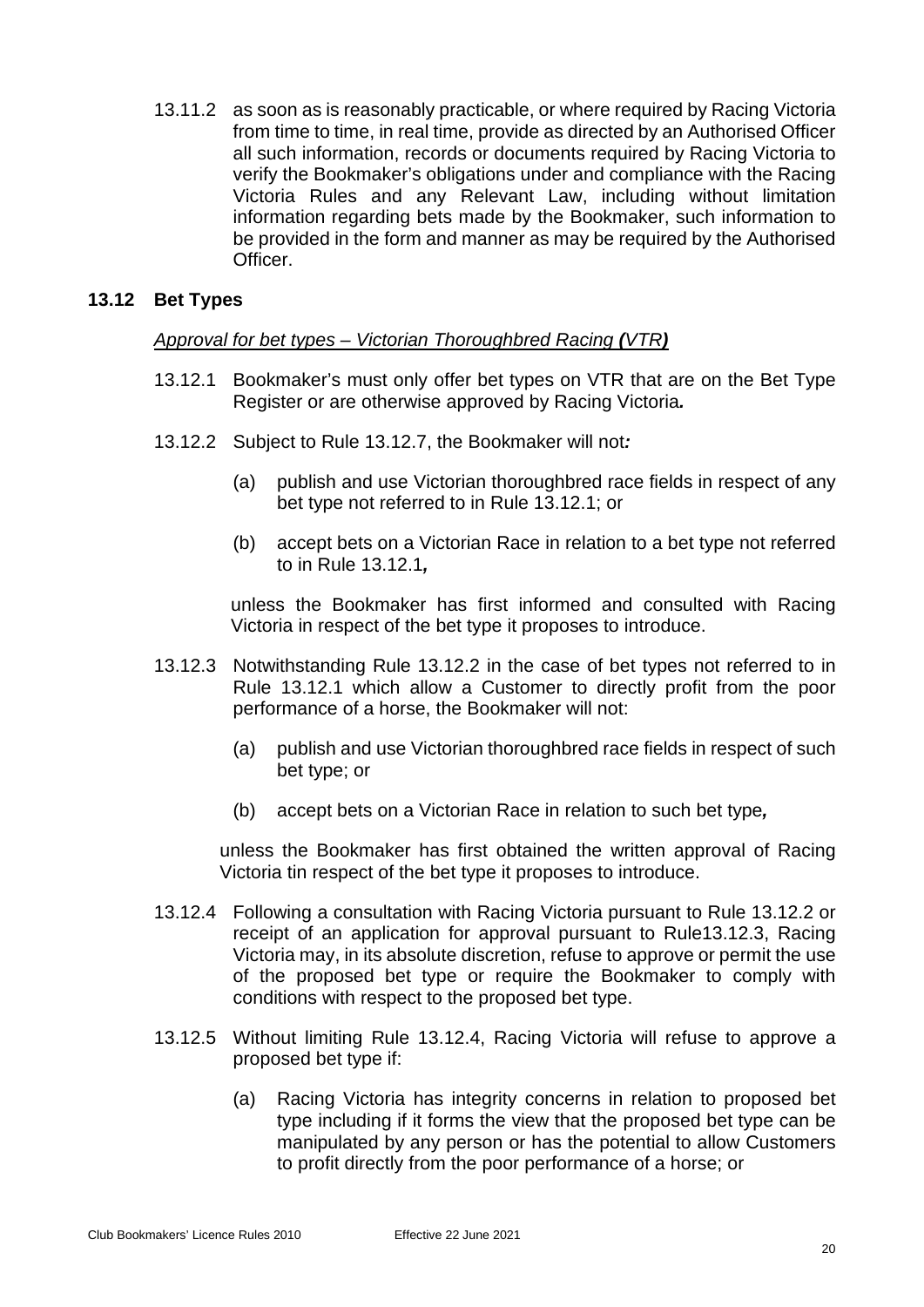- (b) Racing Victoria believes that the proposed bet type is disrespectful to any participant or official in Victorian thoroughbred racing or brings Victorian thoroughbred horse racing into disrepute.
- 13.12.6 If Racing Victoria imposes conditions on a particular bet type and the Bookmaker offers that bet type, the Bookmaker must comply with any conditions imposed. In the event that Racing Victoria considers that the Bookmaker is not complying with the conditions applying to a particular bet type it may give a notice in writing to that effect to the Bookmaker.
- <span id="page-25-1"></span>13.12.7 Subject to Rule [13.12.8,](#page-25-2) a Bookmaker may offer or propose to offer a Non-Racing Contingency Bet without first consulting with Racing Victoria pursuant to Rule [13.12.2](#page-24-2) or obtaining approval pursuant to Rule [13.12.3.](#page-24-3)
- <span id="page-25-2"></span>13.12.8 If the Bookmaker offers or proposes to offer a Non-Racing Contingency Bet which Racing Victoria considers in its absolute discretion:
	- (a) relates to the performance of a horse or horses in a Victorian Race;
	- (b) raises integrity concerns in relation to the particular bet type or Betting Transactions on Victorian Races generally; or
	- (c) is disrespectful to any participant or official in Victorian thoroughbred horse racing or brings Victorian thoroughbred horse racing into disrepute,

Racing Victoria may give a notice in writing to that effect to the Bookmaker.

- 13.12.9 If the Bookmaker offers or proposes to offer a bet type in breach of this Rule [13.12](#page-24-0) **(Non-Sanctioned Bet Type),** Racing Victoria may give a notice to that effect to the Bookmaker and upon receipt of that notice the Bookmaker:
	- (a) will immediately cease to offer the Non-Sanctioned Bet Type;
	- (b) will refund all amounts taken or received by the Bookmaker in relation to the Non-Sanctioned Bet Type; and
	- (c) will take all other such action in relation to the offering of the Non-Sanctioned Bet Type as Racing Victoria may require.

The rights of Racing Victoria under this Rule are in addition to any other rights Racing Victoria may have under these conditions or at law.

13.12.10 In this Rule, "publish" means publish or disseminate, or cause to be published or disseminated, in any form or by any method of communication and "Victorian thoroughbred race field means a "race field" (as defined in the Gambling Regulation Act) in relation to a Victorian Race.

## <span id="page-25-0"></span>**13.13 Betting Limits**

Notwithstanding rule 5.1 in the Rules of Race Betting and subject to rule [13.13.2,](#page-26-0) Bookmakers are required to accept a fixed odds bet via an Approved Betting System in the categories described in the table below at odds that are Publicly Displayed by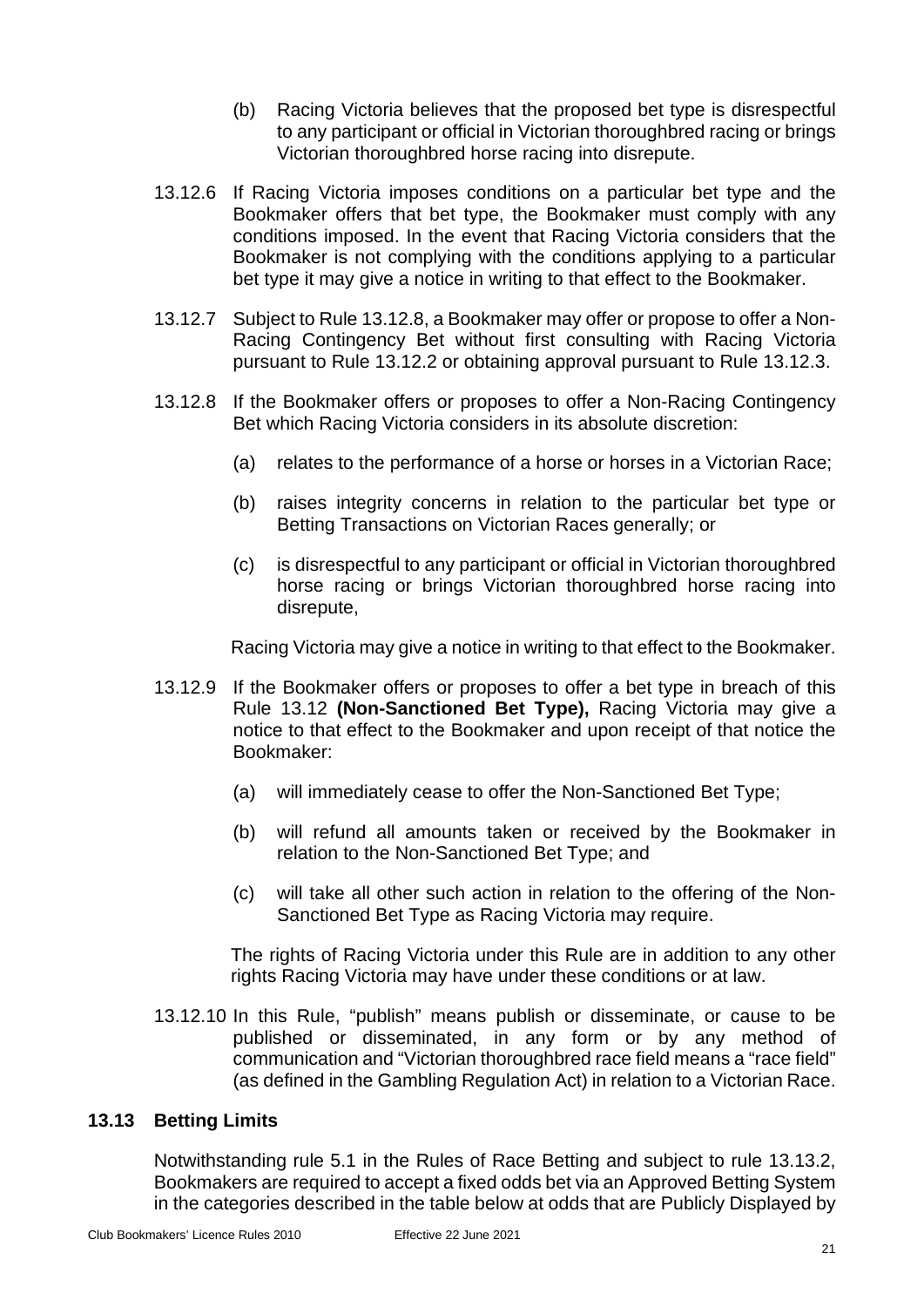the Bookmaker for any thoroughbred race up to the maximum amounts for the Bookmaker to lose as specified in the table below:

| Race Type                       | Bet Type                                                      |
|---------------------------------|---------------------------------------------------------------|
| Metropolitan Victorian Race     | In any one win, win/place or each-way bet: to lose<br>\$2,000 |
|                                 | In any one place bet: to lose \$800                           |
| Non-metropolitan Victorian Race | in any one win, win/place or each-way bet: to lose<br>\$1,000 |
|                                 | in any one place bet: to lose \$400                           |

## <span id="page-26-1"></span>13.13.1 **Compliance by Bookmaker**

Subject to rule [13.13.2,](#page-26-0) a Bookmaker must not do any act or refuse to do any act to avoid complying (either in whole or in part) with Rule [13.13in](#page-25-0)cluding but not limited to by:

- (a) closing a person's account;
- (b) refusing to open a person's account;
- (c) placing any restrictions on a person's account in relation to betting on Victorian thoroughbred racing;
- (d) refusing to lay a Relevant Fixed Odds Bet to any person when those fixed odds are Publicly Displayed; or
- (e) laying lesser odds on a Relevant Fixed Odds Bet to a person than those Publicly Displayed.

#### <span id="page-26-0"></span>13.13.2 **Exclusions**

The Bookmaker is not required to comply with its obligations under Rules [13.13o](#page-25-0)r [13.13.1](#page-26-1) if at the time of the Betting Transaction in relation to a Relevant Fixed Odds Bet:

- (a) the customer is not domiciled in Australia;
- (b) at the time the Customer is attempting to enter into the relevant Betting Transaction, the relevant Publicly Displayed odds are not being made available to Customers generally in the jurisdiction in which the relevant Customer's principal place of residence is situated;
- (c) the bet is a Betting Transaction on a betting exchange;
- (d) the person has not provided the Bookmaker with sufficient funds to pay for the Relevant Fixed Odds Bet;
- (e) the bet with the Bookmaker is placed prior to the Final Acceptances Deadline for the relevant Victorian Race;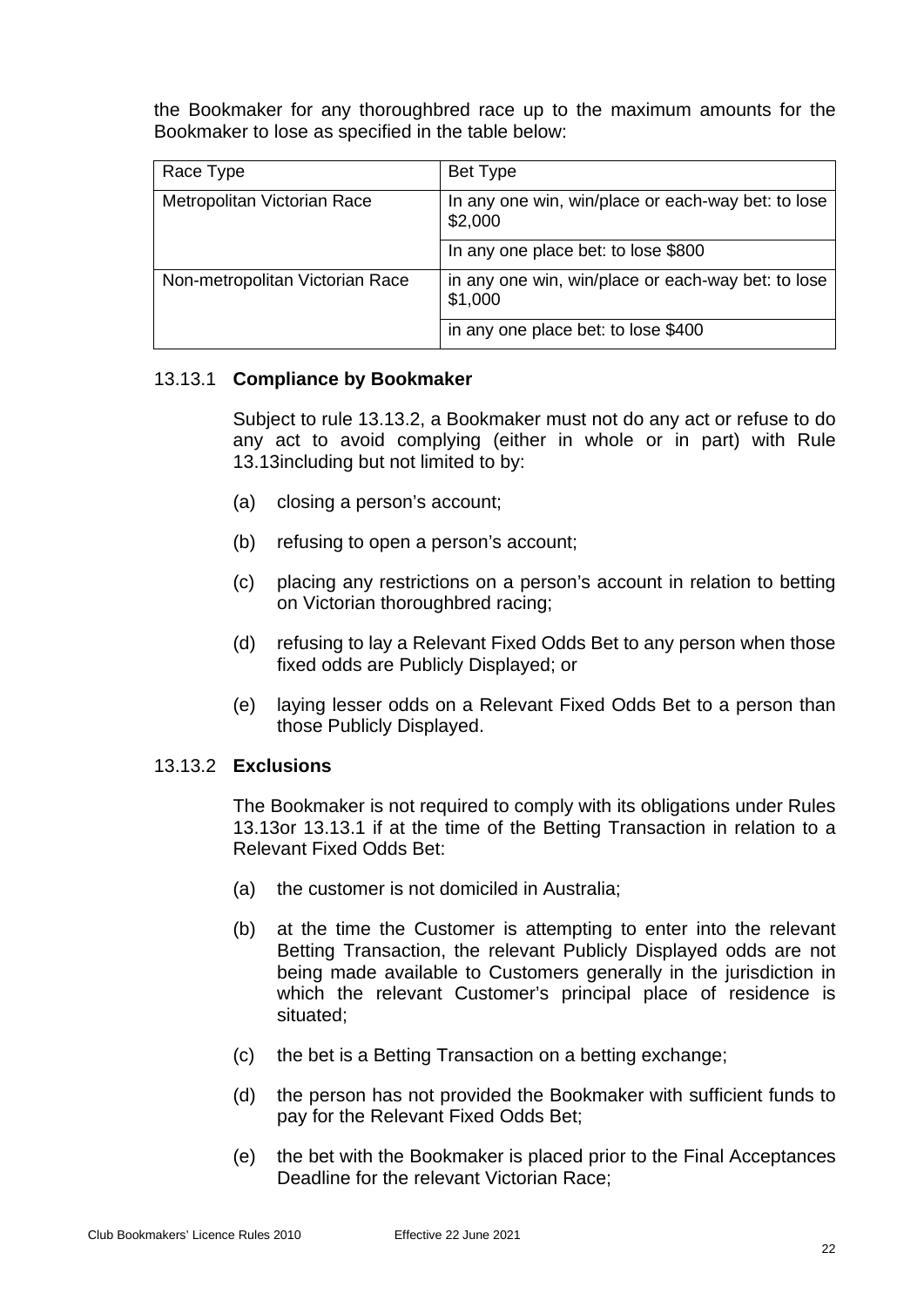- (f) the bet forms part of a multi-bet placed with the Bookmaker;
- (g) the Bookmaker has already accepted a Relevant Fixed Odds Bet or number of Relevant Fixed Odds Bets of the same bet type up to the relevant limit in Rule [13.13o](#page-25-0)n that horse from the person;
- (h) where the Bookmaker's Publicly Displayed Price has changed prior to the Relevant Fixed Odds bet being confirmed, the Bookmaker is not compelled to accept a Relevant Fixed Odds Bet at the prechanged price;
- (i) where the person is acting as agent or nominee for a third party and the person placing the bet will not be beneficially entitled to the whole of the proceeds of the Relevant Fixed Odds Bet with the Bookmaker;
- (j) the Bookmaker has refused to accept a Relevant Fixed Odds Bet, done an act or refused to do any act referred to in rule [13.13.1d](#page-26-1)ue to:
	- (i) the person being warned off or disqualified under the Rules of Racing;
	- (ii) the person having previously engaged in fraudulent activity;
	- (iii) the person is on a relevant gambling self-exclusion register;
	- (iv) the person having previously breached a material condition of that person's agreement with the Bookmaker, unless the dominant purpose of such condition is to avoid complying with Rule [13.13o](#page-25-0)r the material condition is determined by Racing Victoria (in its absolute discretion) to be an unreasonable condition;
	- (v) the Bookmaker being unable to accept any bet (or the Relevant Fixed Odds Bet) from the person by operation of any Laws, including but not limited to the Anti-Money Laundering and Counter-Terrorism Financing Act 2006 (Cth) or any responsible gambling legislation.
	- (vi) there being systematic multiple identical Relevant Fixed Odds Bets from related/connected parties and/or from the same IP address;
	- (vii) a person placing a Relevant Fixed Odds Bet from, or a Relevant Fixed Odds Bet is received from, a proxy server;
	- (viii) the Relevant Fixed Odds Bet being a promotional bet, including a bonus bet or free bet (whether in part or in whole), where the customer has not provided the full payment for the stake;
	- (ix) the Bookmaker reasonably suspecting that the person placing the Relevant Fixed Odds Bet is not the beneficial owner of the bet or the account is being used in violation of the Bookmaker's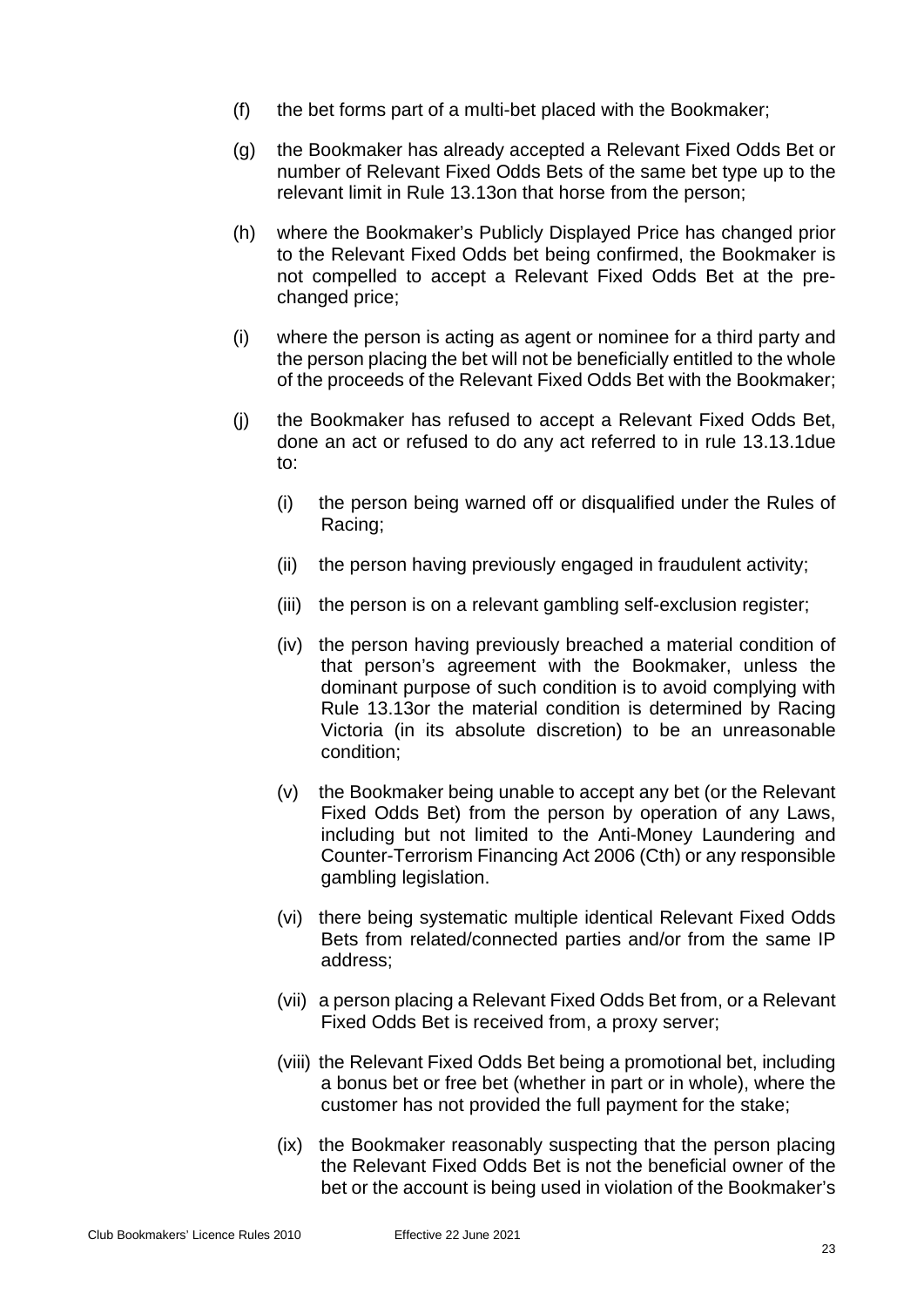account terms and conditions, where the suspicion can be reasonably validated by the Bookmaker through public records, IP tracking, unique device tracking or some other verifiable process or source;

- (x) unauthorised scraping of a Bookmaker's website;
- (xi) the Relevant Fixed Odds Bets being placed by employees/associates (and/or their associates) of a Bookmaker where there is a reasonably held belief by the Bookmaker that the bet is based on betting information (including, but not limited to, betting trends and bets placed with that Bookmaker) that is not publicly available;
- (xii) the Relevant Fixed Odds Bet being contrary to the Rules of Racing, Laws or these rules;
- (xiii) any other reason that in Racing Victoria's opinion raises serious integrity concerns;
- (xiv) any other reason as published by Racing Victoria on its website from time to time; or
- (xv) The person having been restricted to betting via a specified platform (e.g. telephone) arising from reasonably held concerns by the Bookmaker as to robotic or systemic use via other platforms/channels.

## <span id="page-28-0"></span>13.13.3 **Complaints**

- <span id="page-28-2"></span>(a) the Bookmaker must provide Racing Victoria with all information that Racing Victoria requests for the purposes of its investigation and determination of a Complaint.
- (b) The Bookmaker agrees, subject only to compliance with laws relating to privacy or data protection, to use its best endeavours to comply promptly with a request received from Racing Victoria under clause [\(a\).](#page-28-0)
- (c) Racing Victoria agrees to provide any relevant information provided to Racing Victoria by the Complainant to the Bookmaker against whom a Complaint has been made.
- <span id="page-28-1"></span>(d) All requests by Racing Victoria under clause [\(a\)](#page-28-0) shall be kept strictly confidential and shall not be divulged by Racing Victoria to any third party (other than the Complainant) except:
	- (i) where required by law;
	- (ii) where expressly permitted by these conditions;
	- (iii) with the prior written consent of the Bookmaker and the Complainant; or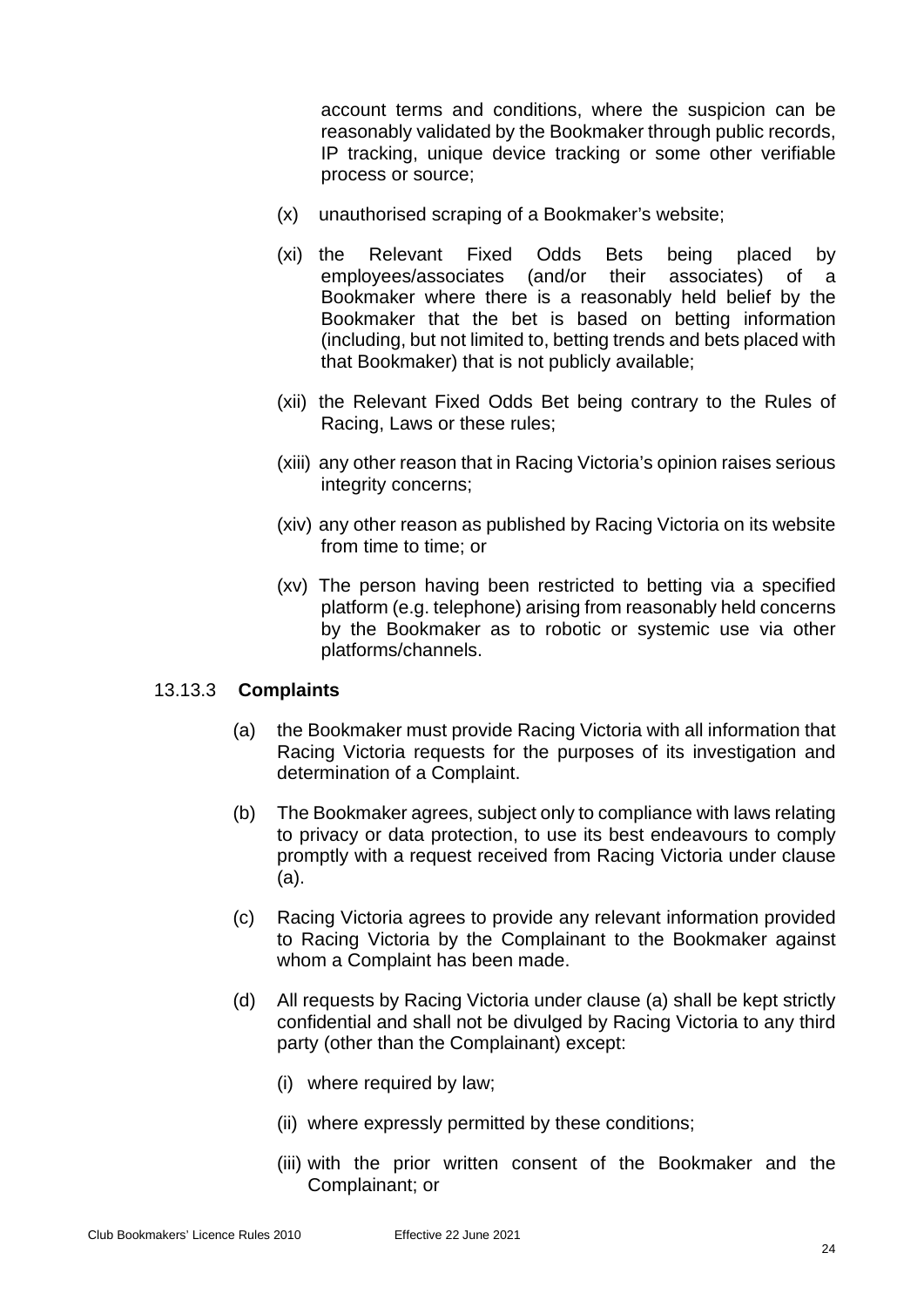- (iv) where a Complainant has submitted one or more separate complaints against other Bookmakers which are consistent with the Complaint, Racing Victoria may provide non-specific information, subject to compliance with laws relating to privacy or data protection, to assist Bookmakers to respond to the Complainant consistently.
- (e) Racing Victoria's obligations under clause [\(d\)](#page-28-1) does not apply where the confidential information has been made public through no fault of Racing Victoria.
- (f) Racing Victoria will provide a Bookmaker against whom a Complaint has been made written notice giving the Bookmaker an opportunity to make written submissions to Racing Victoria in relation to the Complaint within 14 days.
- (g) The Bookmaker agrees that Racing Victoria's determination to uphold any Complaint is final and binding on the Bookmaker.
- <span id="page-29-1"></span>(h) Where, in relation to a Complaint that has been upheld by Racing Victoria and Racing Victoria has determined that the Bookmaker has failed to comply with its obligations under this Licence Rule [13.13.3,](#page-28-2) Racing Victoria may in its discretion:
	- (i) notify the Bookmaker with regard to its Minimum Bet Limit obligations;
	- (ii) reprimand the Bookmaker;
	- (iii) issue a letter of rectification which may include a direction to the Bookmaker to rectify within a specified time any matter giving rise to the Complaint;
	- (iv) order the Bookmaker to make financial compensation or restitution of a specified amount to the Complainant with respect to the Complaint that has been upheld by Racing Victoria; and/or
	- (v) suspend or revoke the Bookmaker's Licence in accordance with Licence Rules [20](#page-40-0) and [21.](#page-41-1)
- (i) The rights of Racing Victoria under clause [\(h\)](#page-29-1) are in addition to, or without limitation to, the rights of Racing Victoria at law or under the terms and conditions for Licences.
- (j) Where a Bookmaker receives a notice, declaration, suspension, revocation or order from Racing Victoria under clause [\(h\),](#page-29-1) the Bookmaker will promptly take all necessary steps to address and comply with such notice, declaration, suspension, revocation or order as is required by Racing Victoria and will keep Racing Victoria advised of its progress.

## <span id="page-29-0"></span>**13.14 Promotional Offers**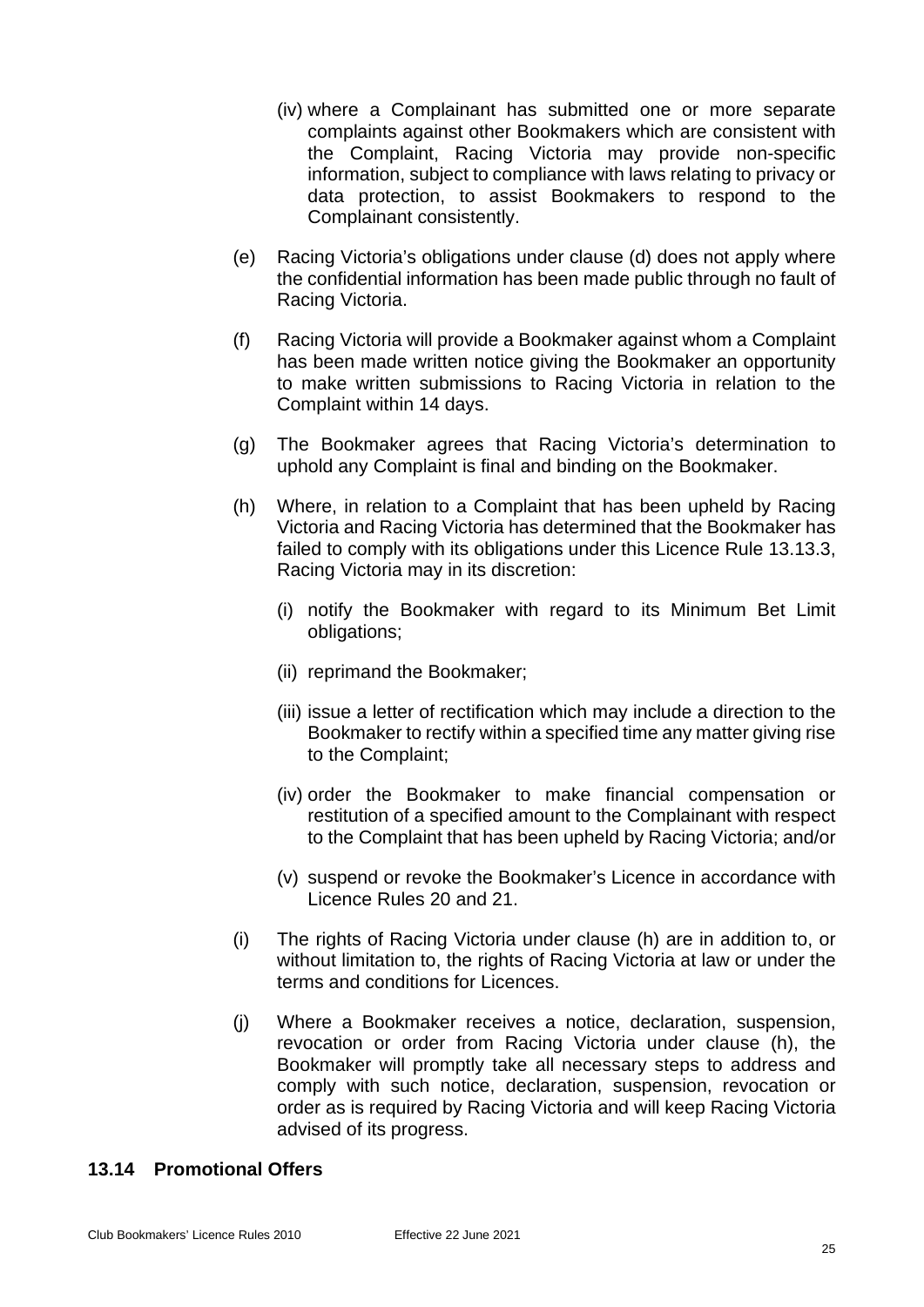- 13.14.1 Subject to the terms of this Rule [13.14,](#page-29-0) a Bookmaker may make or communicate that it is willing to enter into a Promotional Offer.
- <span id="page-30-1"></span>13.14.2 Racing Victoria may, by notice in writing to a Bookmaker, object to a Bookmaker making, communicating or otherwise utilising a particular Promotional Offer and may, in its absolute discretion, by notice in writing, require the Bookmaker to cease making, communicating and/or otherwise utilising the Promotional Offer described in the notice.
- 13.14.3 Without limiting Rule [13.14.2](#page-30-1) Racing Victoria may object to a Promotional Offer if:
	- (a) Racing Victoria has integrity concerns in relation to the Promotional Offer including if it forms the view that the Promotional Offer can be manipulated by any person or has the potential to allow Customers to profit directly from the poor performance of a horse; or
	- (b) Racing Victoria believes that the Promotional Offer is disrespectful to any participant or official in Victorian thoroughbred racing or brings Victorian thoroughbred horse racing into disrepute.
- 13.14.4 Racing Victoria is not required to give any reasons for its decision to give a notice under Rule [13.14.2.](#page-30-1)

## <span id="page-30-2"></span><span id="page-30-0"></span>**13.15 Bet Back Accounts (and lay betting)**

- 13.15.1 The Bookmaker must promptly on request by Racing Victoria (which request may be given either by notice in writing to a particular Bookmaker or by way of general notice to all Bookmaker's published on the Racing Victoria Website) provide details of the account or accounts used by the Bookmaker for the purposes of making Bet Backs, unless that account is with another Bookmaker (each notified account a Nominated Bet Back Account).
- 13.15.2 Without limiting Rule [13.15.1,](#page-30-2) the Bookmaker must provide Racing Victoria with details of each Nominated Bet Back Account at least fourteen (14) days prior to the end of each Period.
- 13.15.3 The Bookmaker must promptly notify Racing Victoria in writing of any change to a Nominated Bet Back Account or any additional account proposed to be used by the Bookmaker for the purposes of making Bet Backs. Such changed accounts or additional accounts will become after the date of the relevant notice a "Nominated Bet Back Account" for the purposes of this Rule [13.15.](#page-30-0)
- 13.15.4 The Bookmaker may not:
	- (a) use the Nominated Bet Back Accounts for any purposes other than making Bet Backs or placing lay bets with a Betting Exchange;
	- (b) make Bet Backs or place lay bets with a Betting Exchange with respect to a Victorian Race using any account other than a Nominated Bet Back Account; nor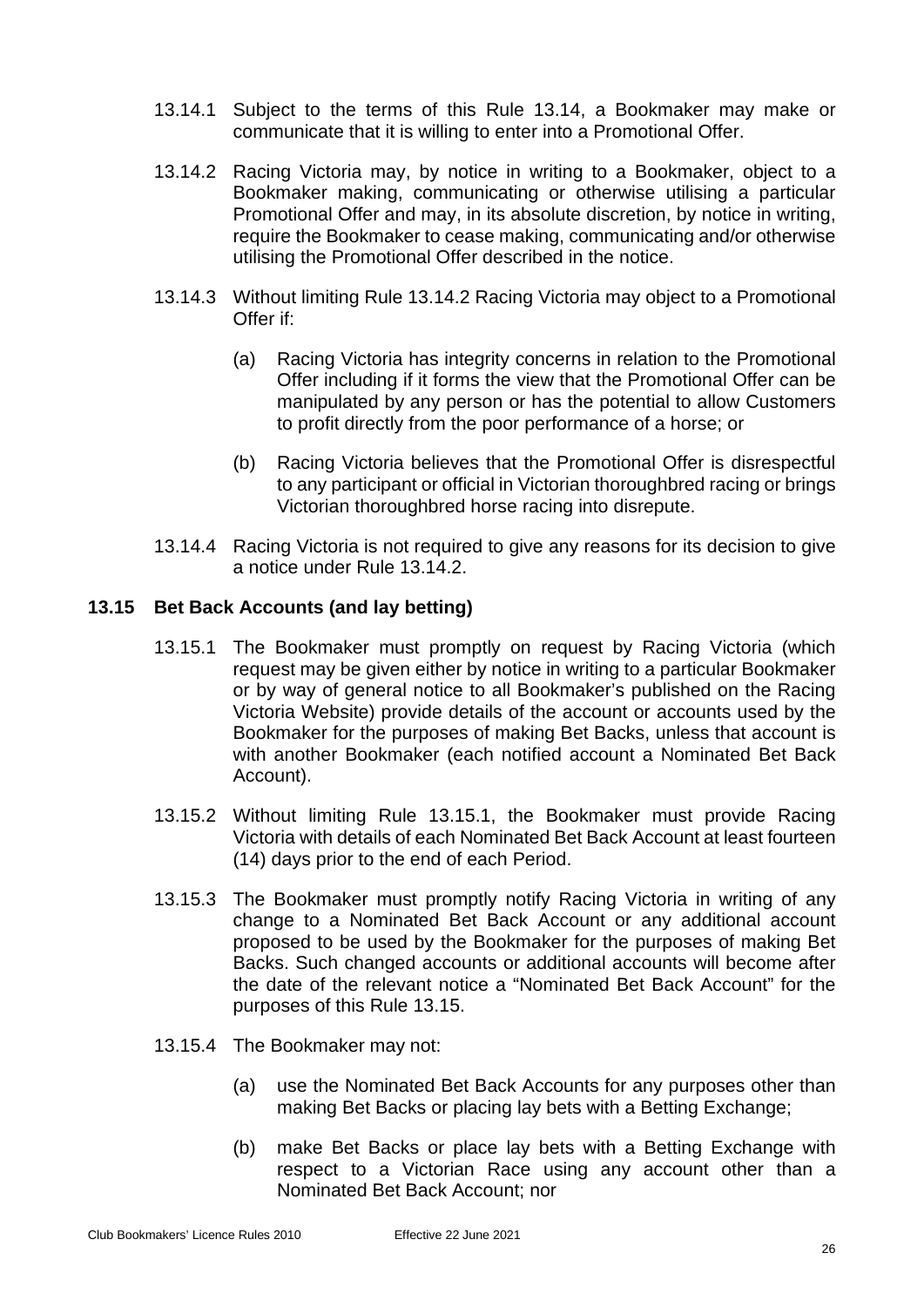(c) include in the amount of Bet Backs taken into account for the purposes of the calculation of the Levy payable by the Bookmaker pursuant to the Bookmakers' Licence Levy Rules 2012 any Betting Transaction constituting a Bet Back not effected through or using a Nominated Bet Back Account.

## <span id="page-31-0"></span>**13.16 Penalty for failing to provide timely reports or reports in required form**

In the event that a Bookmaker, without reasonable cause (as determined by the Betting Supervisor at their discretion), either:

- (a) fails to provide reports in the timeframe required by an Authorised Officer; and/or
- (b) fails to provide information regarding bets in a form and manner as may be required by an Authorised Officer,

the Bookmaker may be required to pay an administration fee to Racing Victoria of a minimum of \$25 per breach.

## <span id="page-31-1"></span>**14. FUTURE BETTING**

## <span id="page-31-2"></span>**14.1 Trust account**

14.1.1 Establishment

A Bookmaker conducting Future Betting must establish a separate bank account for Future Bets and provide details of that account to Racing Victoria upon request.

- 14.1.2 Use
	- (a) All Future Bets must be paid into that separate bank account.
	- (b) No payments may be made from moneys held in the account except to settle a Future Bet once it has been decided.
- 14.1.3 No fees or charges

A Bookmaker conducting Future Betting must ensure that no bank fees or other charges are deducted from the account in which Future Bets are held.

## <span id="page-31-3"></span>**14.2 Reports**

A Bookmaker conducting Future Betting must, not later than the tenth day of each month, lodge with the Betting Supervisor:

14.2.1 a return for the previous month listing all Future Bets which had not been decided as at the first of the month; and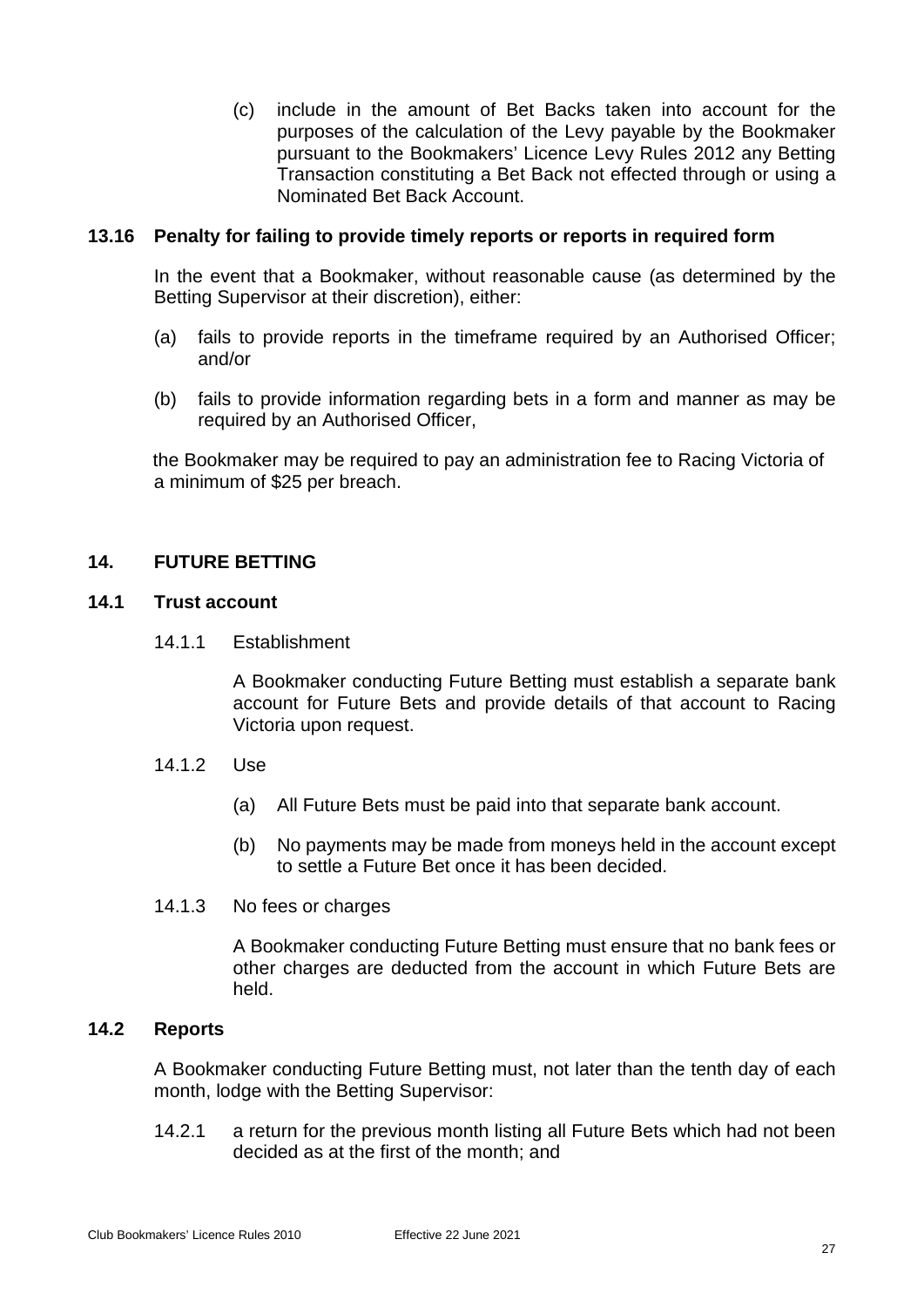14.2.2 a copy of the relevant bank statement and a reconciliation of the bank account in which the Future Bets are held.

## <span id="page-32-4"></span><span id="page-32-0"></span>**15. ACCOUNT CLIENTS**

## <span id="page-32-1"></span>**15.1 Interpretation**

For the purpose of this Licence Rule [15:](#page-32-4)

**"account"** means any arrangement or facility by which a Bookmaker permits a client to place bets either:

- (a) on credit; or
- (b) using funds held by the Bookmaker in advance.

**"signatory"**, in relation to an account, means a person other than the client, on whose instructions (whether required to be in writing or not and whether required to be signed or not) the Bookmaker conducts transactions in relation to the client's account.

**"Terms and Conditions"** means the terms and conditions and betting rules which apply to an account, as agreed between the Bookmaker and a client.

## <span id="page-32-2"></span>**15.2 Account opening procedures and information**

- 15.2.1 A Bookmaker must not open an account for a client without first collecting and recording the client's name, date of birth and residential address.
- 15.2.2 As soon as practicable, but no later than 7 days from the date of first opening an account for a client, every Bookmaker must lodge with the Betting Supervisor, in the form prescribed by Racing Victoria, the name, date of birth and address of the client.
- 15.2.3 As soon as practicable, but no later than 21 days from the date of first opening an account for a client, every Bookmaker must complete a Bookmaker Client Account Form in relation to the client and verify the identity of the client in accordance with that form.
- 15.2.4 In the event that a client does not verify his or her identity in accordance with the Bookmaker Client Account Form within 14 days of opening an account, a Bookmaker must immediately close the account and report the matter to the Betting Supervisor.

#### <span id="page-32-3"></span>**15.3 No withdrawals or deposits permitted without identity verification**

- 15.3.1 A Bookmaker must not pay any winnings from the account of a client where the identity of the client has not been verified in accordance with the Bookmaker Client Account Form.
- 15.3.2 Except in the case of an account used exclusively to conduct betting over the internet, a Bookmaker must not permit any deposits to be paid to an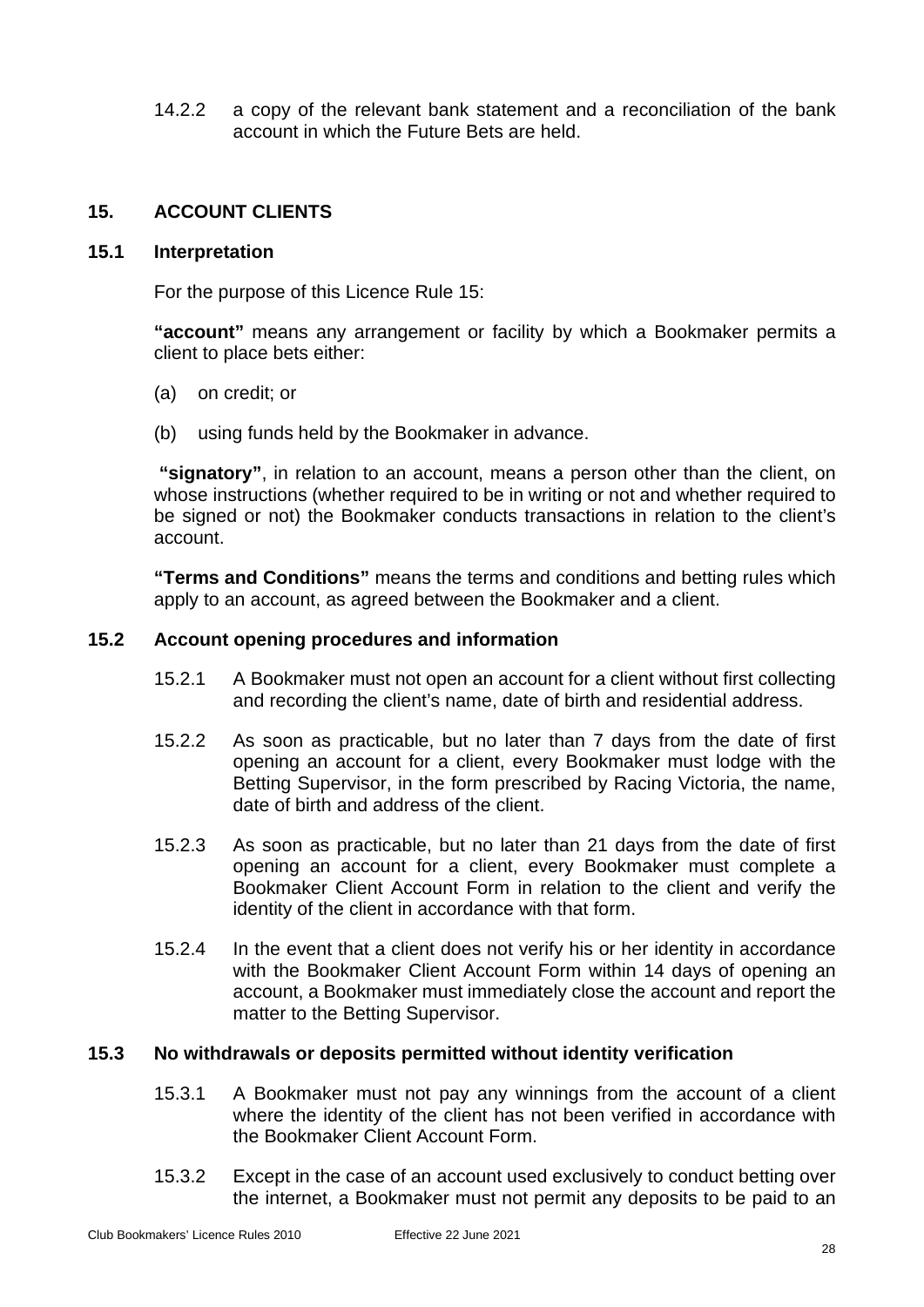account where the identity of the client has not been verified in accordance with the Bookmaker Client Account Form. For the avoidance of doubt, a deposit does not include payment of credit owing on the account.

#### <span id="page-33-0"></span>**15.4 Signatories to accounts**

- 15.4.1 A Bookmaker must not allow a person to be a signatory to an account without first completing a Bookmaker Client Account Form and verifying the identity of the signatory in accordance with that form.
- 15.4.2 As soon as practicable, but no later than 7 days from the date of allowing a person to be a signatory to an account a Bookmaker must lodge with the Betting Supervisor, in the form prescribed by Racing Victoria, the name, date of birth and address of the relevant signatory.

## <span id="page-33-1"></span>**15.5 Other matters**

- 15.5.1 Subject to sub-rules [15.5.2](#page-33-4) and [15.5.4,](#page-33-5) the obligations of this Licence Rule [15](#page-32-4) do not apply to accounts already in existence at the commencement of this Licence Rule [15.](#page-32-4)
- <span id="page-33-4"></span>15.5.2 With respect to accounts already in existence at the commencement of this Licence Rule [15,](#page-32-4) a Bookmaker must lodge the information required by Licence Rule [15.2](#page-32-2) and [15.4](#page-33-0) with the Betting Supervisor within 7 days of the commencement of this Licence Rule [15,](#page-32-4) if the bookmaker has not already done so.
- 15.5.3 A Bookmaker must maintain and produce immediately upon request by any Authorised Officer any Bookmaker Client Account Form required to be completed under this Licence Rule [15.](#page-32-4)
- <span id="page-33-5"></span>15.5.4 Notwithstanding anything in this Licence Rule [15,](#page-32-4) a Bookmaker must comply with any requirements of the *Anti-Money Laundering and Counter Terrorism Financing Act 2006* (Cth).

#### <span id="page-33-2"></span>**15.6 Certain Internet Betting Systems**

Racing Victoria may exempt a Bookmaker from the requirements of Rules [15.1](#page-32-1) to [15.4w](#page-33-0)here Racing Victoria approves an Internet Betting System which allows the Bookmaker to accept bets from customers of a third party, and where:

- 15.6.1 the Bookmaker may not immediately know the identity of the person placing the bet;
- 15.6.2 the third party has satisfied all requirements of Rule [15.1t](#page-32-1)o [15.5i](#page-33-1)n respect of its customers as if it were the Bookmaker; and
- 15.6.3 Racing Victoria has full access to the customer information obtained by the third party.

#### <span id="page-33-3"></span>**15.7 Terms and Conditions**

The Bookmaker must ensure that Terms and Conditions: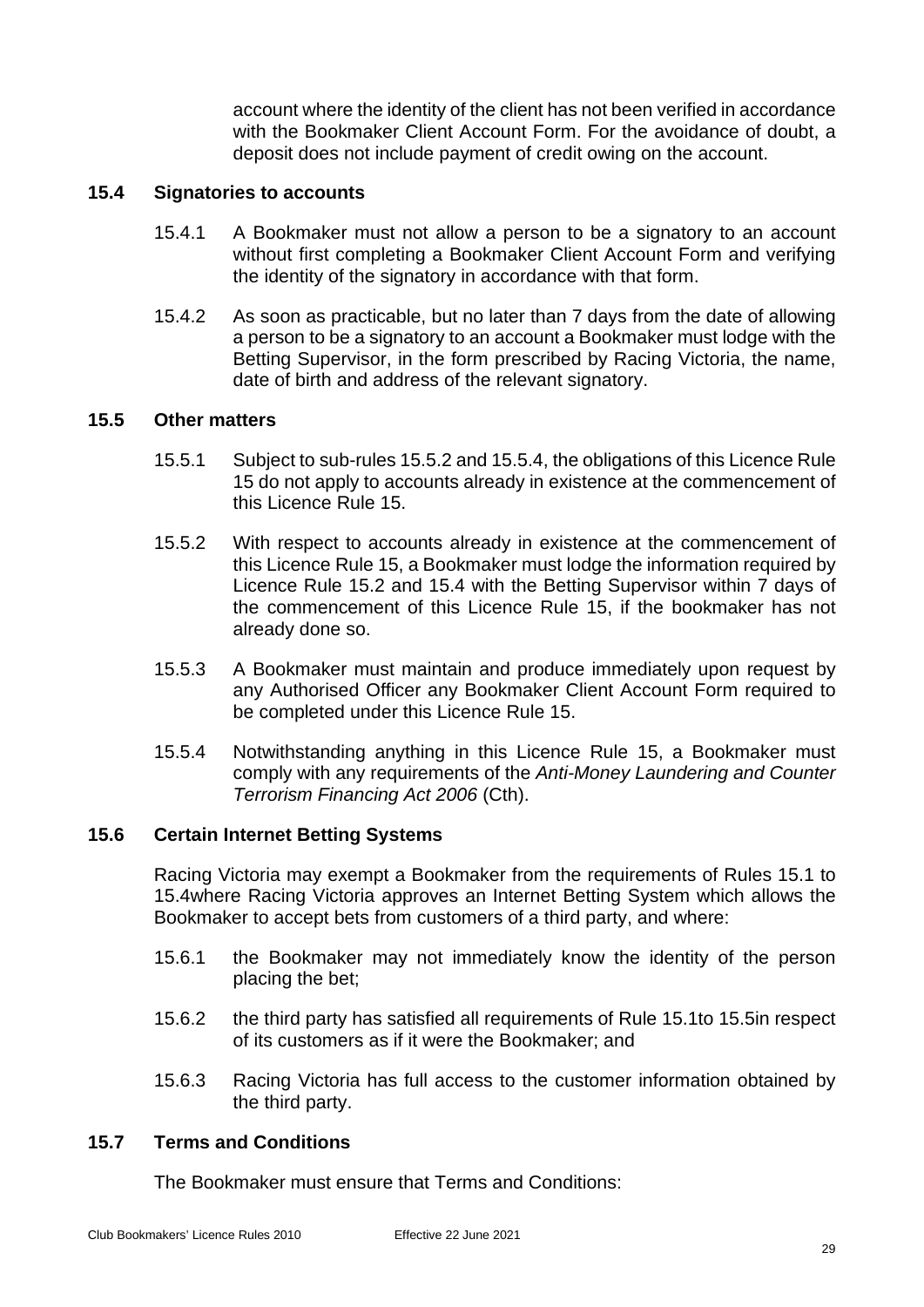- 15.7.1 are clear and unambiguous;
- 15.7.2 contain all material terms which a reasonable person would expect to find in such Terms and Conditions;
- 15.7.3 comply with all Relevant Law;
- 15.7.4 comply with the Rules of Racing; and
- 15.7.5 do not contain any provisions which, in the opinion of Racing Victoria, are inappropriate or unfair to the client having regard to Relevant Law, the Rules of Racing, bookmaking in Victoria or any other matter which Racing Victoria considers relevant in its absolute discretion.

Upon request from Racing Victoria, the Bookmaker must within 14 days provide a letter from a law firm acceptable to Racing Victoria which:

- 15.7.6 is addressed to Racing Victoria and upon which it can rely; and
- 15.7.7 states that the Terms and Conditions comply with this Licence Rule [15.7.](#page-33-3)

## <span id="page-34-0"></span>**16. RESOLUTION OF BETTING DISPUTES**

#### <span id="page-34-1"></span>**16.1 Betting Disputes**

Disputes or claims in respect of bets accepted or made by a Bookmaker may, with the consent of the parties involved in the betting contract, be mediated by the Betting Supervisor.

## <span id="page-34-2"></span>**16.2 Matters referable to the Betting Supervisor**

A Bookmaker or a customer may refer to the Betting Supervisor any issue or dispute relating to the outcome of a bet which:

16.2.1 is not provided for in these Rules; or

16.2.2 relates to the interpretation of these Rules.

## <span id="page-34-3"></span>**16.3 Prior attempt at resolution**

Before referring any matter to the Betting Supervisor, a customer must endeavour to resolve the matter directly with the relevant Bookmaker.

#### <span id="page-34-4"></span>**16.4 Time frame for reference to Betting Supervisor**

References to the Betting Supervisor must be made within twenty-eight (28) days of the date of completion of the race or event to which the disputed bet relates.

## <span id="page-34-5"></span>**16.5 Contact point for Racing Victoria Betting Supervisor**

Referrals to the Betting Supervisor should be directed to Racing Victoria Betting Compliance and Regulation, by contacting: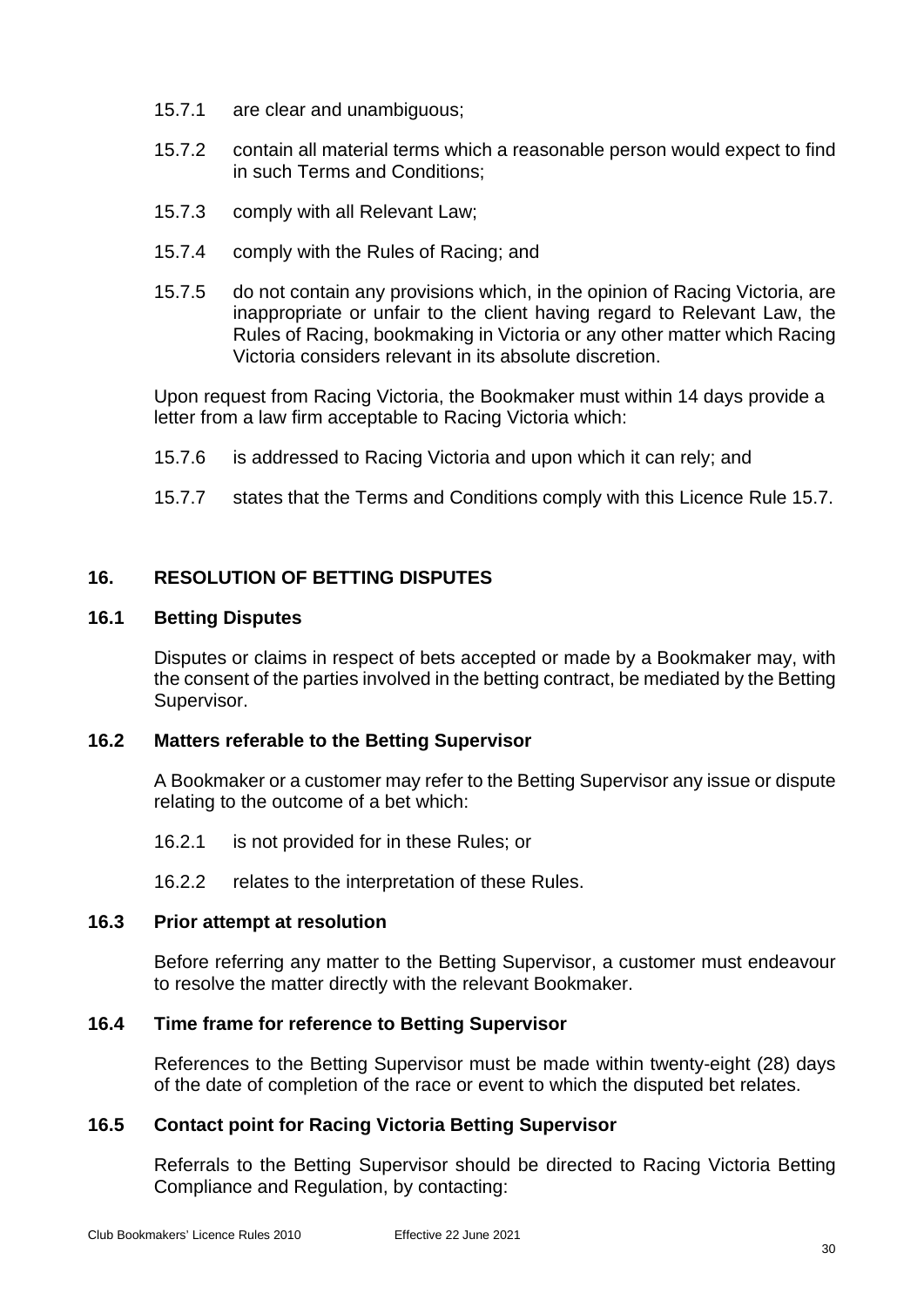Wagering Operations Racing Victoria Limited 400 Epsom Road Flemington VIC 3031 Telephone: (03) 9258 4667 Email: wagering@racingvictoria.net.au

## <span id="page-35-0"></span>**16.6 Process upon receipt by Betting Supervisor**

Upon receipt of a complaint the Betting Supervisor must investigate the complaint and use all reasonable endeavours to make a determination having regard to the representations by both parties within 30 days from the date of lodgement of the complaint. The Betting Supervisor is entitled to request further information from the parties for the purposes of resolving the complaint, and the parties agree to provide such information in a timely manner.

## <span id="page-35-1"></span>**17. OBLIGATIONS OF LICENCE HOLDERS**

## <span id="page-35-2"></span>**17.1 Obligations**

Without limiting the terms, conditions and limitations that Racing Victoria may impose upon any Licence, a Bookmaker, as a condition of holding the Licence:

- 17.1.1 **Comply with laws, etc:** must comply at all times with:
	- (a) the Racing Victoria Rules;
	- (b) the terms and conditions of the Licence;
	- (c) the conditions of registration imposed by the Commission under the Gambling Regulation Act, including the implementation of a Responsible Gambling Code of Conduct; and
	- (d) all laws, by-laws, regulations, whether applicable generally or in respect of a particular Racecourse, or bookmaking or wagering businesses.
- 17.1.2 **No person other than Bookmaker's employees or assistants:** except as authorised by the Licence, must not employ, engage, arrange or permit any person other than his or her Bookmaker's Key Employee or other duly authorised employee or assistant to accept or place bets for or on his or her behalf or in the course of his or her business.
- 17.1.3 **Bookmaker's Key Employee:** must not employ any Bookmaker's Key Employee unless:
	- (a) the Bookmaker's Key Employee wears, prominently displayed and as directed by an Authorised Officer, the identity card most recently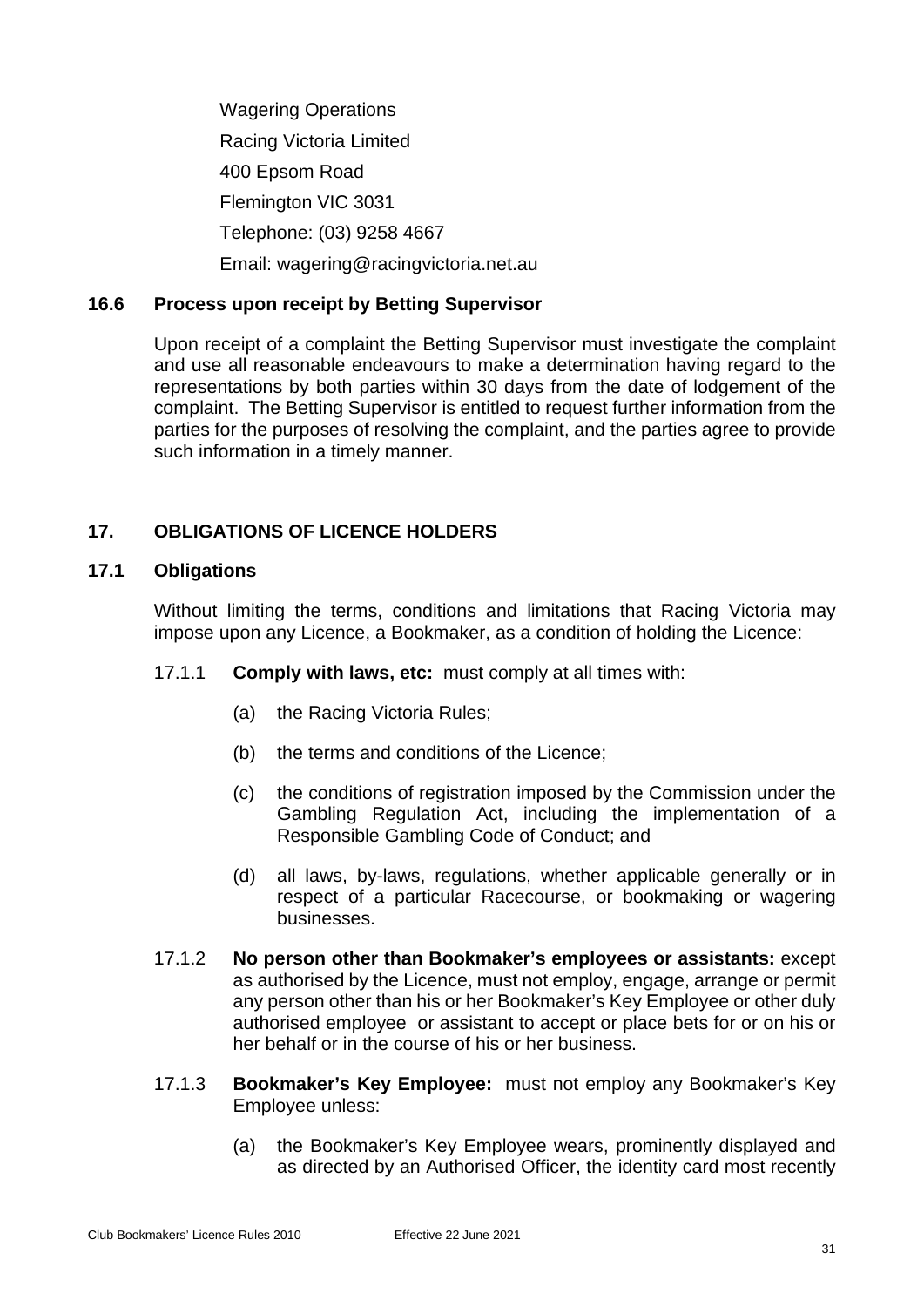issued to him or her by the Commission pursuant to section 4.5A.6 of the Gambling Regulation Act;

- (b) the employment or use of the services of the Bookmaker's Key Employee does not cause obstruction to the public; and
- (c) the Bookmaker's Key Employee is presented in accordance with standards as specified by Racing Victoria.
- 17.1.4 **Bookmaker to ensure employees or assistants assist Racing Victoria**: at all times, must ensure that all employees employed, or assistants engaged, by the Bookmaker:
	- (a) assist Racing Victoria with any enquiry or direction (or other relevant matter) related to the Bookmaker's business; or
	- (b) where directed or requested, attend and give evidence in respect of any investigation undertaken, or inquiry held, by Racing Victoria in accordance with the Racing Victoria Rules.
- 17.1.5 **Responsibility for acts and omissions of employees or assistants**: is responsible at all times for the actions, omissions, and conduct of all employees and assistants whom he or she engages to perform any duties in relation to the business of the Bookmaker.
- 17.1.6 **Guarantee:** must have in place guarantees as required by section 94A of the Racing Act.
- 17.1.7 **Dress standards:** must comply with minimum dress requirements as specified by Racing Victoria from time to time.
- 17.1.8 **Conduct:** must not engage in any conduct that, in the opinion of Racing Victoria, is detrimental to the best interests of the profession of bookmaking in Victoria.
- 17.1.9 **Provision of financial information:** must provide such financial information and other information as Racing Victoria, the Betting Supervisor or the Stewards may require from time to time.
- 17.1.10 **Change in financial position:** must immediately advise the Betting Supervisor of any material change in the holder's assets, liabilities or general financial position.
- 17.1.11 **Change in control:** must immediately advise Racing Victoria of any change in Control of the Bookmaker.
- 17.1.12 **Notification of certain financial circumstances, disciplinary actions, prosecutions and/or breaches of obligations:** must immediately advise Racing Victoria if any of the following occur:
	- (a) an Insolvency Event occurs in relation to the Bookmaker;
	- (b) a breach of the Racing Victoria Rules by the Bookmaker;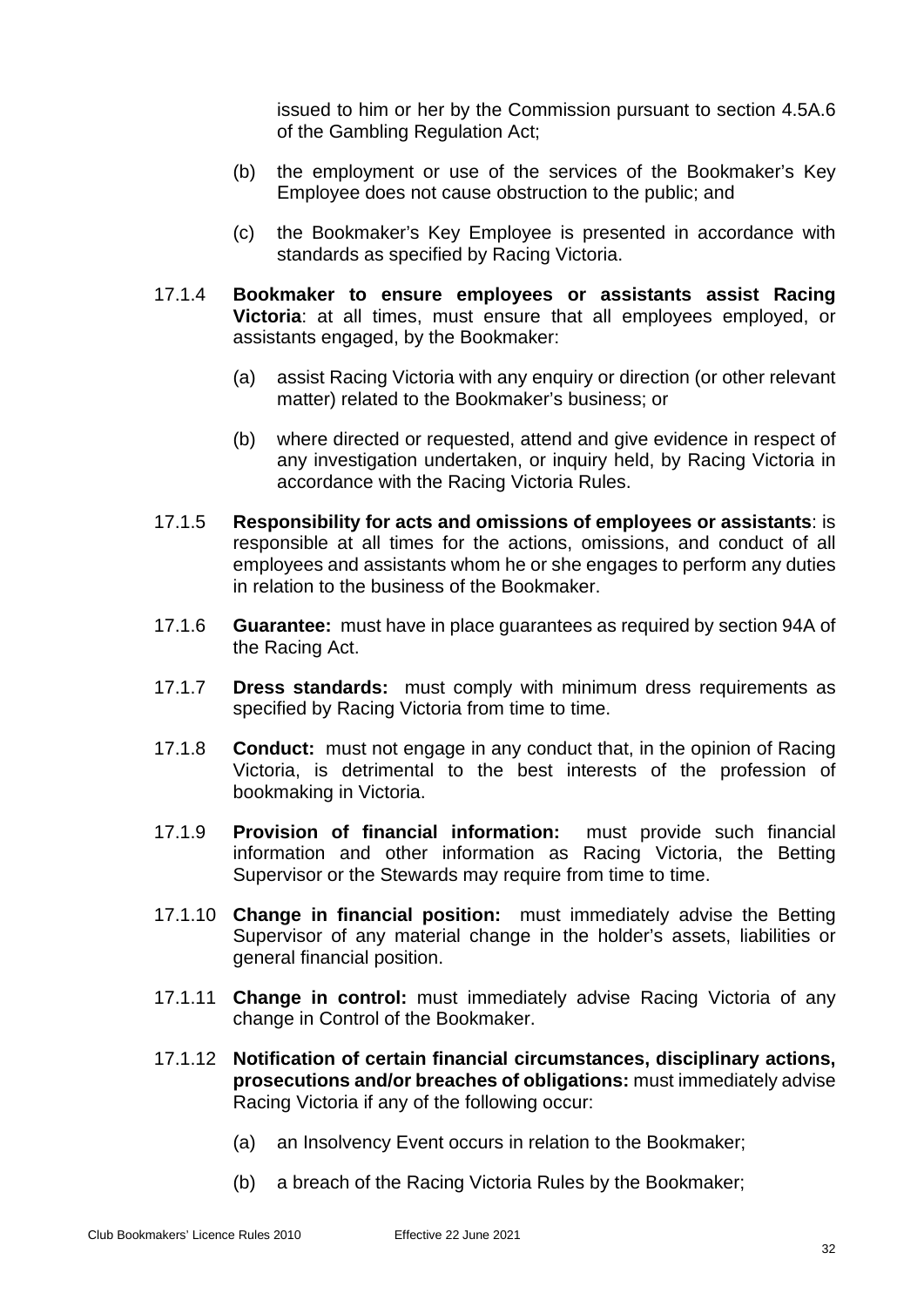- (c) any Officer of the Bookmaker is not or ceases to be a Fit and Proper Person;
- (d) a prosecution is commenced against the Bookmaker, any of its Officers or any Related Entity of the Bookmaker ('**Notifiable Prosecution'**);
- (e) a judgment is delivered in respect of a Notifiable Prosecution or a Notifiable Prosecution is dismissed or discontinued;
- (f) disciplinary action is taken against the Bookmaker, any of its Officers or any Related Entity of the Bookmaker under the Rules of Racing (or the rules of racing applicable to thoroughbred horse racing in another jurisdiction or any equivalent rules of conduct of any sport in respect of which betting is conducted) or under any applicable law or any formal notice is given of the intention to commence an investigation or inquiry to determine whether any disciplinary action should be taken;
- (g) there is a material change in the nature or extent of the Bookmaker Activities carried on by the Bookmaker or in the means by which the Bookmaker carries on that business;
- (h) any act, omission, fact, matter or circumstance which the Bookmaker reasonably considers may:
	- (i) materially and adversely impact the integrity or reputation of Victorian thoroughbred horse racing;
	- (ii) warrant disciplinary action under the Rules of Racing against a Licensed Person; or
	- (iii) be wagering activity otherwise in breach of the Rules of Racing or any applicable law;
- (i) a person who is warned off a race course or who is a disqualified person under the Rules of Racing ('Disqualified Person') attempts to open an account with the Bookmaker or transacts on an account with the Bookmaker or the Bookmaker accepts a Betting Transaction from a Disqualified Person; or
- (j) any information or facts set out in the Bookmaker's original application for a License has changed.
- 17.1.13 **Provision of information in relation to compliance matters**: must disclose to Racing Victoria all details relating to:
	- (a) any report or statement provided to any regulatory or law enforcement agency by the Bookmaker which relates to any:
		- (i) suspected breach of law or breach of the Rules of Racing by any person relating to Betting Transactions; or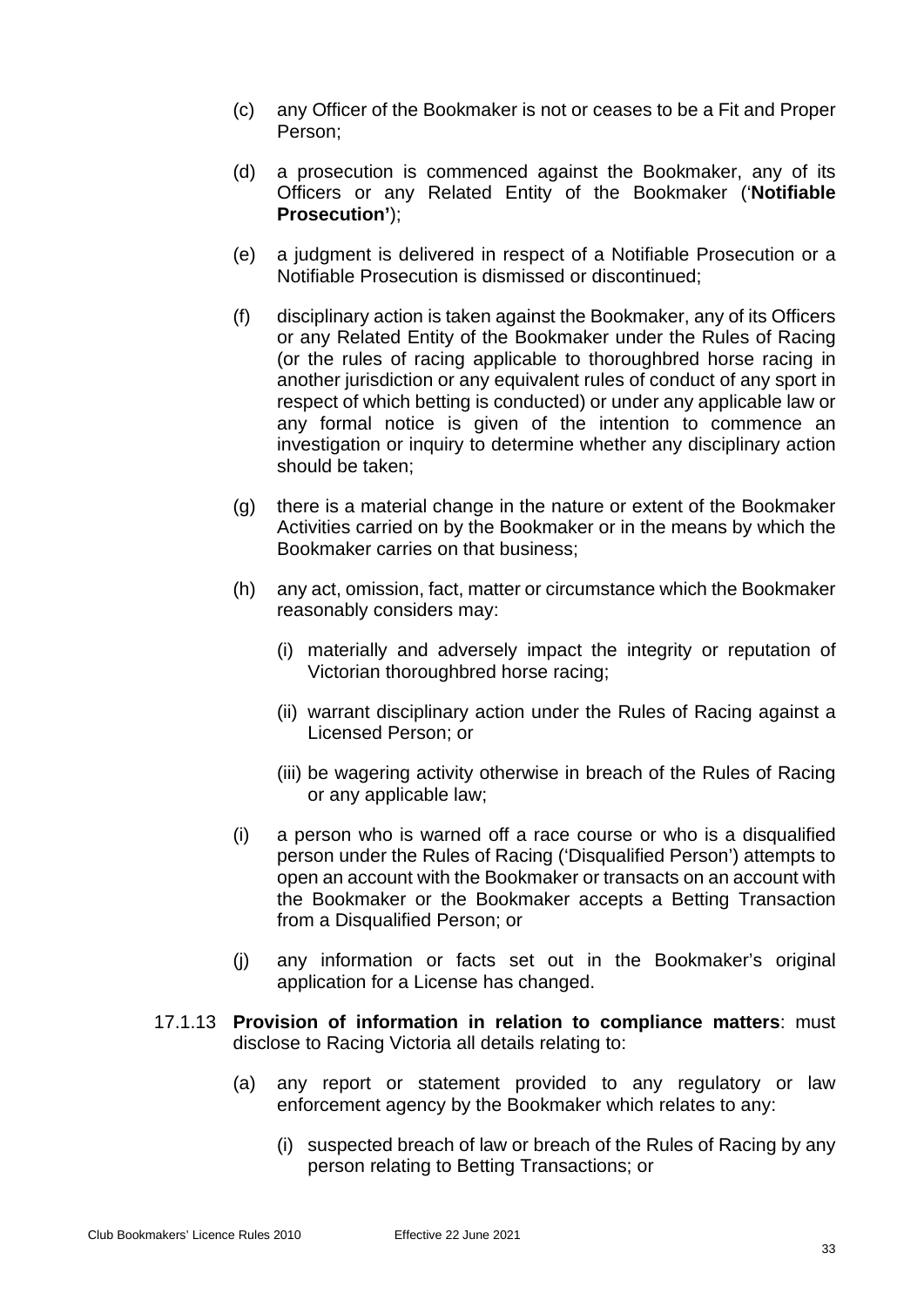- (ii) non-compliance by the Bookmaker with its Licence where such non-compliance may result in suspension or termination of that Licence; and
- (b) any request for information made to the Bookmaker by any regulatory or law enforcement agency which relates to any:
	- (i) suspected breach of law or breach of the Rules of Racing by any person relating to Betting Transactions; or
	- (ii) non-compliance by the Bookmaker with its Licence where such non-compliance may result in suspension or termination of that Licence.

## 17.1.14 **Obligations regarding the detection and prevention of misconduct**: the Bookmaker will:

- (a) take reasonable steps to prevent use of its Bookmaking Activities in breach of the Rules of Racing;
- (b) promptly notify the Stewards of any suspicious Betting Transaction of which it is aware prior to a Victorian Race being run and within 2 Business Days of any such notification provide the Stewards with details of the Bookmaker's internal investigation with respect to the suspicious Betting Transaction; and
- (c) in addition to any notification pursuant to the above clause, at any time that the Bookmaker becomes aware of any suspicious Betting Transaction, notify the Stewards within 2 Business Days of the Bookmaker becoming aware of any suspicious Betting Transaction and promptly provide the Stewards with details of the Bookmaker's internal investigation with respect to the suspicious Betting **Transaction**
- 17.1.15 **Identity Card:** must when conducting the business of bookmaking, wear, prominently displayed and as directed by an Authorised Officer, the identity card most recently issued to him or her by the Commission pursuant to section 4.5A.6 of the Gambling Regulation Act.
- 17.1.16 **Not to display advertising:** unless approved by Racing Victoria, must not display or permit to be displayed in any Designated Area any advertising or any registered or unregistered trade mark, logo, design or other distinguishing patterns, colour or feature promoting or associated with any business organisation, enterprise or undertaking other than the bookmaking business conducted by the bookmaker pursuant to his or her Licence.
- 17.1.17 **Not to permit loitering:** must not permit any person to loiter or remain in the vicinity of his or her allotted betting stand during the conduct of betting other than his or her Bookmaker's Key Employee or other duly authorised employee or assistant engaged in the Bookmaker's betting operations on the day, and for that purpose may if necessary call upon the assistance of any Authorised Officer.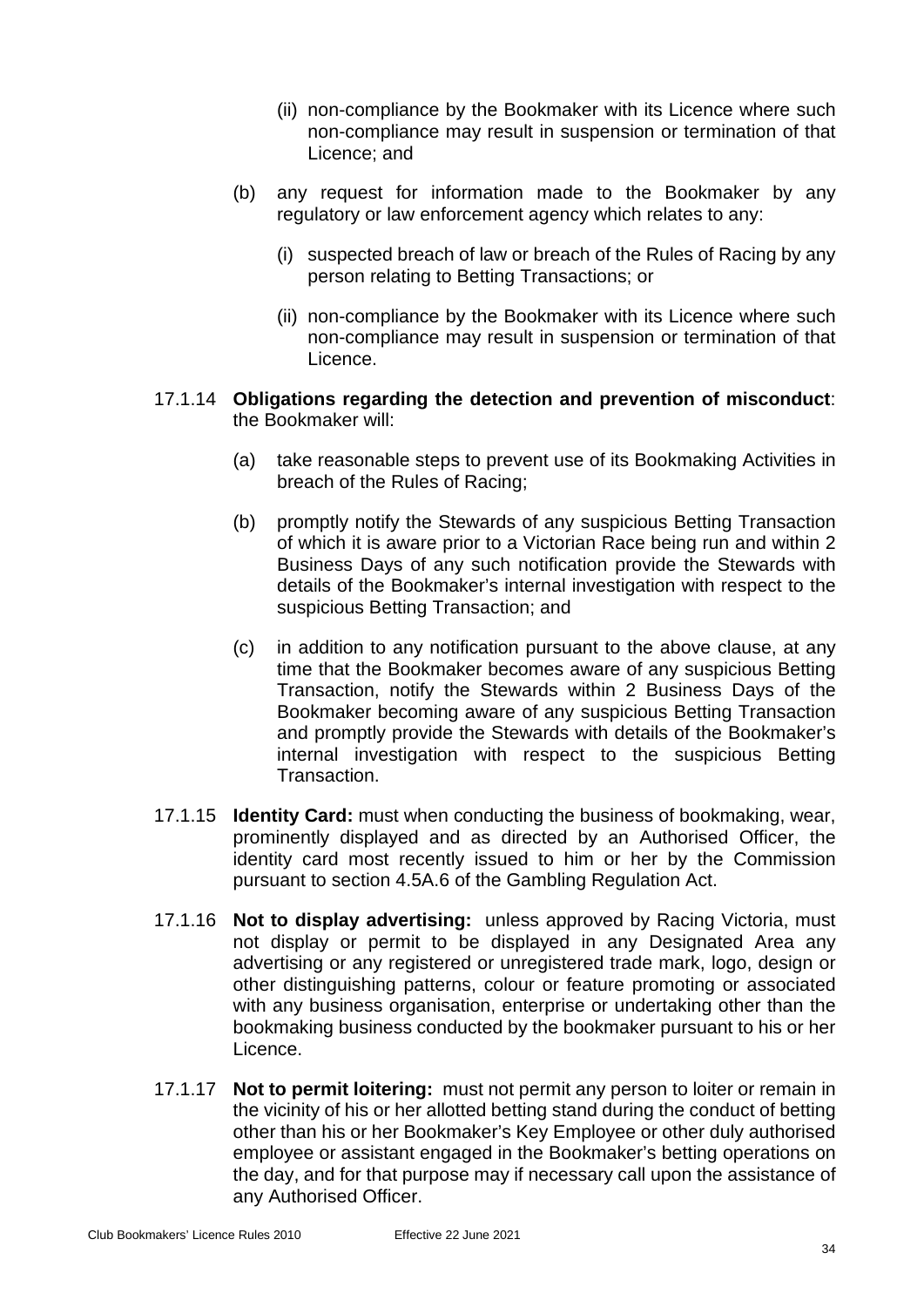- 17.1.18 **Not to bet with Race-Day Official:** must not accept a bet from a person where the bookmaker knows, or has reasonable grounds to believe, that the person is a Race-Day Official who is, or may be, officiating at a race meeting during which that race is to be held.
- <span id="page-39-6"></span>17.1.19 **Not to accept bet on credit with Racing Victoria employee:** must not accept a bet from a person on credit where the Bookmaker knows, or has reasonable grounds to believe, that the person is an employee of Racing Victoria (whether on a full-time, part-time or casual basis).

For the purpose of Licence Rule [17.1.19,](#page-39-6) a bet on credit means a bet where payment for the bet is not made by the bettor at the time of placing the bet but is settled at a later time.

## <span id="page-39-0"></span>**18. AUDIT OF BETTING OPERATIONS**

## <span id="page-39-1"></span>**18.1 Purpose**

A Bookmaker must when requested to do so by the Betting Supervisor, allow a person approved by the Betting Supervisor to audit the Bookmaker's betting operations for the purpose of verifying compliance with these Licence Rules, Licence terms and conditions and relevant legislation and regulations.

#### <span id="page-39-2"></span>**18.2 Conduct and report**

A Bookmaker must ensure that the audit is conducted and an audit report is given to the Betting Supervisor within thirty (30) days of receipt of a request by the Betting Supervisor in accordance with this Licence Rule.

## <span id="page-39-3"></span>**18.3 Bookmaker to pay cost**

A Bookmaker must pay the cost of such audit as required by Racing Victoria.

## <span id="page-39-4"></span>**19. WITHDRAWAL OF A LICENCE OR APPROVAL FOR APPROVED SUBSTITUTE BY AN AUTHORISED OFFICER**

#### <span id="page-39-5"></span>**19.1 Withdrawal Process**

If an Authorised Officer is satisfied that, at a Racecourse, a Bookmaker or an Approved Substitute:

- 19.1.1 is or has been drunk or disorderly; or
- 19.1.2 is assaulting or has assaulted any person or is using or has used any profane indecent or blasphemous language or any threatening or abusive words or has been or is otherwise misconducting or misbehaving himself or herself; or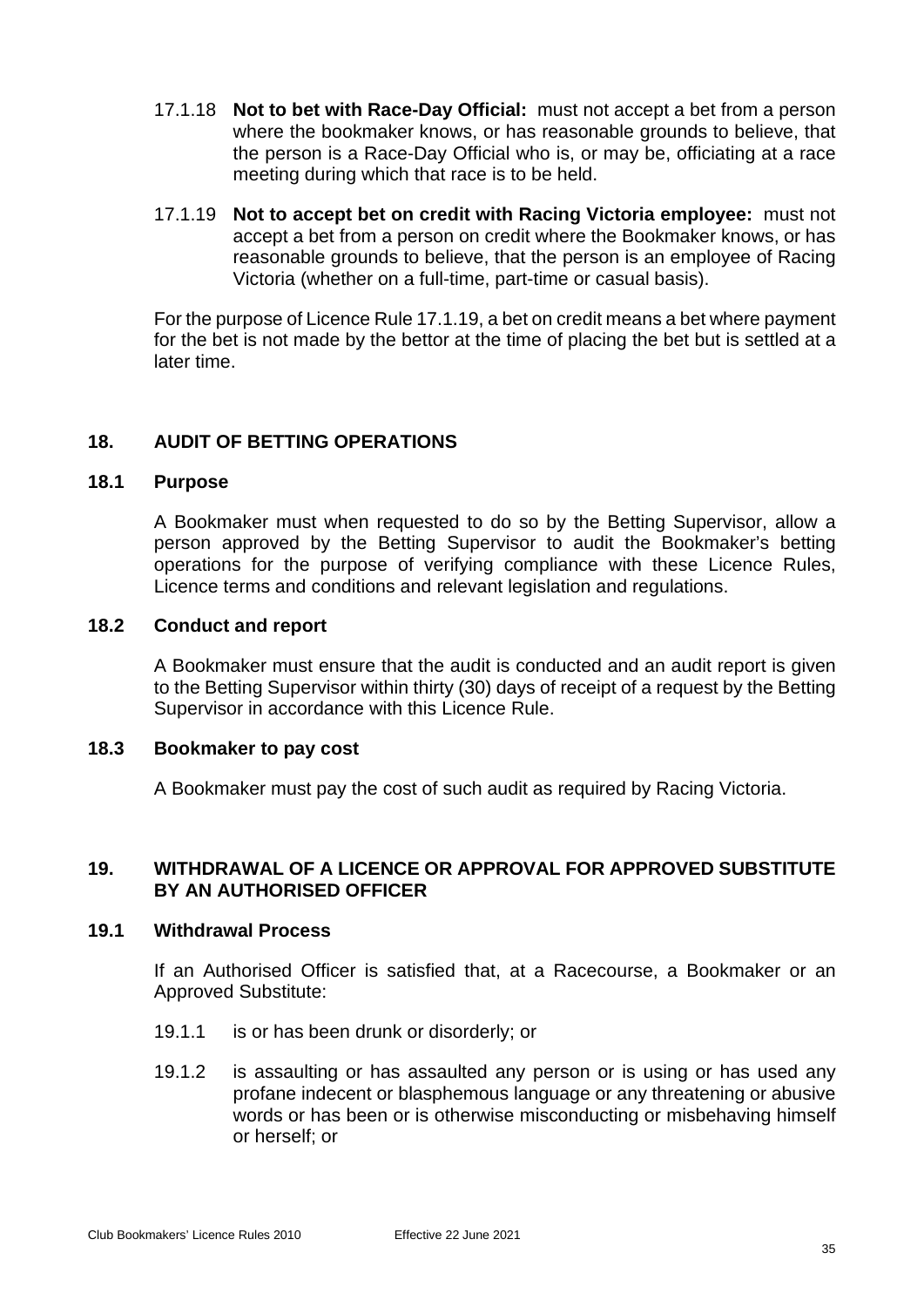- 19.1.3 is acting or has acted dishonourably or improperly in connection with any race meeting, any Race, any Approved Sports Betting Event or any bet; or
- 19.1.4 has made a bet for or with any jockey or apprentice jockey or with any person apparently under the age of 18 years; or
- 19.1.5 is in breach of any of these Licence Rules,

the Authorised Officer may advise the Bookmaker that the Licence, or the approval for an Approved Substitute, is withdrawn in respect of that day and the Licence or approval for an Approved Substitute, granted by Racing Victoria shall be taken to have been withdrawn by Racing Victoria in respect of that day, and the Authorised Officer shall refer the matter to Racing Victoria or to the Stewards.

## <span id="page-40-0"></span>**20. REVOCATION OR SUSPENSION OF A LICENCE BY RACING VICTORIA OR THE STEWARDS**

## <span id="page-40-1"></span>**20.1 Revocation or suspension of Registered Bookmaker's Certificate**

A Licence shall be automatically revoked or suspended immediately upon the revocation or suspension (respectively) of the holder's Registered Bookmaker's Certificate.

## <span id="page-40-2"></span>**20.2 Racing Victoria or the Stewards may revoke or suspend**

Racing Victoria or the Stewards may revoke or suspend a Licence or, in the case of a person approved to be an Approved Substitute, prohibit that person from holding approval to be an Approved Substitute for any specified period of time, in all cases at any time by notice in writing given personally or by post to a Bookmaker or an Approved Substitute if they are satisfied that the Bookmaker or Approved Substitute:

- 20.2.1 obtained the Licence or approval for an Approved Substitute by misrepresentation or concealment of any material fact;
- 20.2.2 has breached any of the Racing Victoria Rules;
- 20.2.3 is in default in the payment of the Licence Levy;
- 20.2.4 has made default in payment of any bet;
- 20.2.5 has been disqualified by Racing Victoria or Stewards or governing body of any Club or Approved SCB;
- 20.2.6 is untrustworthy or disreputable or associated with disreputable persons;
- 20.2.7 has been convicted of any offence punishable by imprisonment;
- 20.2.8 is conducting or has conducted the business of a bookmaker in an area on a Racecourse other than the Designated Area specified in the Licence, or at an off-course premises that is not an Approved Off-Course Premises; or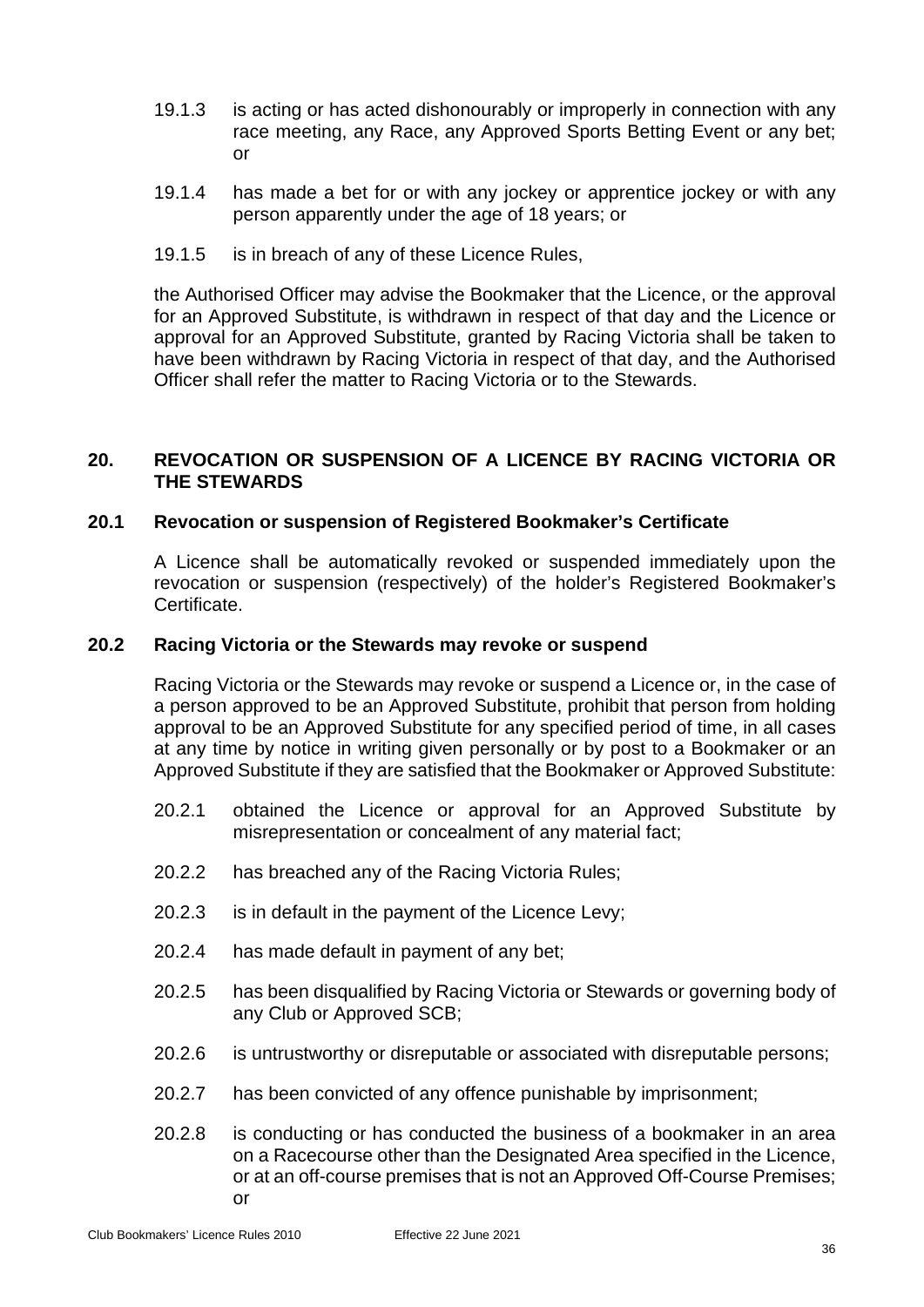- 20.2.9 is guilty of any malpractice or dishonourable or improper conduct in connection with betting or sporting contingencies whether on a Racecourse, Approved Off-Course Premises or elsewhere;
- 20.2.10 has made or offered to accept a bet for or with any person apparently under the age of 18 years;
- 20.2.11 has made or offered to accept a bet with a jockey or apprentice jockey under circumstances that involve, cause or may cause bribery or corruption, or where the Bookmaker knew that the Customer was a jockey or apprentice jockey;
- 20.2.12 was drunk or disorderly on a Racecourse;
- 20.2.13 has assaulted any person or used any profane, indecent or blasphemous language or used threatening or abusive words or otherwise misconducted or misbehaved himself or herself on a Racecourse or Approved Off-Course Premises; or
- 20.2.14 is guilty of conduct prejudicial to the interests of racing or the sport of an Approved SCB; or
- 20.2.15 has otherwise breach these Rules or the conditions of the Licence.

## <span id="page-41-0"></span>**20.3 Grant subject to conditions**

In any case where Racing Victoria or the Stewards may revoke or suspend a Licence or revoke or suspend approval for a person to be an Approved Substitute for a period of time, Racing Victoria or Stewards may impose conditions or limitations on a Licence or on the approval of an Approved Substitute, including for example precluding the holder from using an Approved Method of Communication.

## <span id="page-41-1"></span>**21. RACING VICTORIA OR THE STEWARDS MAY IMPOSE PENALTY**

In any case where Racing Victoria or the Stewards may revoke or suspend a Licence or prohibit a person from being an Approved Substitute Racing Victoria or the Stewards may, in addition to or in lieu of taking such action:

- 21.1.1 impose a fine upon the Bookmaker or Approved Substitute; and
- 21.1.2 require the Bookmaker or Approved Substitute to take such action as Racing Victoria or the Stewards direct.

## <span id="page-41-2"></span>**22. REMOVAL OF PERSONS WITHOUT LICENCES**

## <span id="page-41-3"></span>**22.1 Process**

22.1.1 If an Authorised Officer is satisfied that a person is carrying on activities, or attempting to carry on activities, as a bookmaker on a Racecourse and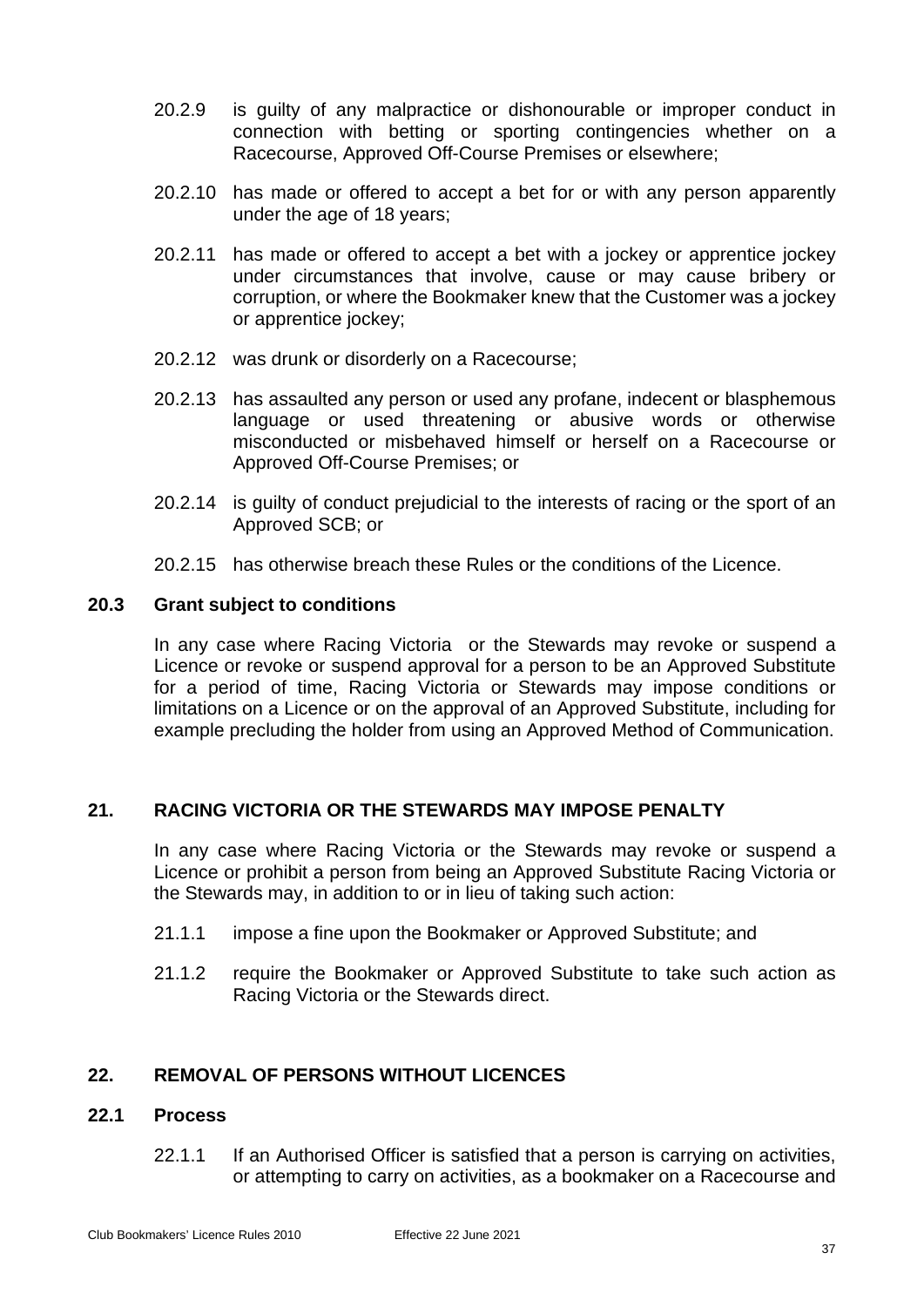that person does not hold the required Licence or is not an Approved Substitute, the Authorised Officer may:

- (a) seize and detain any equipment, apparatus, gear, tools or any other article, matter or thing which may be used by the person in carrying on the business; and
- (b) request the person to leave the Racecourse.
- 22.1.2 If a person fails within a reasonable time to comply with a request made under Licence Rule [22.1,](#page-41-3) the Authorised Officer or any person requested by an Authorised Officer to provide assistance may remove or cause the person to be removed from the Racecourse using any means that appear reasonably necessary.

## <span id="page-42-0"></span>**23. AUTHORISED OFFICER TO PROVIDE IDENTIFICATION**

An Authorised Officer may not exercise his or her powers under these Licence Rules unless he or she first identifies himself or herself to the person who is the subject of such exercise, but the failure to do so will not render any exercise of powers invalid or unenforceable.

## <span id="page-42-1"></span>**24. DELEGATION BY RACING VICTORIA**

#### <span id="page-42-2"></span>**24.1 Power of Delegation**

Racing Victoria may delegate any of its powers and discretions under these Licence Rules to:

- 24.1.1 a subcommittee or subcommittees, whether or not comprised by members of the Directors;
- 24.1.2 the Betting Supervisor;
- 24.1.3 the Stewards;
- 24.1.4 the Chief Executive;
- 24.1.5 the General Manager or Manager, Integrity Services;
- 24.1.6 the General Manager or Manager, Wagering; or
- 24.1.7 officers of Racing Victoria or any Club.

## <span id="page-42-3"></span>**25. POWER AND PROCEDURES OF STEWARDS**

<span id="page-42-4"></span>**25.1 Powers**